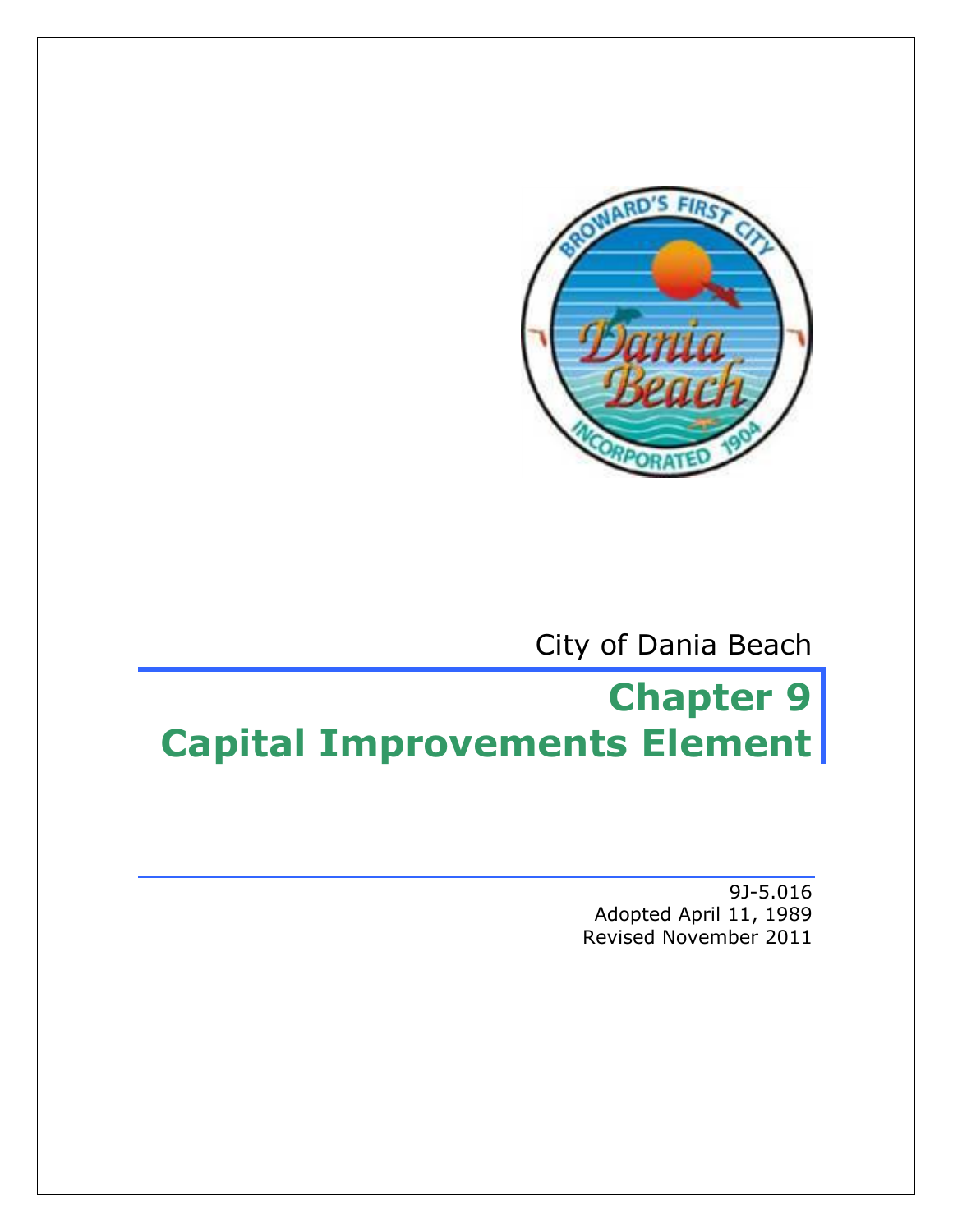# **CAPITAL IMPROVEMENTS ELEMENT**

# **TABLE OF CONTENTS**

| I.          |                                                    |  |
|-------------|----------------------------------------------------|--|
| II.         |                                                    |  |
|             |                                                    |  |
|             |                                                    |  |
|             |                                                    |  |
|             |                                                    |  |
|             |                                                    |  |
|             |                                                    |  |
|             | B. Needed Improvements - Fiscal Implications11     |  |
|             | C. Public Education/Health Care Infrastructure  13 |  |
|             |                                                    |  |
|             |                                                    |  |
|             |                                                    |  |
| IV.         | REQUIREMENTS FOR CAPITAL IMPROVEMENTS GOALS,       |  |
| $V_{\cdot}$ | CAPITAL IMPROVEMENTS ELEMENT 42                    |  |
| VI.         |                                                    |  |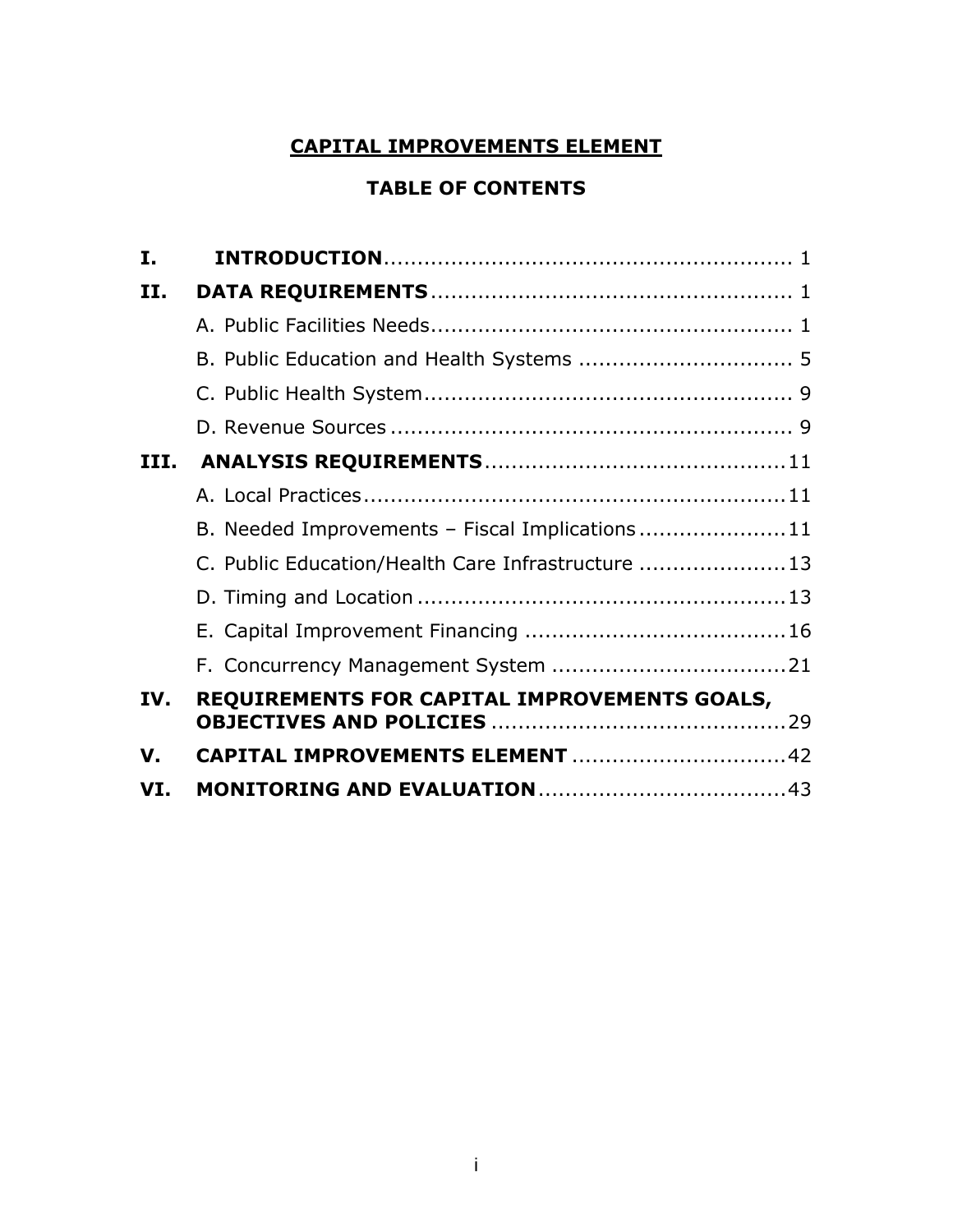# **TABLES**

| Table 1 Capital Improvement Needs Required for Adopted LOS  4              |  |
|----------------------------------------------------------------------------|--|
|                                                                            |  |
|                                                                            |  |
| Table 3 School Projections: Enrollment and Capacity  8                     |  |
|                                                                            |  |
|                                                                            |  |
|                                                                            |  |
|                                                                            |  |
|                                                                            |  |
|                                                                            |  |
| Table 10 Projections of Debt- Sales Tax Rev. Bonds & General Funds 18      |  |
| Table 11 Projections of Debt - Notes Payable: Government Funds  18         |  |
| Table 12 Projections of Debt - Notes Payable: Enterprise Funds  19         |  |
| Table 13 Projections of Debt - State Revol Loan Payable: Enterp. Funds  20 |  |
| Table 14 Ad Valorem and Millage Rate Projections 21                        |  |
|                                                                            |  |

# **ADOPTION REFERENCES**

| 04/11/89 | Capital Improvements Element Adopted   | Original      |
|----------|----------------------------------------|---------------|
| 03/24/09 | Capital Improvements Element Revisions | Ord. 2009-003 |
| 04/28/09 | Water Supply Plan-based Revisions      | Ord. 2008-013 |
| 07/08/11 | <b>CIE Annual Update</b>               | Ord. 2011-023 |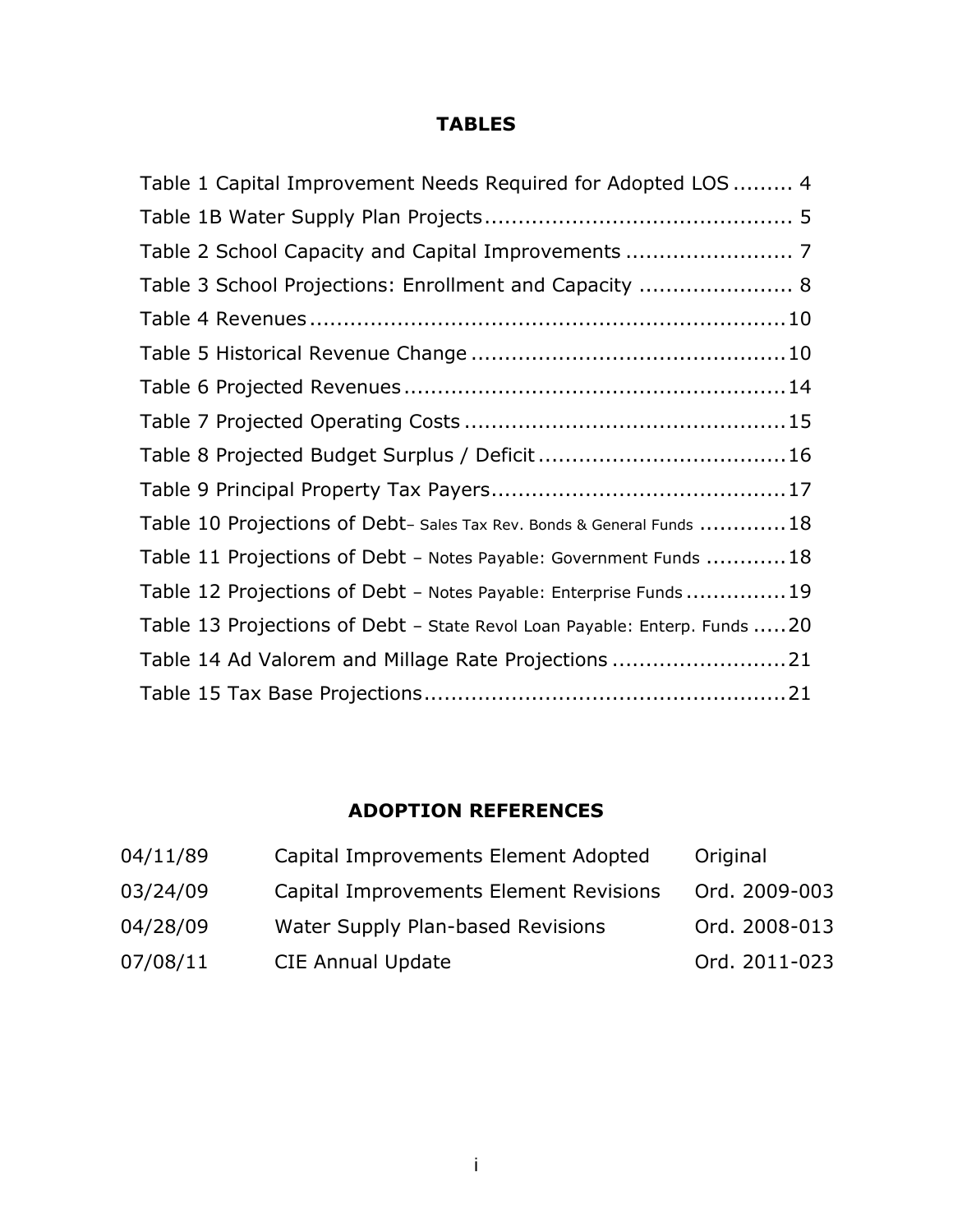# **I. INTRODUCTION**

The Capital Improvements Element for the City of Dania Beach is developed to evaluate public facilities which are identified as needed in other comprehensive plan elements. This element also estimates the cost of improvements for which the City has responsibility; analyzes the City's ability to finance and construct those improvements; adopts financial policies to guide the funding of those improvements; outlines requirements to ensure an adequate concurrency management system; and schedules the funding and construction of improvements in an manner necessary to ensure that capital improvements are provided when required based upon the needs identified in the balance of the Comprehensive Plan. Capital improvements will be identified for projected costs of at least \$25,000.00 per existing city policy.

# **II.DATA REQUIREMENTS**

The data requirements segment of the capital improvements element outlines the needs as identified in the other comprehensive plan elements for public facility needs to support the future land use element of the comprehensive plan including the existing and projected needs of the traffic circulation element. The second component of the data section will address the location of major Public education and public health systems within the City of Dania Beach jurisdiction and also their respective geographic service areas. The final segment of the data requirements will address revenue sources that are presently in place and those funding mechanisms that would be available for capital improvement financing.

# **A. Public Facilities Needs**

# **1. Traffic Circulation**

As noted on the traffic circulation map, the primary roads interfacing with the City of Dania Beach are as follows:

# **a. East/West Streets**

Sheridan Street Stirling Road Dania Beach Boulevard Griffin Road I-595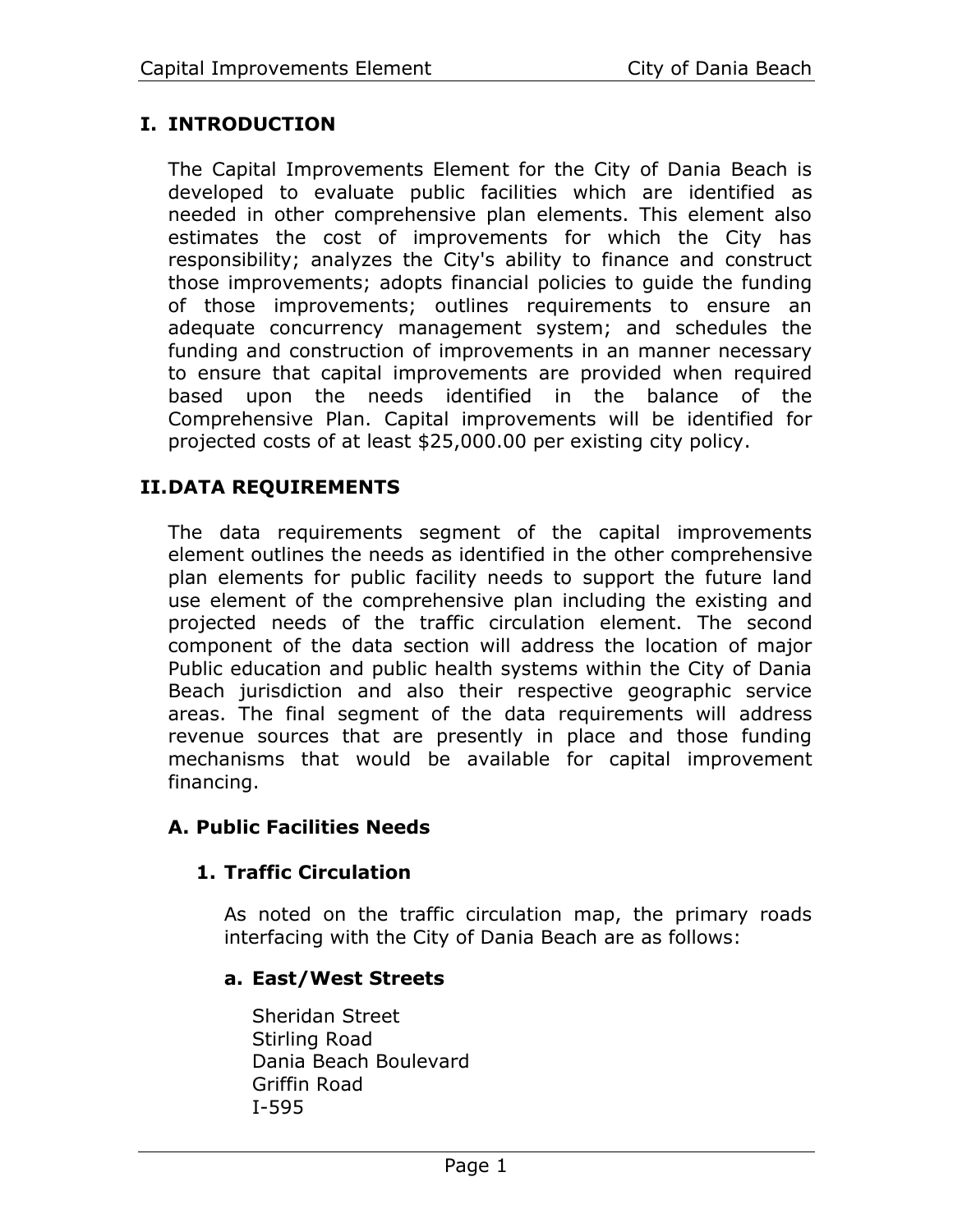State Road 84

# **b. North/South Streets**

Ravenswood Road 1-95 U.S. #1

The above streets are county, state or federal highways and accordingly those agencies have the primary responsibility for maintaining and upgrading those highways. As noted in the Intergovernmental Coordination Element, the City of Dania Beach works closely through the Metropolitan Planning Organization (MPO) to insure proper coordination with those agencies. This participation helps to ensure the deliverance of the improvements to roadways in a time frame to insure adequacy of highways to serve the future growth and development of the community.

The balance of the roads within the City of Dania Beach are of local nature and are the responsibility of the City. The Traffic Circulation Element indicates there are no local roads which exceed an acceptable level of service at the present time or anticipated to exceed an acceptable level of service within the next five (5) year period.

# **2. Parks and Recreational**

The City of Dania Beach maintains a standard of 3 acres/1,000 population for local park needs coupled with the Broward County requirement of 3 acres/1,000 population for regional park needs. The City of Dania Beach far exceeds this standard for park and recreational areas throughout the community. There are no identified needs which must be addressed at the present time or for the next five (5) year period

#### **3. Sanitary Sewer, Solid Waste, Drainage, Potable Water and Natural Groundwater Aquifer Recharge**

As noted in the element, the City of Dania Beach has made substantial improvements for these basic infrastructural needs. The limited areas of line upgrading which have been identified are planned to occur with development of those areas.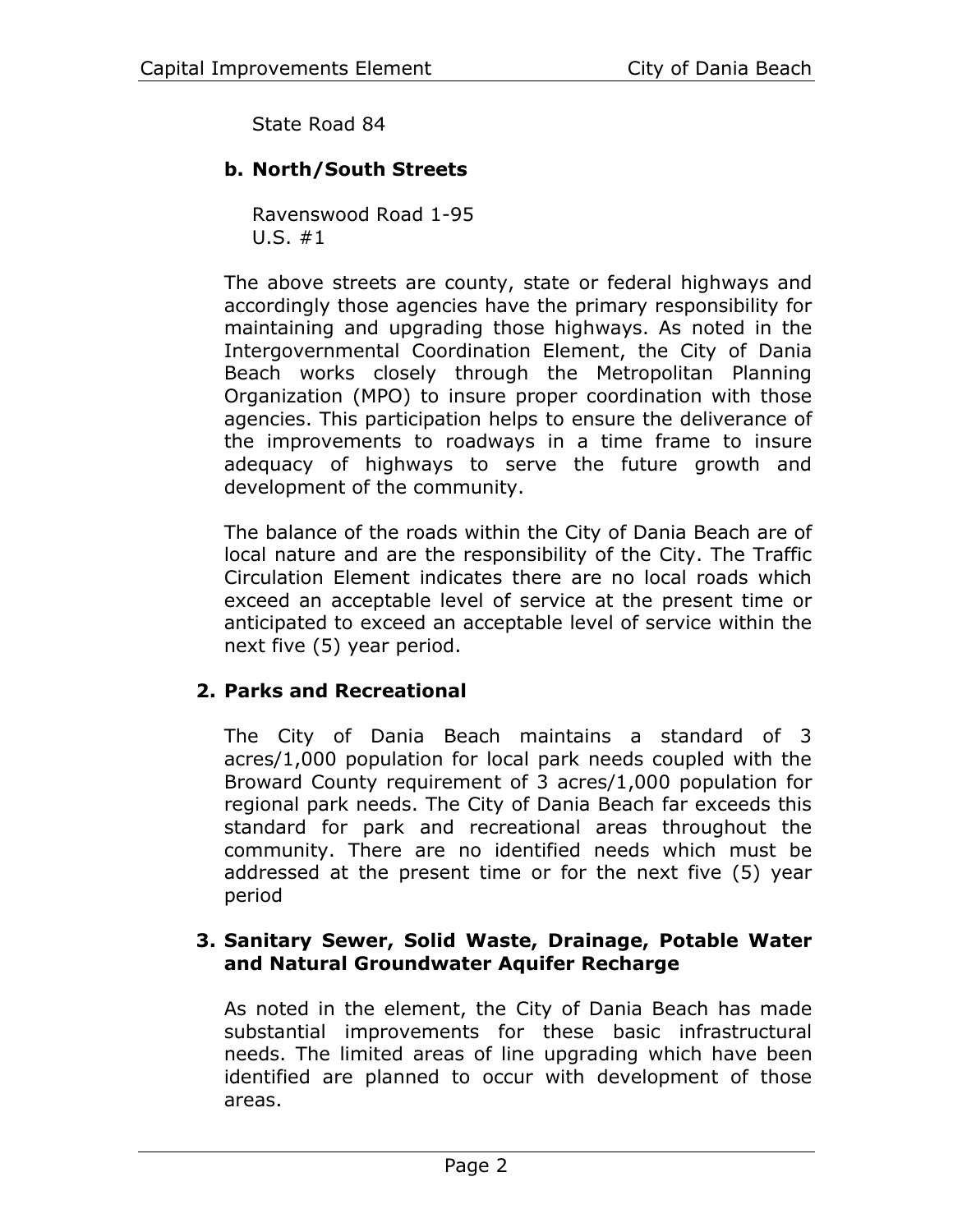The City contracted with a private company for residential solid waste and recycling collection services. This serves the solid waste needs of the community at the adopted level of service beyond the current planning horizon.

Natural groundwater aquifer recharge does not inherently require any capital improvements per se. The wells that serve the City of Dania Beach are part of the Broward County Regional Wellfield System. Broward County is responsible for maintaining and permitting these wells. Also, the City has two existing wells that were permitted at 2.0 mgd. The permit is being revised, new capacity will be 1.8 mgd. The City will be upgrading their wells to facilitate operation and improve reliability. The City of Dania Beach complies with all Broward County regulations regarding wellfield protection and the uses occurring within those areas. In the event of an occurrence which damages the groundwater the causes of the problem will be determined and the financial responsibility of correcting the problem will be borne by the responsible party.

The City has made improvements to the drainage system required to meet the adopted levels of service. Areas developed in the future will be required to provide adequate storm water management improvements required to meet the adopted level of service. The City has an on-going program of maintenance to the stormwater system. This includes canals, lakes, swales, and their inspection and maintenance. There is also a street sweeping program. In addition, through an Interlocal Agreement with Broward County, public education information is distributed. A major storm water drainage project is proposed for the SE Section of the City. Smaller projects are being considered for the areas west of Ravenswood Road. Therefore, the City does anticipate capital improvements during the current planning period.

Sanitary sewer service is provided through a large user agreement with the City of Hollywood. The existing contract reserves adequate plant capacity to meet the adopted level of service through the five-year planning period. The City has an ongoing infiltration/exfiltration study to identify leaks in the distribution system. This program is designed as a cost saving measure but is not required to meet the adopted level of service. Existing Lift Stations are being upgraded in a Phased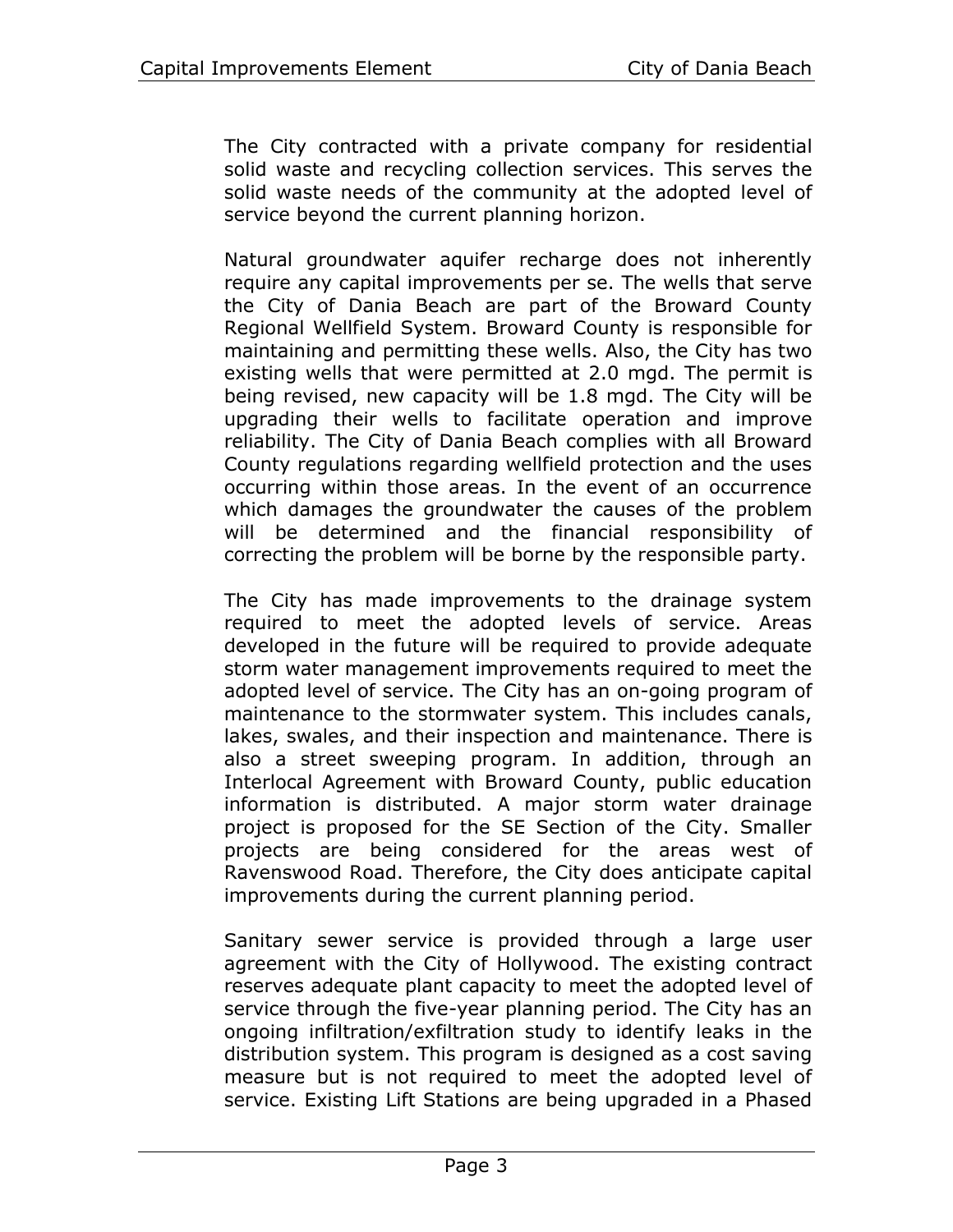approach. Phase 1 includes 5 Lift Stations and should be completed by end of 2009. Phase 2 includes 6 Lift Stations that are presently under design, construction should start end of 2010. Phase 3, remaining Lift Stations will follow. All upgrades should be completed within the planning period.

Existing potable water facilities in combination with the interlocal agreements are adequate to meet the City's service area demands at the adopted level of service through the current planning period. Capital improvements to the system are identified below in **Table 1B**. However, these improvements are not required to maintain the level of service.

The Comprehensive Plan for the City of Dania Beach identifies certain capital improvement needs within the Sanitary Sewer, Potable Water and Drainage Elements of the Comprehensive Plan. The following table will identify planned capital improvements, the type of facility, the anticipated cost and the timing for the improvement for each element. The drainage improvement is the only one needed to maintain level of service in the southeastern part of the city.

<span id="page-6-0"></span>

| <b>Element</b>             | <b>FY</b> | <b>FY</b> | <b>FY</b> | <b>FY</b> | <b>FY</b>  | <b>FY</b>  |
|----------------------------|-----------|-----------|-----------|-----------|------------|------------|
|                            | 09/10     | 10/11     | 11/12     | 12/13     | 13/14      | 14/15      |
| <b>Land Use</b>            | N/A       | N/A       | N/A       | N/A       | N/A        | N/A        |
| <b>Housing</b>             | N/A       | N/A       | N/A       | N/A       | N/A        | N/A        |
| <b>Traffic Circulation</b> | None      | None      | None      | None      | None       | None       |
| <b>Sanitary Sewer</b>      | None      | None      | None      | None      | None       | None       |
| <b>Solid Waste</b>         | None      | None      | None      | None      | None       | None       |
| Drainage & Water           | \$250,000 | \$1,500,0 | \$5,500,  | \$500,00  | \$1,000,00 | \$1,000.00 |
| Recharge                   |           | 00        | 000       | 0         | 0          | O          |
| <b>Conservation</b>        | None      | None      | None      | None      | None       | None       |
| Coastal                    | N/A       | N/A       | N/A       | N/A       | N/A        | N/A        |
| <b>Recreation</b>          | None      | None      | None      | None      | None       | None       |
| Intergovernmental          | N/A       | N/A       | N/A       | N/A       | N/A        | N/A        |
| Coordination               |           |           |           |           |            |            |

| Table 1                                                       |  |  |  |  |  |  |  |
|---------------------------------------------------------------|--|--|--|--|--|--|--|
| <b>Capital Improvement Needs Required to Meet Adopted LOS</b> |  |  |  |  |  |  |  |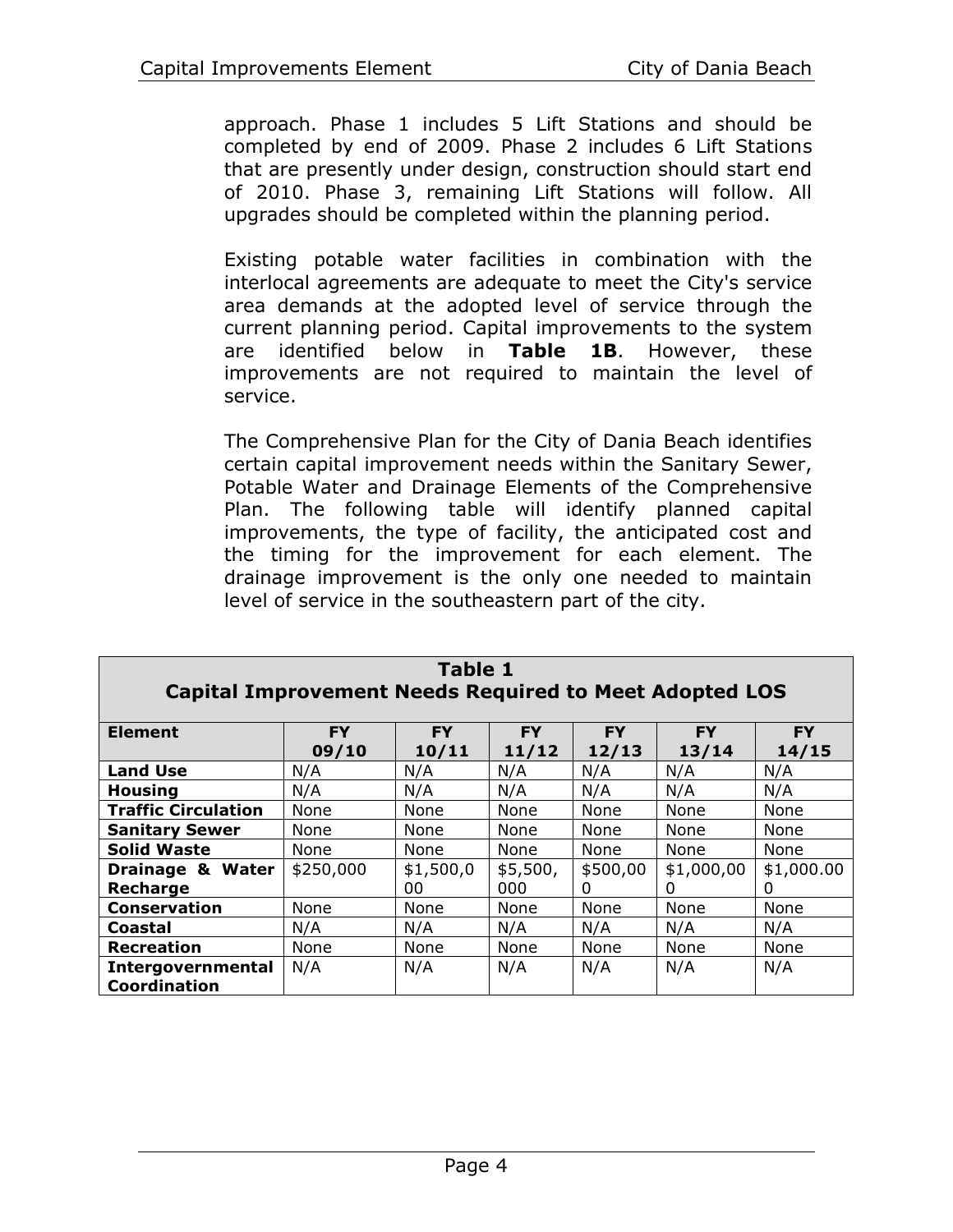| <b>Table 1B</b><br><b>Potable Water Supply Plan Projects</b> |                    |                    |                    |                    |                    |                    |  |  |  |  |  |
|--------------------------------------------------------------|--------------------|--------------------|--------------------|--------------------|--------------------|--------------------|--|--|--|--|--|
| <b>Water Utilities Dept.</b><br><b>Projects</b>              | <b>FY</b><br>09/10 | <b>FY</b><br>10/11 | <b>FY</b><br>11/12 | <b>FY</b><br>12/13 | <b>FY</b><br>13/14 | <b>FY</b><br>14/15 |  |  |  |  |  |
| Water Plant Upgrade                                          |                    |                    |                    |                    |                    |                    |  |  |  |  |  |
| Design Services (not<br>SRF Fundable)                        | 0                  | 0                  | $\Omega$           | 0                  | 0                  | 0                  |  |  |  |  |  |
| <b>Construction Services</b><br>(SRF fundable)               | 0                  | 0                  | 0                  | 0                  | 0                  | 0                  |  |  |  |  |  |
| Refurbish Existing Water<br><b>Treatment Plant</b>           | $\Omega$           | $\Omega$           | 0                  | 0                  | 0                  | 0                  |  |  |  |  |  |
| Design Services (not<br>SRF Fundable)                        | 0                  | 0                  | 0                  | 0                  | 0                  | 0                  |  |  |  |  |  |
| <b>Construction Services</b><br>(SRF fundable)               | 0                  | 0                  | 0                  | 0                  | 0                  | 0                  |  |  |  |  |  |
| Construction of Well "I"                                     | \$25,000           | \$100,000          | 0                  | $\Omega$           | $\Omega$           | $\Omega$           |  |  |  |  |  |
| Design Services (not<br>SRF Fundable)                        | 0                  | 0                  | 0                  | 0                  | 0                  | 0                  |  |  |  |  |  |
| <b>Construction Services</b><br>(SRF fundable)               | $\Omega$           | 0                  | O                  | 0                  | $\Omega$           | 0                  |  |  |  |  |  |
| Water Tank Removal                                           | 0                  |                    | 0                  | $\Omega$           | $\Omega$           | 0                  |  |  |  |  |  |
| Total                                                        | \$25,000           | \$100,000          | O                  | $\Omega$           | 0                  | 0                  |  |  |  |  |  |

# **B. Public Education and Health Systems**

The following will identify the geographic service area and the location of major system components for public education and public health which are situated within the City of Dania Beach Jurisdiction.

#### **1. Public Education**

Dania Beach is fortunate to have three schools situated within the jurisdictional limits of the City. The following list identifies those schools. It is important to note, however, that the School Board of Broward County is responsible for the public education system in the county including the City of Dania Beach.

#### **a. School Name**

Collins Elementary Dania Beach Elementary Olsen Middle School

The service area for Dania Beach Elementary generally includes the area east of the FEC Railroad. Collins Elementary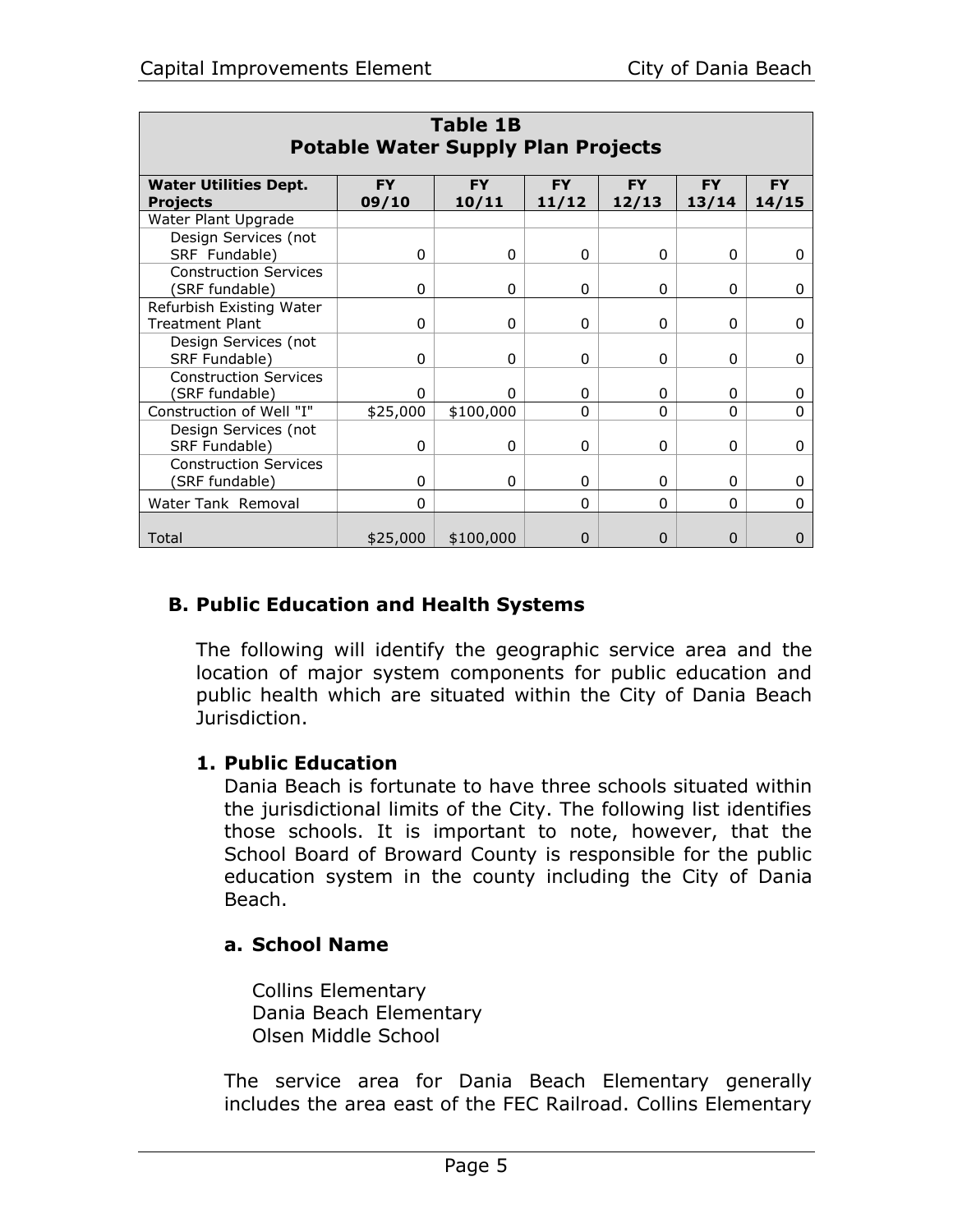serves the balance of the City. Olsen Middle serves the majority of the City with some students attending Attucks Middle. South Broward and Hollywood Hills High Schools serve the City and are located within 2 miles of the City limits. **[Table 2](#page-9-0)** depicts capacity data and capital improvements data related to the above noted schools serving the City of Dania Beach. **[Table 3](#page-10-0)** depicts the projected student population and capacities for the current planning horizon for those same schools. It should be noted that according **[Table 3](#page-10-0)** below, none of the schools serving the City of Dania Beach are projected to be over capacity through the current planning horizon.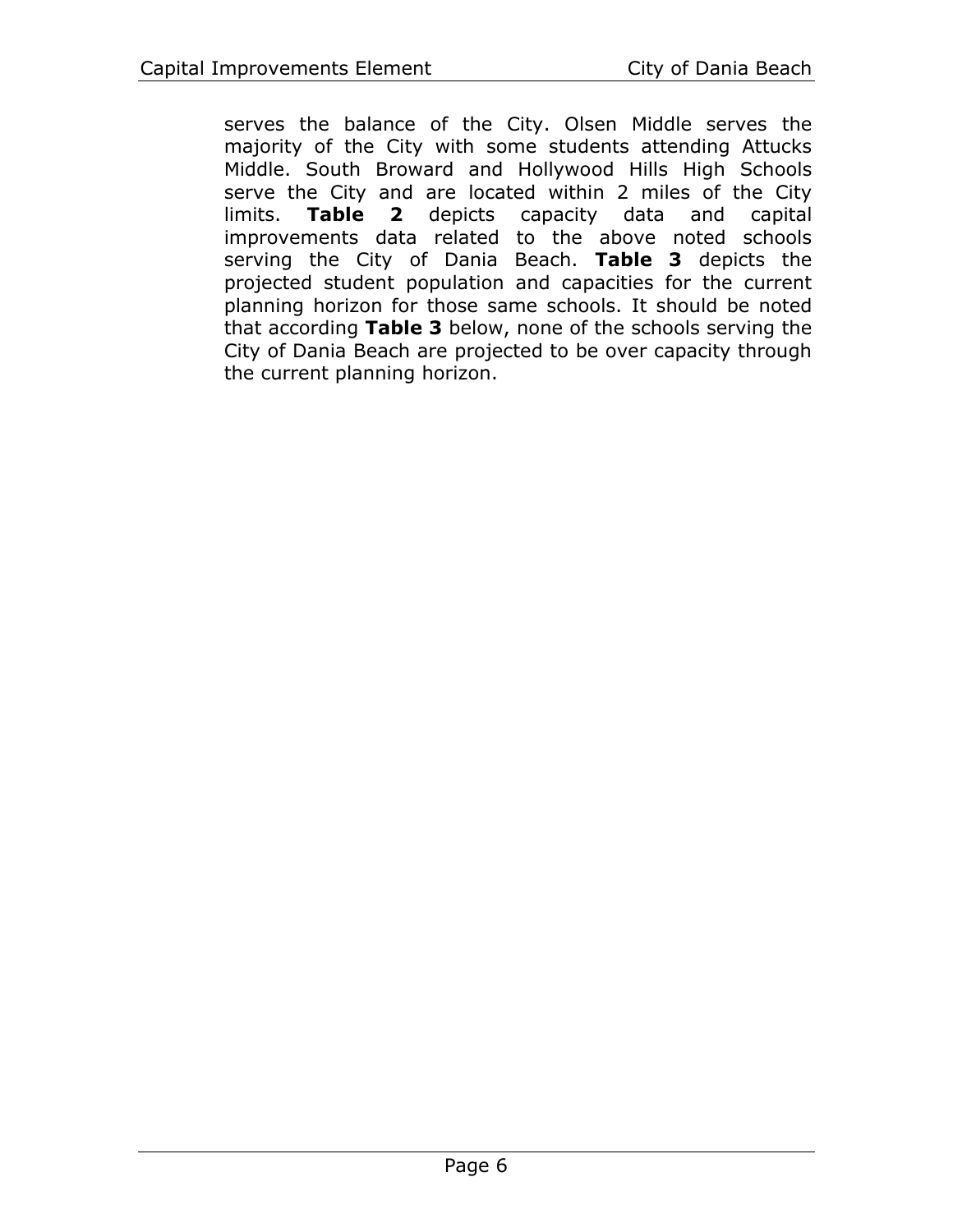<span id="page-9-0"></span>

|                                                                                                           | Table 2                  |                                                                          |       |                                                            |      |                       |  |  |  |  |  |  |
|-----------------------------------------------------------------------------------------------------------|--------------------------|--------------------------------------------------------------------------|-------|------------------------------------------------------------|------|-----------------------|--|--|--|--|--|--|
| <b>School Capacity and Capital Improvements</b>                                                           |                          |                                                                          |       |                                                            |      |                       |  |  |  |  |  |  |
| <b>Schools</b>                                                                                            | <b>Gross</b><br>Capacity | <b>Capital Improvements - Capacity Additions</b><br>$(FY 10/11 - 14/15)$ |       |                                                            |      |                       |  |  |  |  |  |  |
|                                                                                                           |                          | 9/21/2010                                                                |       | <b>Description</b>                                         | Cost | Year<br><b>Funded</b> |  |  |  |  |  |  |
| Elementary                                                                                                |                          |                                                                          |       |                                                            |      |                       |  |  |  |  |  |  |
| Collins                                                                                                   | 399                      | 349                                                                      | (50)  | No improvements scheduled for the current planning horizon | N/A  | N/A                   |  |  |  |  |  |  |
|                                                                                                           |                          |                                                                          |       |                                                            |      |                       |  |  |  |  |  |  |
| Dania                                                                                                     | 623                      | 443                                                                      | (180) | No improvements scheduled for the current planning horizon | N/A  | N/A                   |  |  |  |  |  |  |
| <b>Middle</b>                                                                                             |                          |                                                                          |       |                                                            |      |                       |  |  |  |  |  |  |
| Olsen                                                                                                     | 1,698                    | 1122                                                                     | (576) | No improvements scheduled for the current planning horizon | N/A  | N/A                   |  |  |  |  |  |  |
| <b>High</b>                                                                                               |                          |                                                                          |       |                                                            |      |                       |  |  |  |  |  |  |
| South Broward                                                                                             | 2,289                    | 2,085                                                                    | (204) | No improvements scheduled for the current planning horizon | N/A  | N/A                   |  |  |  |  |  |  |
|                                                                                                           |                          |                                                                          |       |                                                            |      |                       |  |  |  |  |  |  |
| Hollywood Hills                                                                                           | 2,289                    | 2085                                                                     | (204) | No improvements scheduled for the current planning horizon | N/A  | N/A                   |  |  |  |  |  |  |
| Source: 20 <sup>th</sup> Enrollment Report 9.21.10; District Educational Facilities Plan FY 10/11 - 14/15 |                          |                                                                          |       |                                                            |      |                       |  |  |  |  |  |  |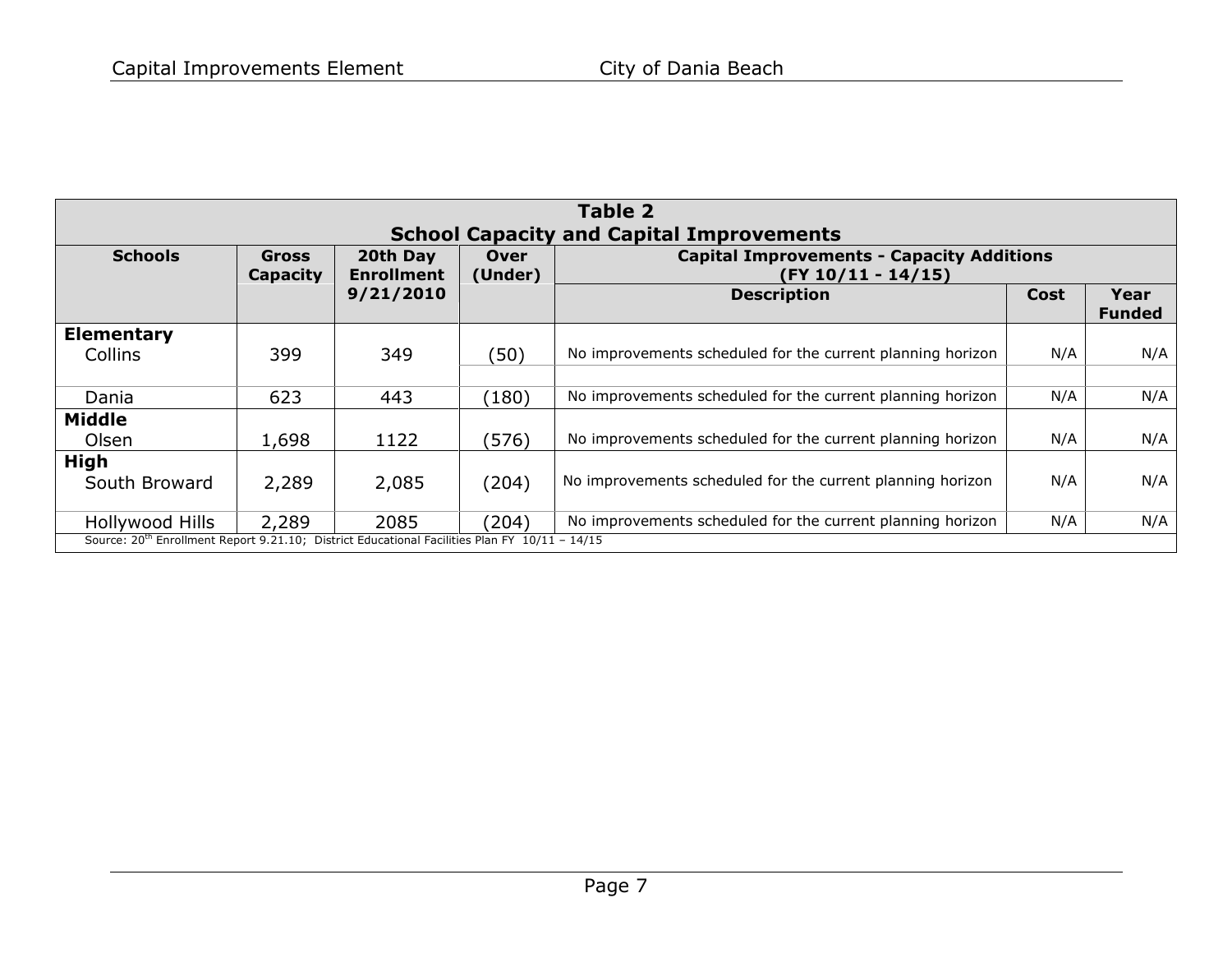<span id="page-10-0"></span>

| Table 3<br><b>School Projections: Enrollment and Capacity</b> |                              |                   |                              |                   |                              |                   |                              |                   |                              |                   |  |  |
|---------------------------------------------------------------|------------------------------|-------------------|------------------------------|-------------------|------------------------------|-------------------|------------------------------|-------------------|------------------------------|-------------------|--|--|
| <b>School</b>                                                 | FY 10/11<br><b>Projected</b> |                   | FY 11/12<br><b>Projected</b> |                   | FY 12/13<br><b>Projected</b> |                   | FY 13/14<br><b>Projected</b> |                   | FY 14/15<br><b>Projected</b> |                   |  |  |
|                                                               | Enroll-<br>ment              | Gross<br>Capacity | Enroll-<br>ment              | Gross<br>Capacity | Enroll-<br>ment              | Gross<br>Capacity | Enroll-<br>ment              | Gross<br>Capacity | Enroll-<br>ment              | Gross<br>Capacity |  |  |
| <b>Collins</b><br>Elementary                                  | 312                          | 399               | 292                          | 399               | 302                          | 399               | 308                          | 399               | 313                          | 399               |  |  |
| Dania<br>Elementary                                           | 465                          | 623               | 479                          | 623               | 492                          | 623               | 509                          | 623               | 517                          | 623               |  |  |
| Olsen<br>Middle                                               | 1,121                        | 1,698             | 1,087                        | 1,698             | 1,120                        | 1,698             | 1,115                        | 1,698             | 1082                         | 1698              |  |  |
| Hollywood<br>Hills High                                       | 1,984                        | 2,786             | 2017                         | 2,786             | 2021                         | 2,786             | 2040                         | 2,786             | 2092                         | 2786              |  |  |
| South<br>Brwrd High                                           | 2,039                        | 2,289             | 2,032                        | 2,289             | 2,051                        | 2,289             | 2,106                        | 2,289             | 2124                         | 2289              |  |  |
| Source: District Educational Facilities Plan FY 10/11-14/15   |                              |                   |                              |                   |                              |                   |                              |                   |                              |                   |  |  |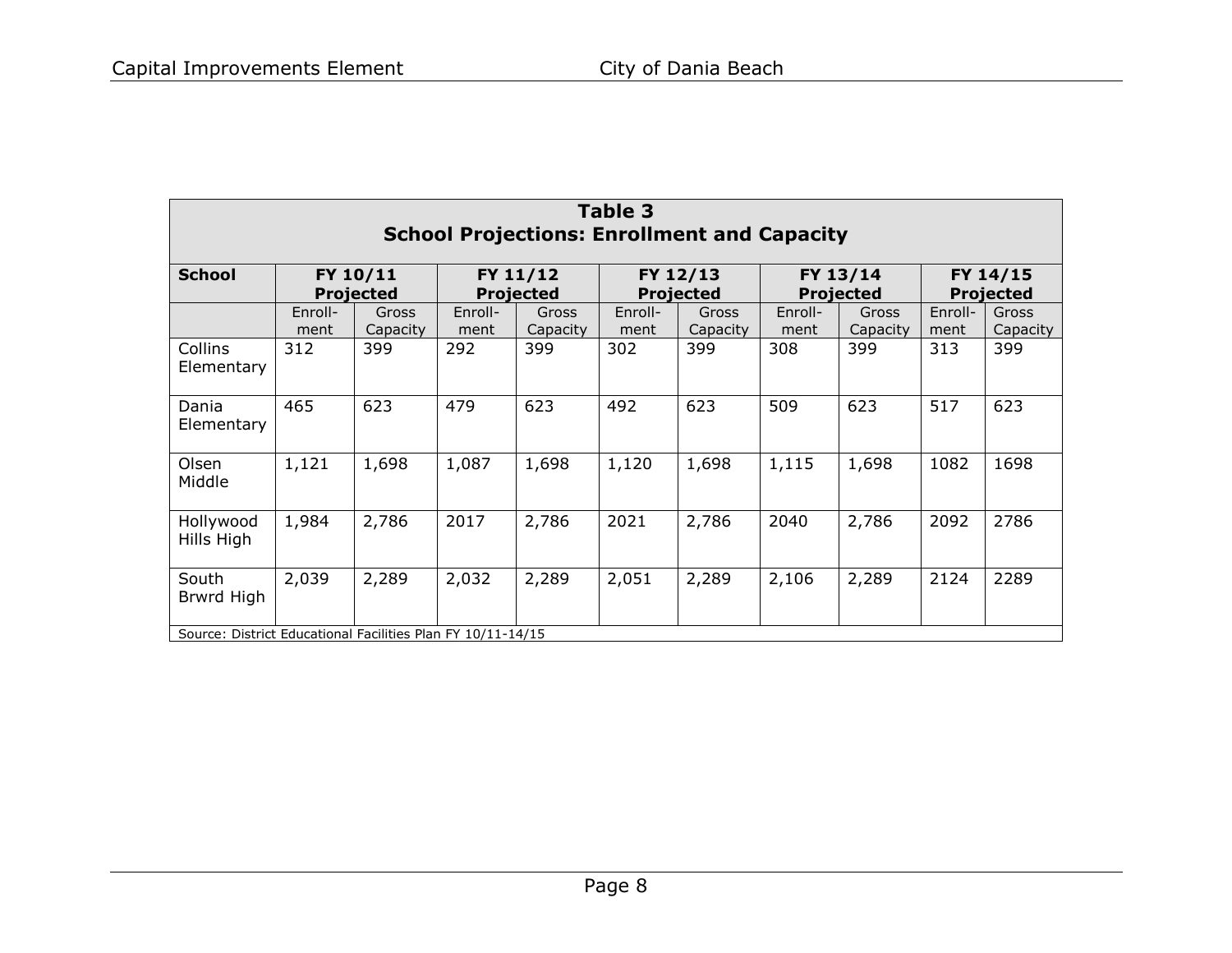# **C. Public Health System**

The primary public health system serving the City of Dania Beach is the South Broward Hospital District whose principal offices are located at Memorial Hospital in the City of Hollywood. Memorial Hospital (an eight hundred (800) bed facility) which is situated at 35th Avenue and Johnson Streets serves the majority of South Broward and provides indigent care at the present time for the City of Dania Beach.

# **D. Revenue Sources**

The following will describe the various revenue sources and mechanisms which are available for capital improvement financing requirements of the City of Dania Beach.

#### Revenue Sources

- 1. Ad Valorem Taxes
- 2. Revenue Bonds
- 3. Florida State Funds
	- a. Department of Natural Resources
	- b. Department of Transportation
	- c. Department of Commerce
	- d. Department of Environmental Regulation
- 4. Federal Funds
	- a. Department of Transportation
	- b. Department of Interior
- 5. Gas Taxes
	- a. State
	- b. County
- 6. County Funds
- 7. Fees a. Parks and Recreational
- 8. Licenses and Permits
- 9. Interest Income
- 10. Sales Tax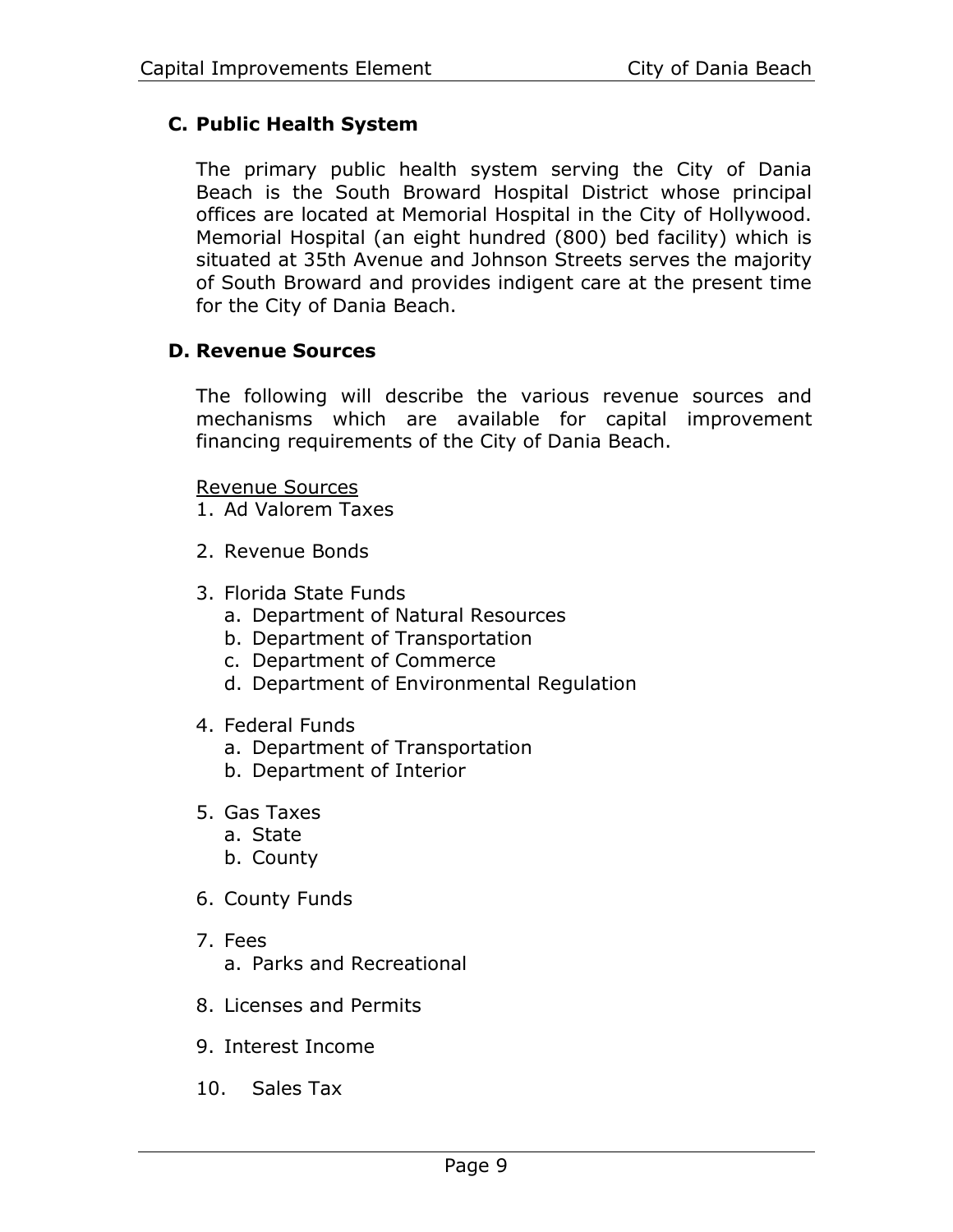**[Table 4](#page-12-0)** below identifies the current revenue sources utilized by the City of Dania Beach.

<span id="page-12-0"></span>

| <b>Table 4</b>                                                         |                |  |  |  |  |  |  |
|------------------------------------------------------------------------|----------------|--|--|--|--|--|--|
| <b>Revenues - 2009</b>                                                 |                |  |  |  |  |  |  |
| Revenues/Resources                                                     | FY 2009 Actual |  |  |  |  |  |  |
| <b>General Fund</b>                                                    | \$36,964,420   |  |  |  |  |  |  |
| <b>Water Fund</b>                                                      | \$3,729,135    |  |  |  |  |  |  |
| Sewer fund                                                             | \$4,212,022    |  |  |  |  |  |  |
| <b>Stormwater Fund</b>                                                 | \$1,014,206    |  |  |  |  |  |  |
| Marina Fund                                                            | \$250,574      |  |  |  |  |  |  |
| <b>Building Fund</b>                                                   | \$2,003,327    |  |  |  |  |  |  |
| Parking Fund                                                           |                |  |  |  |  |  |  |
| <b>Tree Preservation Fund</b>                                          | \$76,044       |  |  |  |  |  |  |
| Perpetual Care Fund                                                    | \$14,285       |  |  |  |  |  |  |
|                                                                        |                |  |  |  |  |  |  |
| <b>TOTAL</b>                                                           | \$48,173,684   |  |  |  |  |  |  |
| Source: City of Dania Beach Approved Budget Fiscal Year 2010/11 (p.14) |                |  |  |  |  |  |  |

Based upon historical data depicted in **[Table 5](#page-12-1)** below and projected revenues in **[Table 6](#page-16-0)**, it is anticipated that revenues will reflect a decrease in FY 2009-10 due to the economic situation and then will slightly increase thereafter.

<span id="page-12-1"></span>

| <b>Table 5</b><br><b>Historical Revenue Change</b> |                                                                        |          |  |  |  |  |  |
|----------------------------------------------------|------------------------------------------------------------------------|----------|--|--|--|--|--|
| Year                                               | <b>Total Revenues</b>                                                  | % Change |  |  |  |  |  |
| 2008                                               | 38.9                                                                   |          |  |  |  |  |  |
| 2009                                               | 36.9                                                                   | $-5.1$   |  |  |  |  |  |
| 2010                                               | 42.8                                                                   | $+16$    |  |  |  |  |  |
| 2011                                               | 39.4                                                                   | $-7.9$   |  |  |  |  |  |
|                                                    | Source: City of Dania Beach Approved Budget Fiscal Year 2010/11 (p.23) |          |  |  |  |  |  |

The balance of the Comprehensive Plan has identified no other deficiencies which need to be addressed through the Capital Improvements Element of the City of Dania Beach. However, the Intergovernmental Coordination Element does identify in several areas the responsibilities of the School Board of Broward County and Broward County government. The School Board of Broward County as it relates to schools. Broward County government particularly as it relates to road improvements which need to be monitored and maintained at an appropriate level of service. The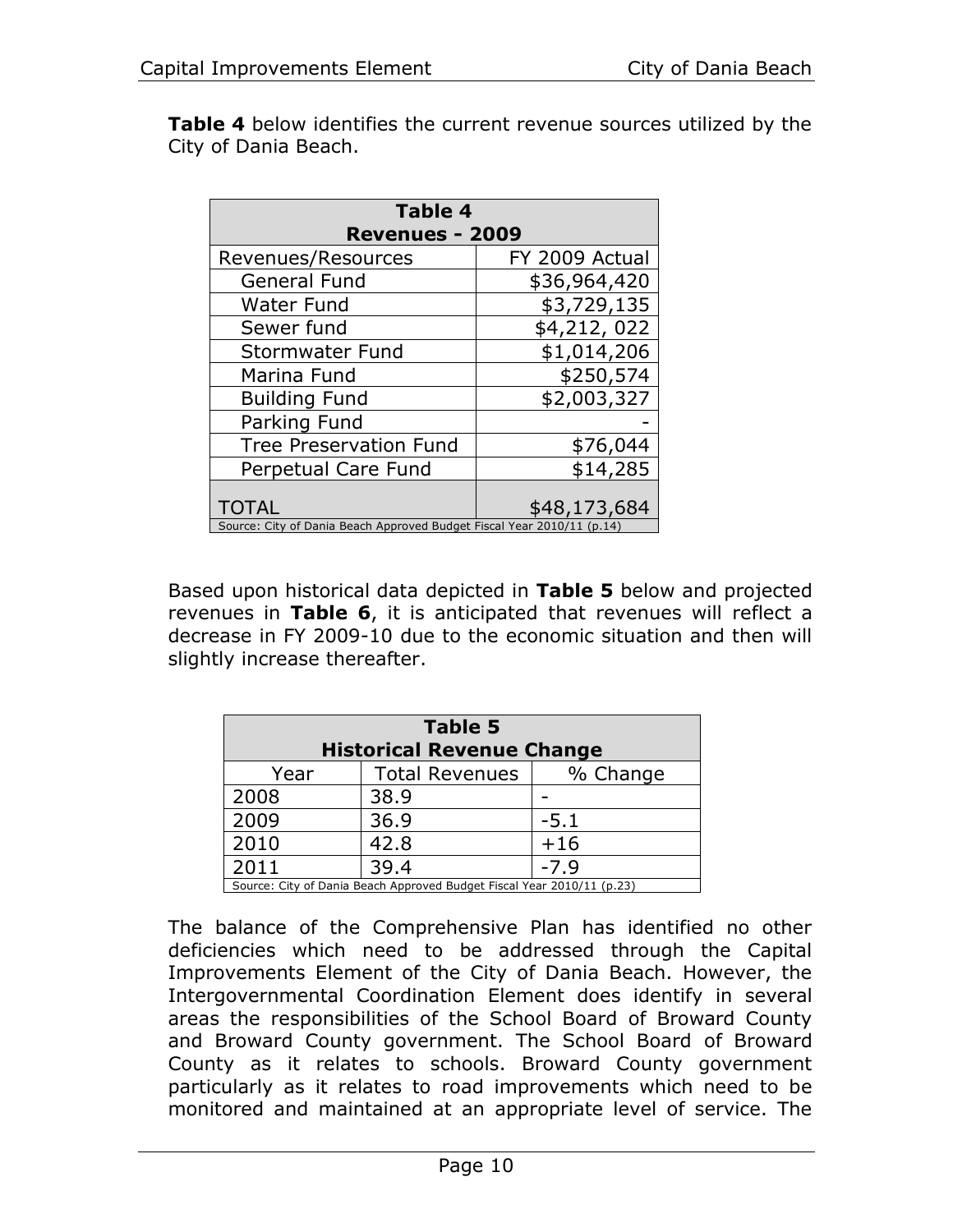State of Florida and the United States government also have responsibilities as it regards roadways impacting the City of Dania Beach.

# **III. ANALYSIS REQUIREMENTS**

# **A. Local Practices**

The City of Dania Beach guides the time and location for capital improvements which are required by growth and development within the community. The following will outline the current local practices:

- 1. Growth trends and demands for services are determined by each department with input from the Community Development Department.
- 2. Departments submit recommendations for capital improvements
- 3. City Manager/Finance Director consider impacts related to supplemental funding and responsibilities outside the City's purview such as state funding, federal funding and their related and mandates and requirements
- 4. City Manager makes recommendation to City Commission for enactment and budgeting per the City Charter.

#### **B. Needed Improvements – Fiscal Implications**

In order to maintain the City's level of service beyond the current planning period as it relates to potable water, the City is pursuing the hybrid water system described below.

Description: A hybrid system – keeping the current water plant, but reducing the flow volumes, and supplementing with a 2 MGD nanofiltration skid with recirculation of the concentrate and reduced disposal costs, is a third option.

Feasibility: This option would permit treatment of the County water source while limiting post-treatment chemical costs. This option has been successfully employed in Hollywood.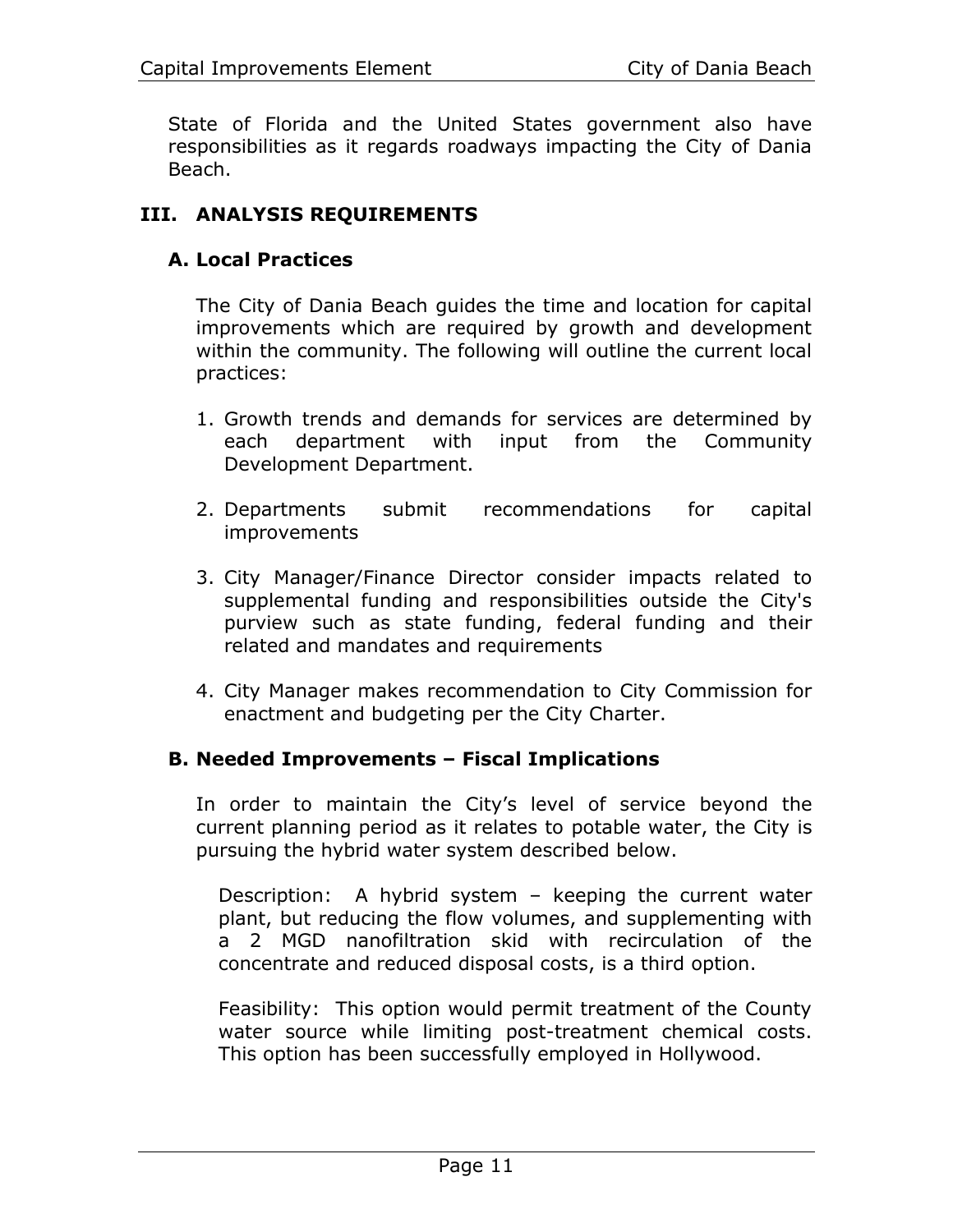Cost Analysis: Between refurbishment of the current plant, and the new skid, the cost is identified in **Table 1B**. This estimate assumes that the lime softening system can be used to deal with the concentrate or the City can pursue one of two other cost effective solutions:

• Discharge directly to the C-10 Canal, which has a remote potential if proposed concentrate disposal rules are modified (this is by far the least costly alternative).

To accomplish this option, some refurbishment of the existing system is required. The aluminum aerators have been in service for some time and wear is present in the aerator trays. The cost to complete the replacement of both aerators and fix the aerator tray problems is \$100,000. The cost to replace the cat-walks with aluminum and fiberglass is \$100,000. The sludge collection system shows metal deterioration that must be repaired in-situ. Based on engineering judgment from other projects, the cost to make these repairs is \$150,000. Miscellaneous repairs throughout the plant may be needed. These costs will be based on field inspection, but may include base work, weir repairs and cone repairs in the accelators. While in fair shape, the corrosive environment of the accelators and the presence of groundwater bacteria, encourages deterioration. The filters have neither situation, which is why repairs to the filters will be minimal. Based on similar projects, the engineer's estimate for metal repairs is \$250,000

Despite the modifications ongoing in the rehabilitation of the existing facility, this alternative would not require the City to purchase water from Hollywood for any extended periods. The skid could be located in a new building at the water plant. Piping is located on site to facilitate the project. Given the existing site configuration, would likely be about \$50,000 for the connections to the raw water line, finished water lines and a concentrate connection. A new generator would be required if the City wanted to have full back-up power, as the current generator is not adequate to handle the electrical load from the membrane system. This cost is assumed to be \$250,000, which covers the generator and minor switchgear modifications. The power issue will need to be reviewed in more detail, but would not be a required improvement as the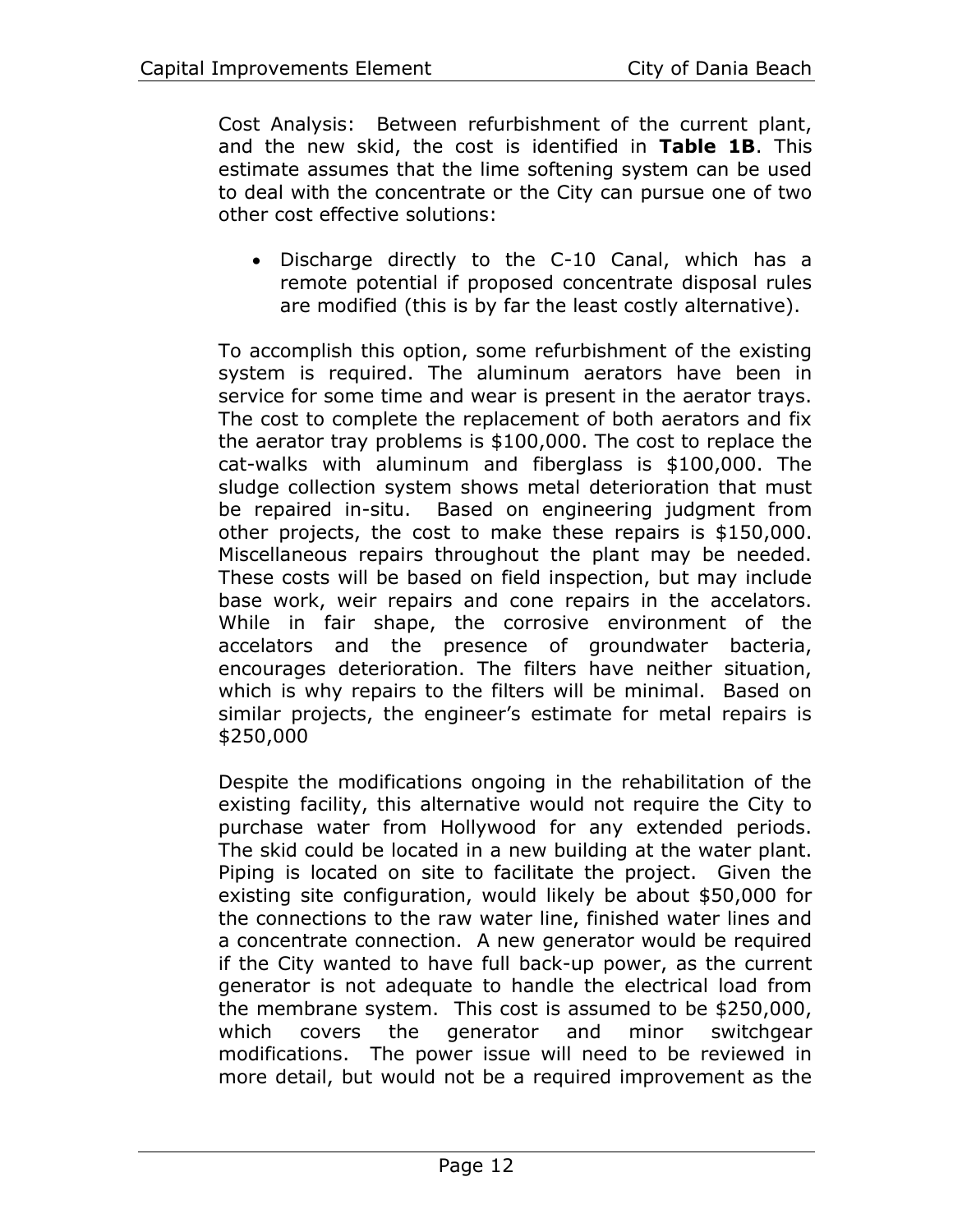lime system is fully operational under the current generator system.

Discussion: The benefit is reduced operating costs from the membrane option since post chemical stabilization would not be required. The piping for this option is available and the skid could be constructed using performance specifications and installed in a new building. The option meets both flexibility and treatment needs. Mixed operations may challenge operators initially but this can be resolved with time. The hybrid system would require that some facets of a new system be refurbished, but the amount of refurbishment would be lessened because dependence on the system is less because redundancy is created. The hybrid operation has the benefit of simple tie-ins to the raw and finished water lines and ease of site access. Limited site impact would be expected with this option as it is not disruptive. These improvements are not needed to meet the level of service for the current (5-year) planning period.

# **C. Public Education/Health Care Infrastructure**

All the public education and health care infrastructure requirements for any facilities that have been identified in this element have already provided.

# **D. Timing and Location**

The entire premise of the City of Dania Beach Comprehensive Plan has been and continues to be the provision of public facilities to support efficient land development The millage rate, which is based upon a 100% assessment, is predicted to not increase.

**[Table 6](#page-16-0)** below depicts the projected revenues (property tax and other) for the current planning horizon. The data was determined based upon the City's historic revenues for the past five years and the current economic situation especially in property tax value.

Also, **[Table 7](#page-17-0)** below projects the City's operating costs for the current planning horizon. This is based upon a generalized average of the City's historic expenditures for the past five years.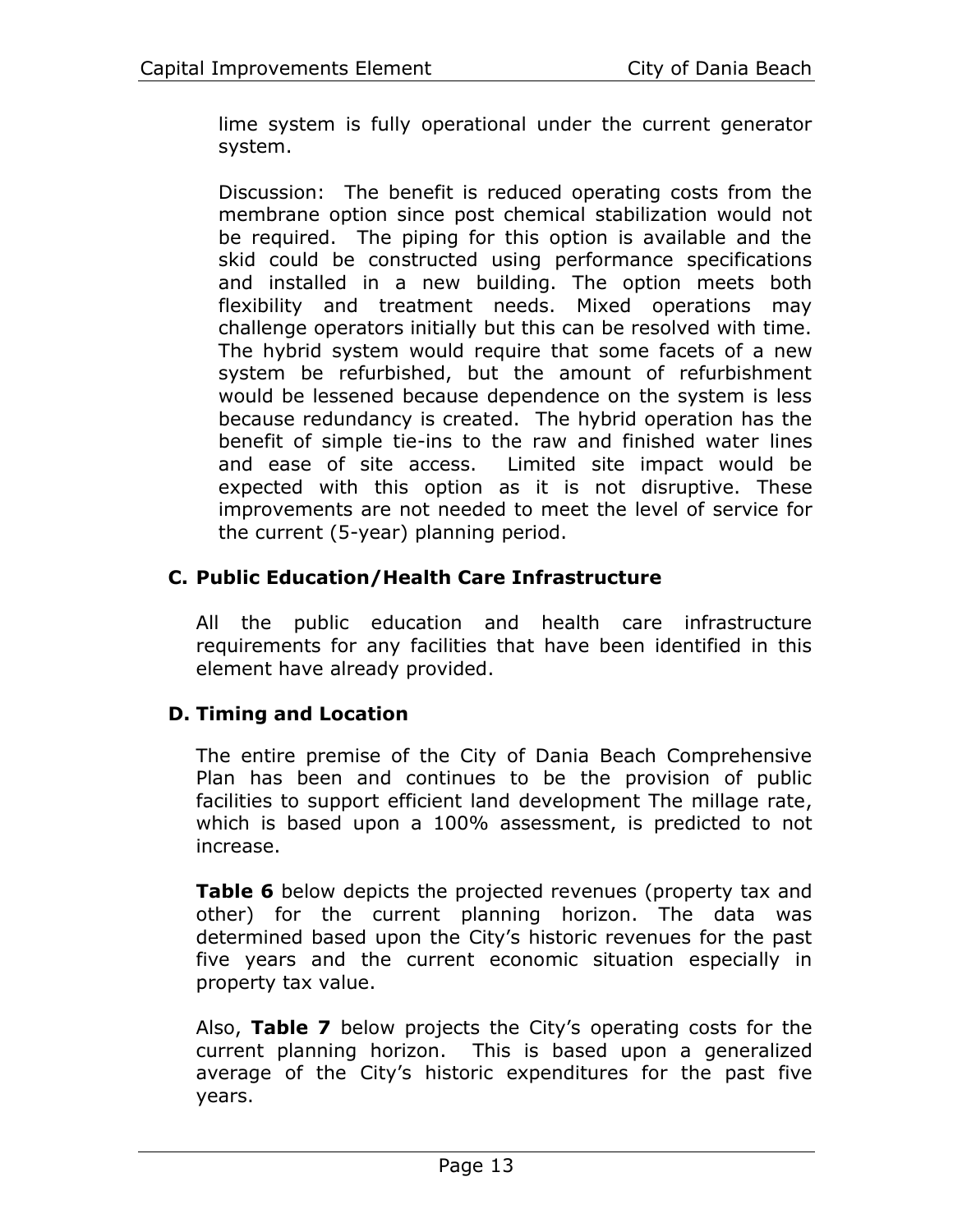<span id="page-16-0"></span>

| Table 6                                                                                                                    |                           |               |                 |            |                |            |              |            |              |  |  |  |  |
|----------------------------------------------------------------------------------------------------------------------------|---------------------------|---------------|-----------------|------------|----------------|------------|--------------|------------|--------------|--|--|--|--|
|                                                                                                                            | <b>Projected Revenues</b> |               |                 |            |                |            |              |            |              |  |  |  |  |
| <b>Revenues</b>                                                                                                            | <b>FY 09</b>              | <b>FY 10</b>  | <b>FY 11</b>    |            | FY 12 $^{(1)}$ |            | <b>FY 13</b> |            | <b>FY 14</b> |  |  |  |  |
|                                                                                                                            | <b>Actual</b>             | <b>Budget</b> | <b>Approved</b> | $-10%$     | $-6%$          | 0%         | 0%           | $+2%$      | $+4%$        |  |  |  |  |
| Taxes                                                                                                                      | 22,659,979                | 22,177,012    | 21,464,582      | 19,318,124 | 20,176,707     | 19,318,124 | 20,176,707   | 19,704,486 | 20,983,775   |  |  |  |  |
| Permits & Fees                                                                                                             | 2,601,724                 | 2,493,380     | 2,255,115       | 2,029,604  | 2,119,808      | 2,029,604  | 2,119,808    | 2,070,196  | 2,204,600    |  |  |  |  |
| Intergov. Rev.                                                                                                             | 2,114,711                 | 1,954,424     | 1,995,435       | 1,795,892  | 1,875,709      | 1,795,892  | 1,875,709    | 1,831,810  | 1,950,737    |  |  |  |  |
| Charges for<br>Service                                                                                                     | 3,834,064                 | 3,824,937     | 4,067,791       | 3,661,012  | 3,823,724      | 3,661,012  | 3,823,724    | 3,734,232  | 3,976,673    |  |  |  |  |
| Fines & Forfeit.                                                                                                           | 424,115                   | 545,000       | 534,400         | 480,960    | 502,336        | 480,960    | 502,336      | 490,579    | 522,429      |  |  |  |  |
| Fire Assessments                                                                                                           | 2,326,218                 | 2,635,279     | 4,060,485       | 3,654,437  | 3,816,856      | 3,654,437  | 3,816,856    | 3,727,526  | 3,969,530    |  |  |  |  |
| Misc.                                                                                                                      | 2,426,739                 | 1,593,797     | 1,836,270       | 1,652,643  | 1,726,094      | 1,652,643  | 1,726,094    | 1,685,696  | 1,795,138    |  |  |  |  |
| Transfer & Other                                                                                                           | 576,870                   | 701,570       | 659,431         | 593,488    | 619,865        | 593,488    | 619,865      | 605,358    | 644,660      |  |  |  |  |
| Use of Gen. Fund<br>Undesig.                                                                                               |                           | 6,258,721     | 970,743         | 873,669    | 912,498        | 873,669    | 912,498      | 891,142    | 948,998      |  |  |  |  |
| Use of Reserves<br>& Impact Fees                                                                                           | $\overline{\phantom{a}}$  | 592,061       | 1,560,909       | 1,404,818  | 1,467,254      | 1,404,818  | 1,467,254    | 1,432,914  | 1,525,944    |  |  |  |  |
| <b>TOTAL</b>                                                                                                               | 36,964,420                | 42,776,181    | 39,405,161      | 35,464,647 | 37,040,851     | 35,464,647 | 37,040,851   | 36,173,939 | 38,522,484   |  |  |  |  |
| Source: City of Dania Beach Approved Budget Fiscal Year 2010/11 (p.20)<br>(1) Projection based upon FY 11 Approved column. |                           |               |                 |            |                |            |              |            |              |  |  |  |  |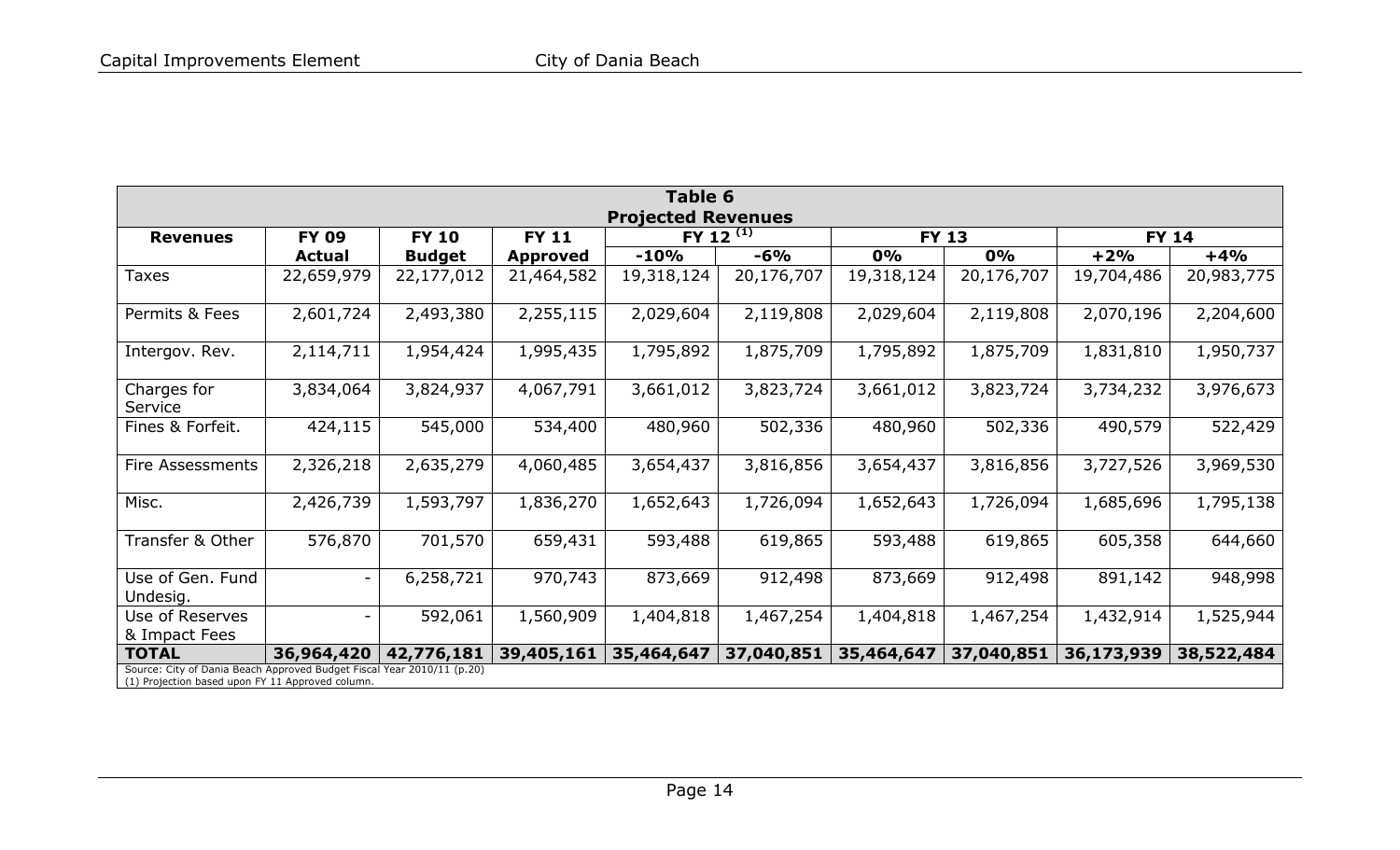<span id="page-17-0"></span>

| Table 7                                                                                                           |                                              |            |            |                         |                |            |              |              |            |  |  |  |
|-------------------------------------------------------------------------------------------------------------------|----------------------------------------------|------------|------------|-------------------------|----------------|------------|--------------|--------------|------------|--|--|--|
| <b>Projected Operating Costs</b>                                                                                  |                                              |            |            |                         |                |            |              |              |            |  |  |  |
|                                                                                                                   | <b>FY 09</b><br><b>FY 10</b><br><b>FY 11</b> |            |            |                         | FY 12 $^{(1)}$ |            | <b>FY 13</b> | <b>FY 14</b> |            |  |  |  |
|                                                                                                                   |                                              |            |            | $+3%$                   | $+5%$          | $+3%$      | $+5%$        | $+3%$        | $+5%$      |  |  |  |
| General<br>Government                                                                                             | 17,614,590                                   | 22,792,892 | 18,105,754 | 18,648,927              | 19,011,042     | 19,208,395 | 19,961,594   | 19,784,647   | 20,959,674 |  |  |  |
| <b>CRA</b>                                                                                                        | 662,602                                      | 693,283    | 822,150    | 846,815                 | 863,258        | 872,219    | 906,421      | 898,386      | 951,742    |  |  |  |
| Police                                                                                                            | 9,387,401                                    | 10,040,043 | 10,960,330 | 11,289,140              | 11,508,347     | 11,627,814 | 12,083,764   | 11,976,648   | 12,687,952 |  |  |  |
| Fire / Rescue                                                                                                     | 9,091,407                                    | 9,249,963  | 9,516,927  | 9,802,435               | 9,992,773      | 10,096,508 | 10,492,412   | 10,399,403   | 11,017,033 |  |  |  |
| <b>TOTAL</b>                                                                                                      | 36,756,000                                   | 42,776,181 |            | 39,405,161   40,587,317 | 41,375,420     | 41,804,936 | 43,444,191   | 43,059,084   | 45,616,401 |  |  |  |
| Source: City of Dania Beach Approved Budget Fiscal Year 2010/11 (p.20)<br>(1) Projection based upon FY 11 column. |                                              |            |            |                         |                |            |              |              |            |  |  |  |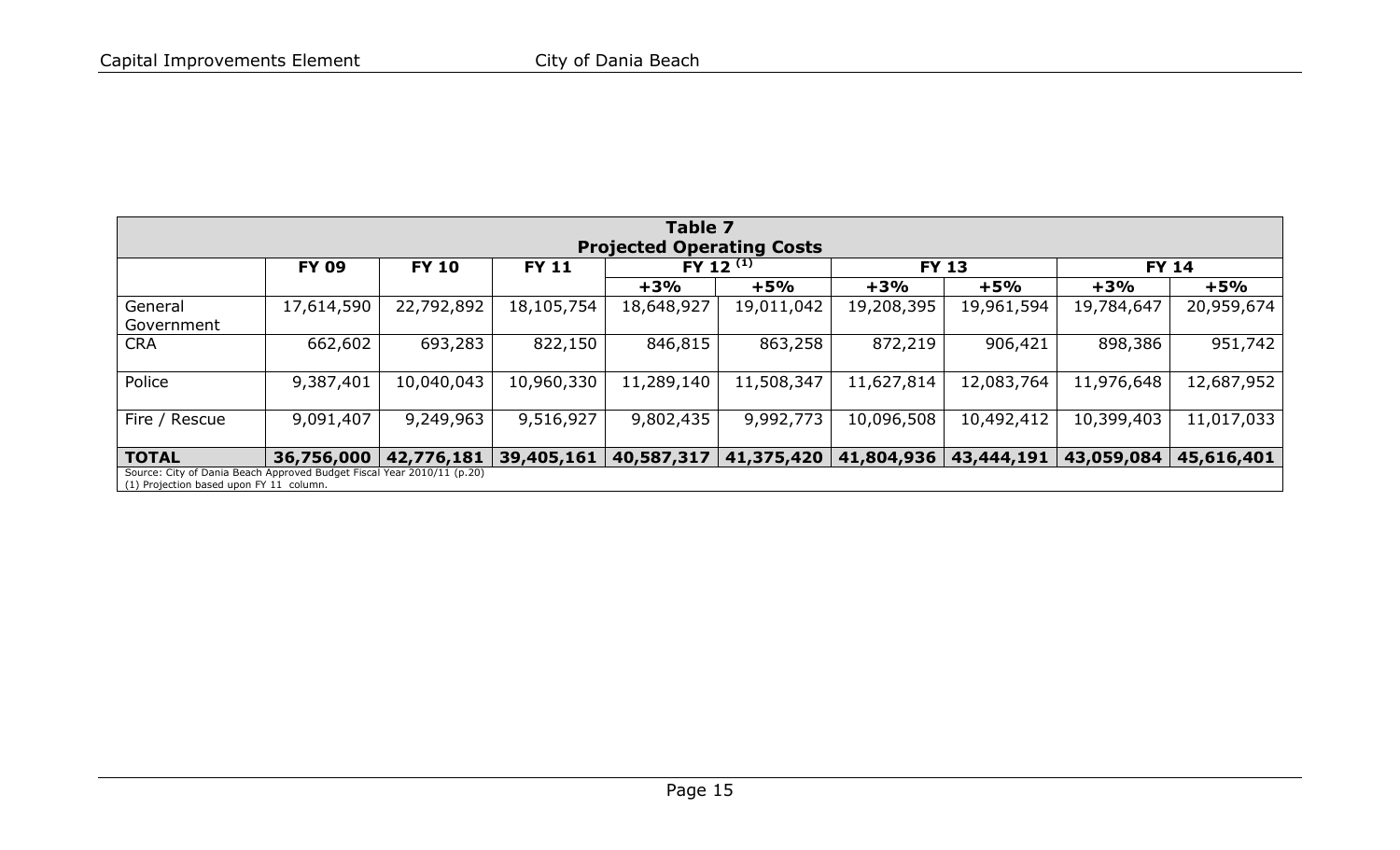According to the financial condition assessment required to be performed by the State of Florida Auditor General Office, the City of Dania Beach maintains a slightly lower than bench mark debt/service ratio in their FY 2007 in comparison with total expenditures. **[Table 8](#page-18-0)** below depicts the City's projected surplus/deficit for the current planning horizon.

The below projections, as well as those outlined in **[Table 6](#page-16-0)** and **[Table 7](#page-17-0)**, are estimates of future conditions. These tables do not include any increase in continuing annual ad valorem millage rate through the five-year horizon other than new construction. In the event of a short-fall potential in any given year, the City Commission has the option of increasing ad valorem receipts as well as utilizing reserve funds to balance any budgets.

<span id="page-18-0"></span>

| <b>Table 8</b><br><b>Projected Budget Surplus / Deficit</b> |            |            |            |              |              |                    |
|-------------------------------------------------------------|------------|------------|------------|--------------|--------------|--------------------|
|                                                             | FY 08/09   | FY 09/10   | FY 10/11   | FY 11/12     | FY 12/13     | <b>FY</b><br>13/14 |
| Revenues                                                    | 36,964,420 | 42,776,181 | 39,405,161 | 37,040,851   | 37,040,851   | 38,522,484         |
| Expenditures                                                | 36,756,000 | 42,776,181 | 39,405,161 | 41,375,420   | 43,444,191   | 45,616,401         |
| Surplus $(+)$<br><b>Deficit</b><br>( – )                    | $+208,420$ | O          | 0          | $-4,334,569$ | $-6,403,340$ | $-7,093,917$       |
|                                                             |            |            |            |              |              |                    |

Source[: Table 6,](#page-16-0) [Table 7.](#page-17-0)

# **E. Capital Improvement Financing**

The Capital Improvements Element is based upon the anticipated population and projected revenues to occur for the City of Dania Beach. As noted in the Capital Improvements Element and throughout the Comprehensive Plan, the City is experiencing a substantial increase in the development of non-residential properties. When economic conditions improve and property values return to pre-2008, this growth will provide higher tax base and lower service demands thereby providing increased projected revenues for the City of Dania Beach. A continuation of this development profile will enable the City to adequately address the capital improvements identified in the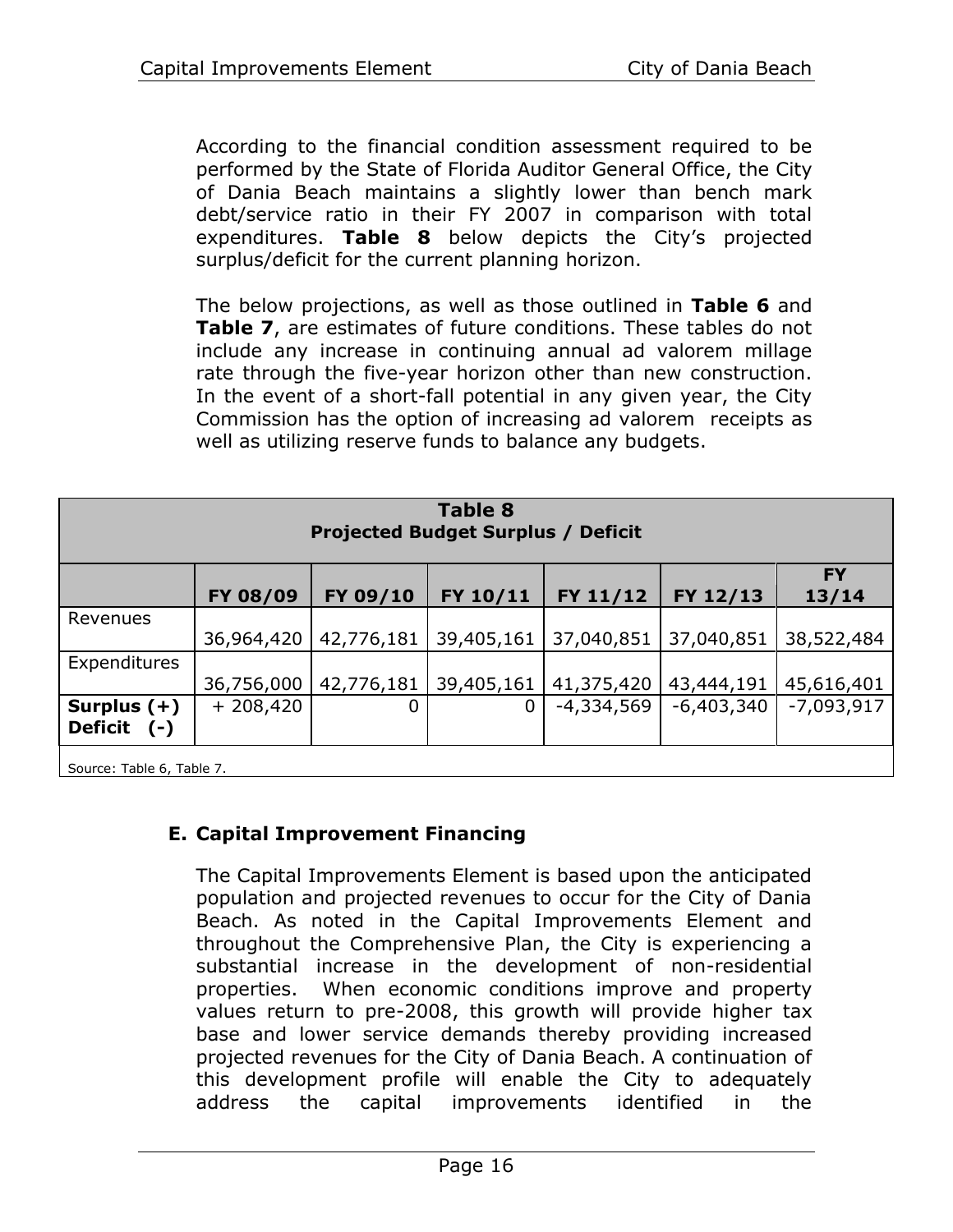Comprehensive Plan to further provide a projection of revenues and obligations which demonstrate the City's ability to add to the present and immediate future capital improvement needs for the City of Dania Beach either through increase in millage rate or to draw from City's fund balance.

1. A five-year forecast of revenue and expenditure has been included in **[Table 9](#page-19-0)** and **[Table 10](#page-20-0)** .

**[Table 9](#page-19-0)** below lists the top ten taxpayers of ad valorem tax of the City of Dania Beach:

<span id="page-19-0"></span>

| <b>Principal Property Tax Payers</b>             |
|--------------------------------------------------|
|                                                  |
| % of Total City Taxable<br><b>Assessed Value</b> |
| 10.64 %                                          |
| 2.89 %                                           |
| 0.97%                                            |
| 0.95%                                            |
| 0.89%                                            |
| 0.85%                                            |
| 0.79%                                            |
| 0.74%                                            |
| 0.54%                                            |
|                                                  |
| 0.57%                                            |
| 19.83 %                                          |
|                                                  |

Source: Dania Beach Comprehensive Annual Financial Report 09/2009 (pg. 79).

2. **[Table 10](#page-20-0)** through **[Table 13](#page-22-0)** identifies the debt service obligations for current outstanding bond issues.

Annual debt service requirements of the Sales Tax Revenue Bonds, Series 1994 and the General Obligations Bonds, Series 2006 are as follows: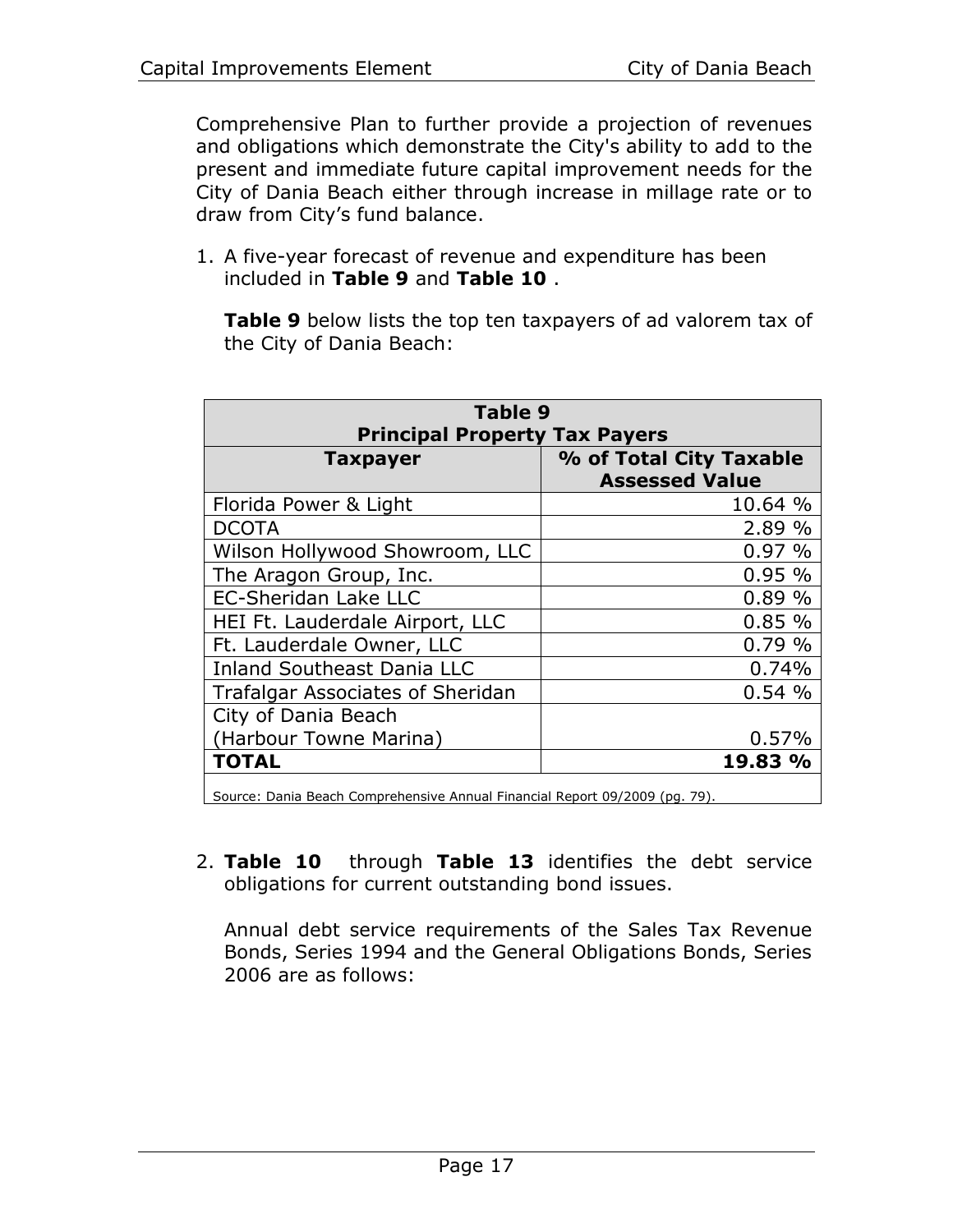<span id="page-20-0"></span>

| <b>Table 10</b><br><b>Projections of Debt</b><br><b>Sales Tax Revenue Bonds and General Obligation Bonds</b> |           |           |           |  |  |  |
|--------------------------------------------------------------------------------------------------------------|-----------|-----------|-----------|--|--|--|
| <b>Year Ending</b><br><b>Principal</b><br><b>TOTAL</b><br><b>Interest</b><br>Sept. 30, 2009                  |           |           |           |  |  |  |
| 2010                                                                                                         | 235,000   | 386,648   | 621,648   |  |  |  |
| 2011                                                                                                         | 245,000   | 377,558   | 622,558   |  |  |  |
| 2012                                                                                                         | 250,000   | 367,845   | 617,845   |  |  |  |
| 2013                                                                                                         | 265,000   | 357,701   | 622,701   |  |  |  |
| 2014                                                                                                         | 275,000   | 346,931   | 621,931   |  |  |  |
| 2015-2019                                                                                                    | 1,565,000 | 1,547,181 | 3,112,181 |  |  |  |
| 2020-2024                                                                                                    | 1,960,000 | 1,155,500 | 3,115,500 |  |  |  |
| 2025-2029                                                                                                    | 1,595,000 | 688,975   | 2,283,975 |  |  |  |
| 2030-2034                                                                                                    | 1,750,000 | 333,000   | 2,083,000 |  |  |  |
| 2035                                                                                                         | 400,000   | 18,000    | 418,000   |  |  |  |
| \$8,540,000<br>\$5,579,339<br><b>TOTAL</b><br>\$14,119,339                                                   |           |           |           |  |  |  |
| Source: Dania Beach Comprehensive Annual Financial Report 09/2009 (pq. 42).                                  |           |           |           |  |  |  |

In March 2002, The City issued a note payable for \$2,350,000 bearing interest at a rate of 4.33%.The note, which is collaterized by franchise fees collected from FPL, is payable in monthly installments through December 2012. **[Table 11](#page-20-1)** depicts the Notes Payable for these Governmental Funds below:

<span id="page-20-1"></span>

| Table 11<br><b>Projections of Debt</b><br><b>Notes Payable - Governmental Funds</b>                                                                                |                  |                 |                 |  |  |
|--------------------------------------------------------------------------------------------------------------------------------------------------------------------|------------------|-----------------|-----------------|--|--|
| <b>Year Ending</b><br>Sept. 30, 2009                                                                                                                               | <b>Principal</b> | <b>Interest</b> | <b>TOTAL</b>    |  |  |
| 2010                                                                                                                                                               | 666,444          | 144,325         | 810,769         |  |  |
| $2011*$                                                                                                                                                            | 693,687          | 114,132         | 807,819         |  |  |
| 2012*                                                                                                                                                              | 689,348          | 82,702          | 772,050         |  |  |
| 2013*                                                                                                                                                              | 435,418          | 55,991          | 491,409         |  |  |
| 2014                                                                                                                                                               | 428,134          | 36,485          | 464,619         |  |  |
| 2015-2019                                                                                                                                                          | 478,508          | 23,463          | 501,971         |  |  |
|                                                                                                                                                                    |                  |                 |                 |  |  |
| TOTAL*                                                                                                                                                             | 3,391,539<br>\$  | 457,098<br>\$   | 3,848,637<br>\$ |  |  |
| Source: Dania Beach Comprehensive Annual Financial Report 09/2009 (pg. 44).<br>$*V_{\text{ODE}}$ 2011, 2019 under "Dringinal" includes $*22500$ including interact |                  |                 |                 |  |  |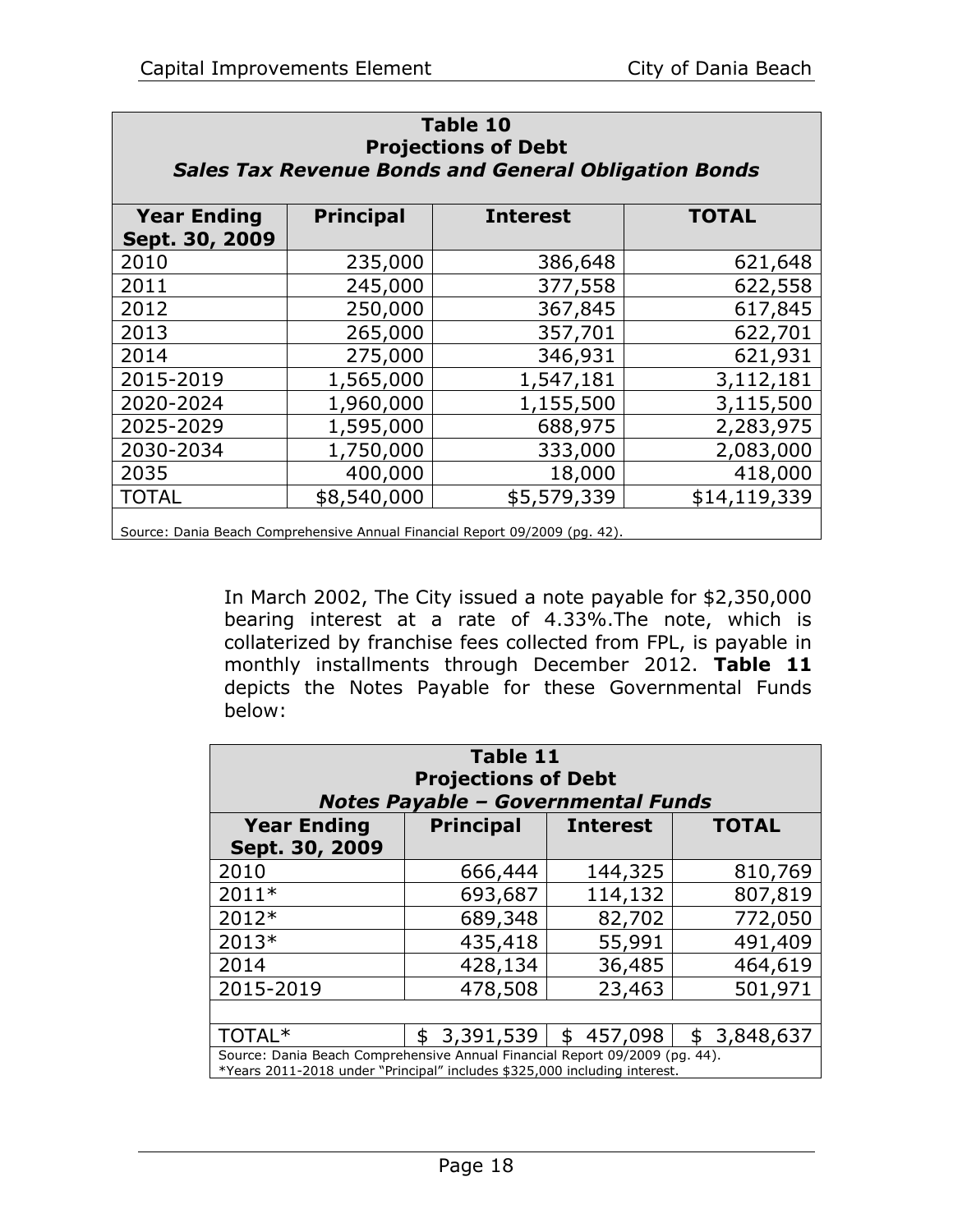In February 2003, the City issued a note payable for \$55,000 nearing interest at a rate of 3.29%. The note, which is secured by non-ad valorem funds, is payable in 10 equal installments of \$6,027 through April 2008.

In addition, during fiscal year 2003, due to the implementation of GASB Statement No. 34, long-term debt that was previously classified as a special revenue fund in the general long-term debt account group was moved to the Stormwater Enterprise Fund and classified as an Enterprise Fund in that year. As a result, the \$150,000 balance in outstanding principal is a portion of the original \$2,350,000 issues in March 2002. Then note, which is collaterized by Franchise Fees collected from FPL, is payable in monthly installments through December 2012.

**[Table 12](#page-21-0)** depicts the Notes Payable for these Enterprise Funds below:

<span id="page-21-0"></span>

| Table 12<br><b>Projections of Debt</b><br><b>Notes Payable - Enterprise Funds</b>          |                  |                 |              |  |  |  |
|--------------------------------------------------------------------------------------------|------------------|-----------------|--------------|--|--|--|
| Note - February 2003:<br>5,451<br>Note - FY 2003 (GASB Statement):<br>\$83,927<br>\$89,378 |                  |                 |              |  |  |  |
| <b>Year Ending</b><br>Sept. 30, 2009                                                       | <b>Principal</b> | <b>Interest</b> | <b>TOTAL</b> |  |  |  |
|                                                                                            |                  |                 |              |  |  |  |
| 2010                                                                                       | 17,195           | 1,914           | 19,109       |  |  |  |
| 2011                                                                                       | 17,530           | 1,177           | 18,707       |  |  |  |
| 2012                                                                                       | 17,015           | 408             | 17,423       |  |  |  |
| <b>TOTAL</b>                                                                               | 51,740           | 3,499           | 55,239       |  |  |  |
| Source: Dania Beach Comprehensive Annual Financial Report 09/2009 (pq. 44).                |                  |                 |              |  |  |  |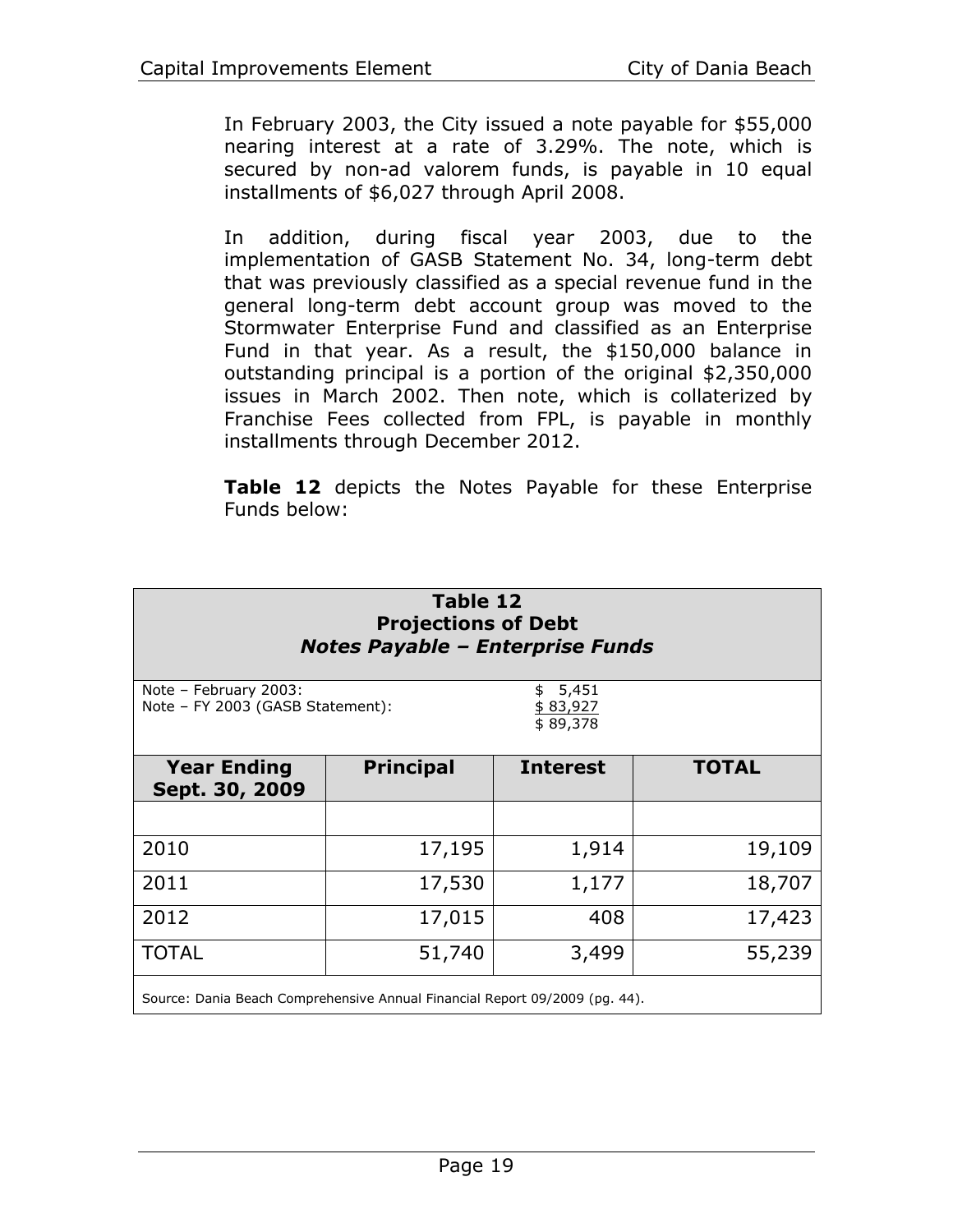During the year and in previous years, the City entered into loan agreements with the State Department of Environmental Protection's Clean Water State Revolving Fund Loan Program and Drinking Water State Revolving Fund Loan Program to borrow up to \$8,058,570. Through September 30, 2009, the City has borrowed \$7,499,600 to finance the planning, design and construction of water, wastewater and stormwater infrastructure improvements. The City is required to maintain rates and charges for the services furnished by the water, sewer and stormwater systems which will be sufficient to annually provide revenues equal to or exceeding 1.15 times the sum of the semi-annual loan payments. The loans are payable in forty (40) semi-annual payments upon completion of the projects. The amount of semi-annual payments will be calculated based on the actual amount of the principal drawn under the agreements, as well as associated capitalized interest and loan issuance fees. These amounts will not be determined until each project is completed; therefore, an amortization schedule is not available at this time.

<span id="page-22-0"></span>

| Table 13<br><b>Projections of Debt</b><br><b>State Revolving Loans Payable - Enterprise</b><br><b>Funds</b> |                                 |                    |  |  |  |
|-------------------------------------------------------------------------------------------------------------|---------------------------------|--------------------|--|--|--|
| <b>Fund</b>                                                                                                 | <b>Principal</b><br><b>Rate</b> |                    |  |  |  |
|                                                                                                             |                                 | <b>Outstanding</b> |  |  |  |
| <b>Water Fund</b>                                                                                           | 2.60%                           | 2,293,681          |  |  |  |
|                                                                                                             | 2.64%                           | 1,272,175          |  |  |  |
|                                                                                                             | 2.75%                           | 2,527,654          |  |  |  |
| Sewer Fund                                                                                                  | 1.35%                           | 549,851            |  |  |  |
|                                                                                                             | 1.06%                           | 310,300            |  |  |  |
|                                                                                                             | .955%                           | 291,261            |  |  |  |
|                                                                                                             | 1.905%                          | 44,724             |  |  |  |
| <b>Stormwater Fund</b>                                                                                      | 209,955                         |                    |  |  |  |
| Source: Dania Beach Comprehensive Annual                                                                    | \$7,499,600                     |                    |  |  |  |

Financial Report 09/20089(pg. 45)

3. **[Table 14](#page-23-0)** identifies ad valorem and millage rate projections for the next five years. **[Table 15](#page-23-1)** reflects the tax base through the current planning horizon. The millage rate which is based upon a 100% assessment is predicted to not increase and is reflected in **[Table 14](#page-23-0)**.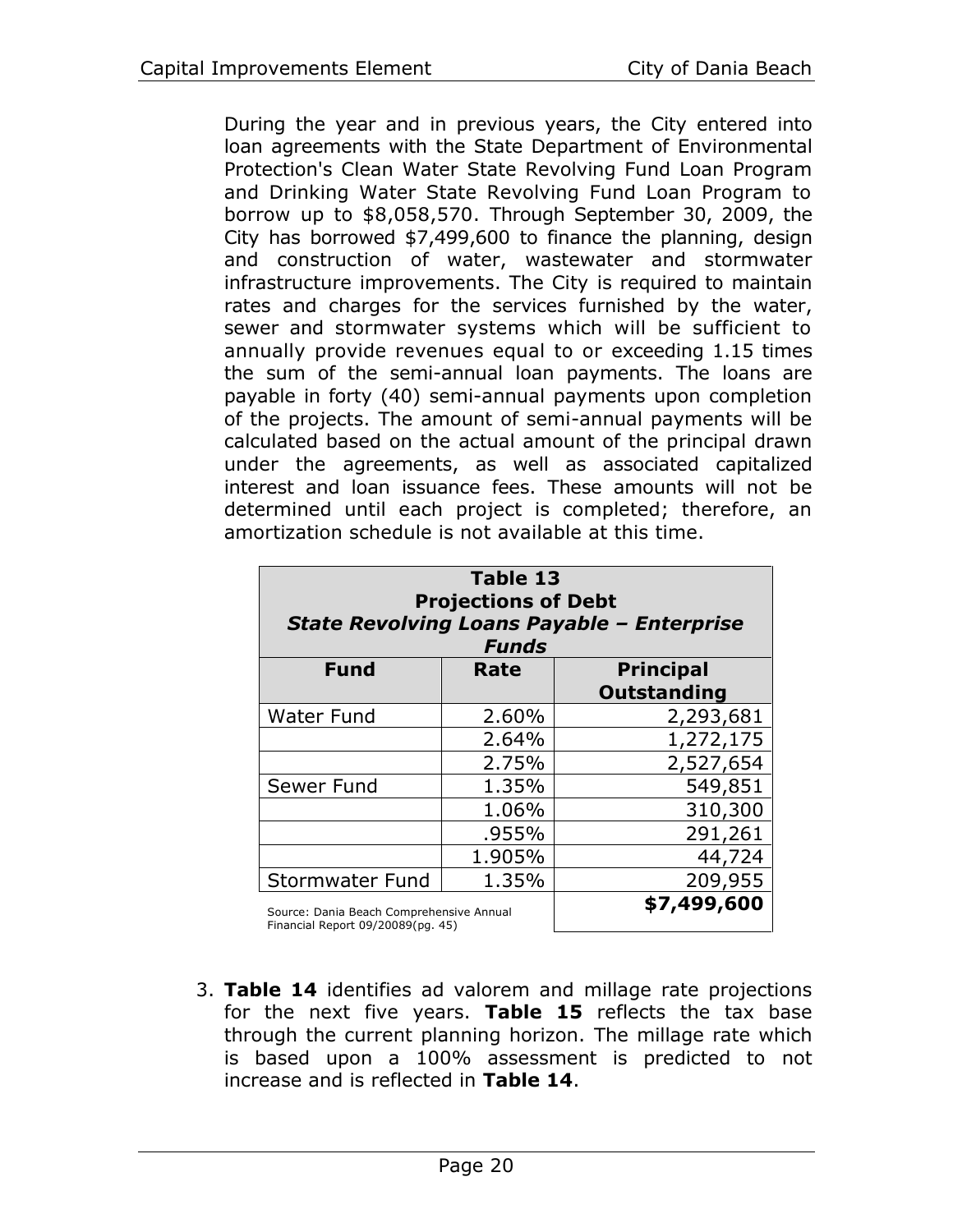<span id="page-23-0"></span>

| <b>Table 14</b><br><b>Ad Valorem and Millage Rate Projections</b> |                               |                                                                     |                        |      |      |  |
|-------------------------------------------------------------------|-------------------------------|---------------------------------------------------------------------|------------------------|------|------|--|
| <b>Fiscal Year</b><br>(Projected)                                 | Low/High<br><b>Projection</b> | Millage Rate*<br><b>Tax Base</b><br>2,658,062,641*<br>(2010 Actual) |                        |      |      |  |
|                                                                   |                               | <b>Low Projection</b>                                               | <b>High Projection</b> |      |      |  |
| FY 10/11                                                          | $-10\% / 6\%$                 | 2,545,473,519                                                       | 2,806,305,991          | 5.99 | 5.99 |  |
| FY 11/12                                                          | 0% / 0%                       | 2,545,473,519                                                       | 2,806,305,991          | 5.99 | 5.99 |  |
| FY 12/13                                                          | 2%/4%                         | 2,596,382,989                                                       | 2,918,558,230          | 5.99 | 5.99 |  |
| FY 13/14                                                          | 2%/4%                         | 2,648,310,649                                                       | 3,035,300,560          | 5.99 | 5.99 |  |
| FY14/15                                                           | 2%/4%                         | 2,701,276,862                                                       | 3,156,712,582          | 5.99 | 5.99 |  |

\* Source: ApprovedBusget FY2010/11 "Certification of Taxable Value" page 201.

<span id="page-23-1"></span>

| <b>Table 15</b><br><b>Tax Base Projections</b>                     |                                                                                  |       |            |            |  |  |
|--------------------------------------------------------------------|----------------------------------------------------------------------------------|-------|------------|------------|--|--|
| <b>Fiscal Year</b>                                                 | Projected<br><b>Property Tax Revenues</b><br>Base (2009): \$16,992,946<br>Change |       |            |            |  |  |
| High<br>High<br>Low<br>Low                                         |                                                                                  |       |            |            |  |  |
| FY 10/11                                                           | $-10%$                                                                           | $-6%$ | 15,293,651 | 15,973,369 |  |  |
| FY 11/12                                                           | $0\%$                                                                            | $0\%$ | 15,293,651 | 15,973,369 |  |  |
| FY 12/13<br>4%<br>2%<br>15,599,524                                 |                                                                                  |       |            | 16,612,304 |  |  |
| FY 13/14<br>4%<br>2%<br>15,911,515<br>17,276,796                   |                                                                                  |       |            |            |  |  |
| FY 14/15<br>4%<br>2%<br>16,229,745<br>17,967,868                   |                                                                                  |       |            |            |  |  |
| Source: Dania Beach Comprehensive Annual Financial Report 09/2009; |                                                                                  |       |            |            |  |  |

Leigh Robinson Kerr & Associates, Inc.

# **F. Concurrency Management System**

# **1. Development subject to adequacy determination**

For plats, replats, site plans, or building permits where the property is unplatted or was platted, with plat approval received before March 20, 1979, all development or previously vacant land except that specified below, shall be subject to adequacy determination unless a final development order has been approved prior to November 1, 1989 and construction has commenced and is continuing in good faith.

For plats, replats, site plans, or building permits in Dania Beach where the property is unplatted or was platted, with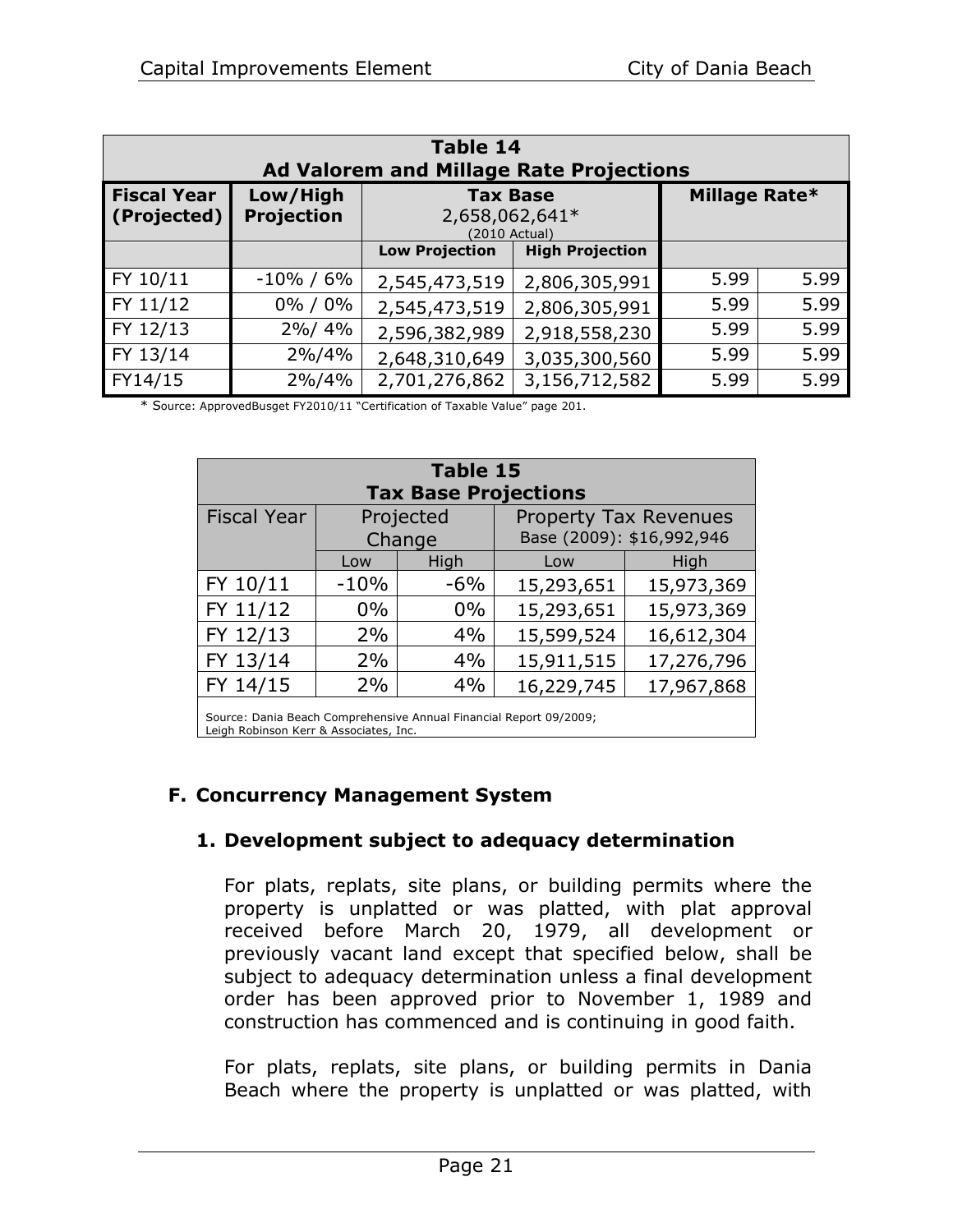plat approval received before March 20, 1979, all development of previously improved lands shall be subject to an adequacy determination for the additional capacity that equals the difference between the capacity generated or consumed by the existing development. Existing development shall be construed to include previous development demolished no earlier than eighteen (18) months previous to the date the application is made may be credited against the current application for capacity to be generated or consumed.

For a replat, an amendment to a note on a plat, or at to place a note on a plat, where property was platted after March 20, 1979, an adequacy determination shall be required for those additional capacities that equal the difference between the previous plat and the replat; or the previous note and the proposed amendment to the note; or the development approved by the county commission at the time of plat approval and the proposed note to be placed on the plat.

# **2. Measurement of Capacities**

Water and wastewater. Measurement of water and wastewater facilities will be based on design capacities and service flows. Usage and discharge will be based on adopted level of service standards. These levels may be amended after consideration and substantiation of engineering studies and/or amendment to the Dania Beach Comprehensive Plan.

Roadways. The procedure for the initial measuring of highway capacities is the Florida Department of Transportation Table of Generalized Daily Level-of-Service Maximum Volumes made available to local government for use from January 1989 through December 1990. Future capacities standards will be issued by FDOT as necessary. The measurement of capacity may also be determined by substantiation in the form of engineering studies or other data Traffic analysis techniques must be technically sound and justifiable as determined by the Broward County Office of Planning and City Engineer. Alterations to capacity on the State Highway Network shall require the opportunity for FDOT review. Measurement of county and state toads shall be in accordance with the development review requirements (Section 5-182) of the Broward County Land Development Code. Any developments that are determined to be within or create a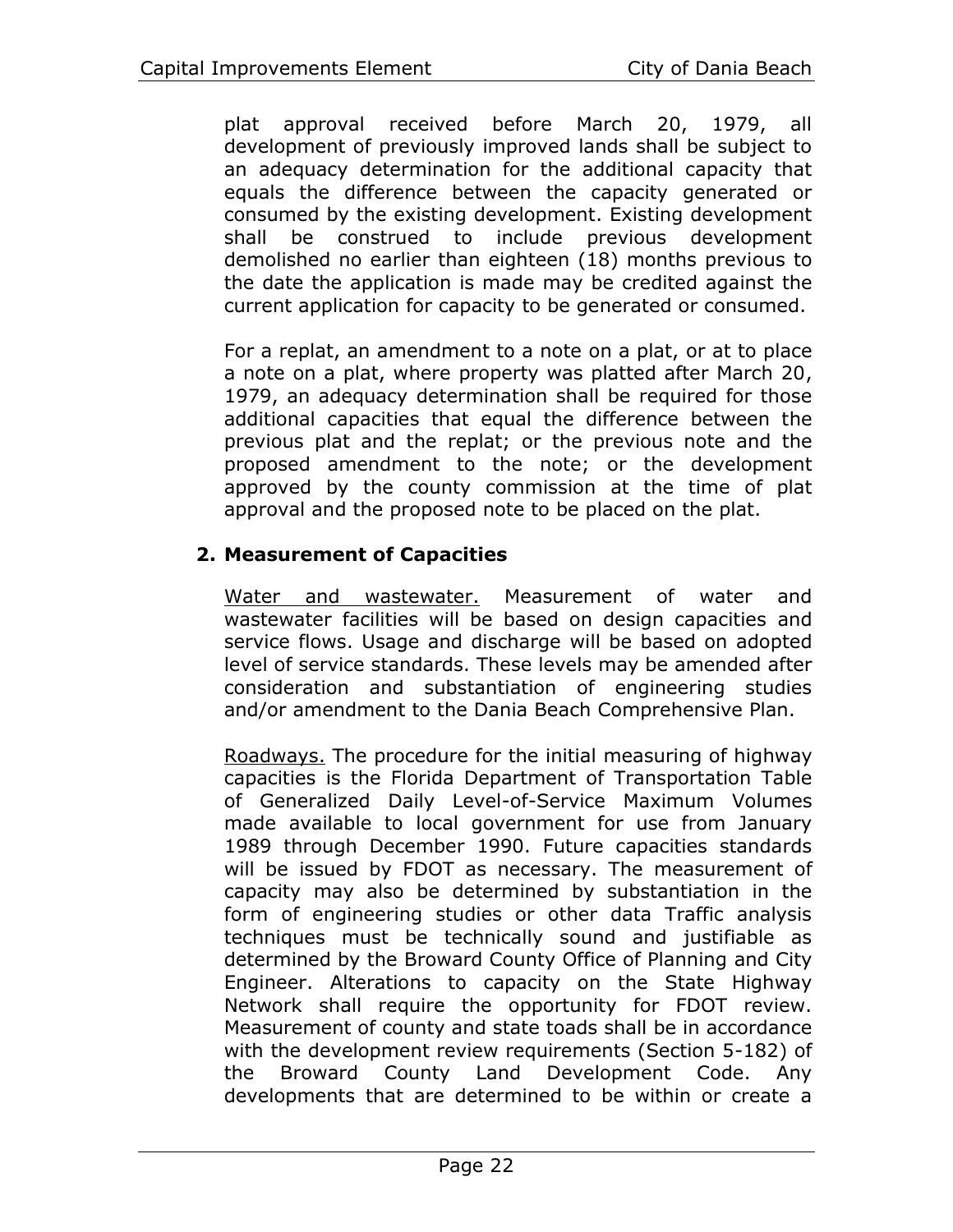compact deferral area shall be reviewed in conjunction with Broward County Office of Planning and any other affected agencies to determine if an action plan can resolve the capacity deficiencies.

Drainage. Measurement of drainage facilities will be based on the water management basin design standards. Variations may exist for specific parcels, but the overall effect of an area's drainage system must meet established water management practices criteria.

Solid Waste. Measurement of solid waste shall be based on assumed generation rates and the design capacity of the landfill.

Recreation. Measurement shall be based on net acreage of land that qualifies as fulfilling the public recreation lands requirements of this chapter of the Dania Code of Ordinance.

# **3. Maintaining Level of Service Standards**

No development activity may be approved unless it meets the following requirements designed to ensure that certain public services are available at prescribed levels of service concurrent with the impacts of the development.

Notwithstanding the foregoing, the adopted levels of service may be degraded during construction of new facilities in a specific area if upon completion of the new facilities the adopted levels of service will be met.

Available capacity of a facility shall be determined by:

Adding together:

- a) The total design capacity of existing facilities operating at the required level of service; and
- b) The total design capacity of new facilities that will come available concurrent with the impact of the development The capacity of new facilities may be counted only if one or more of the following is shown at the time a development permit is issued;.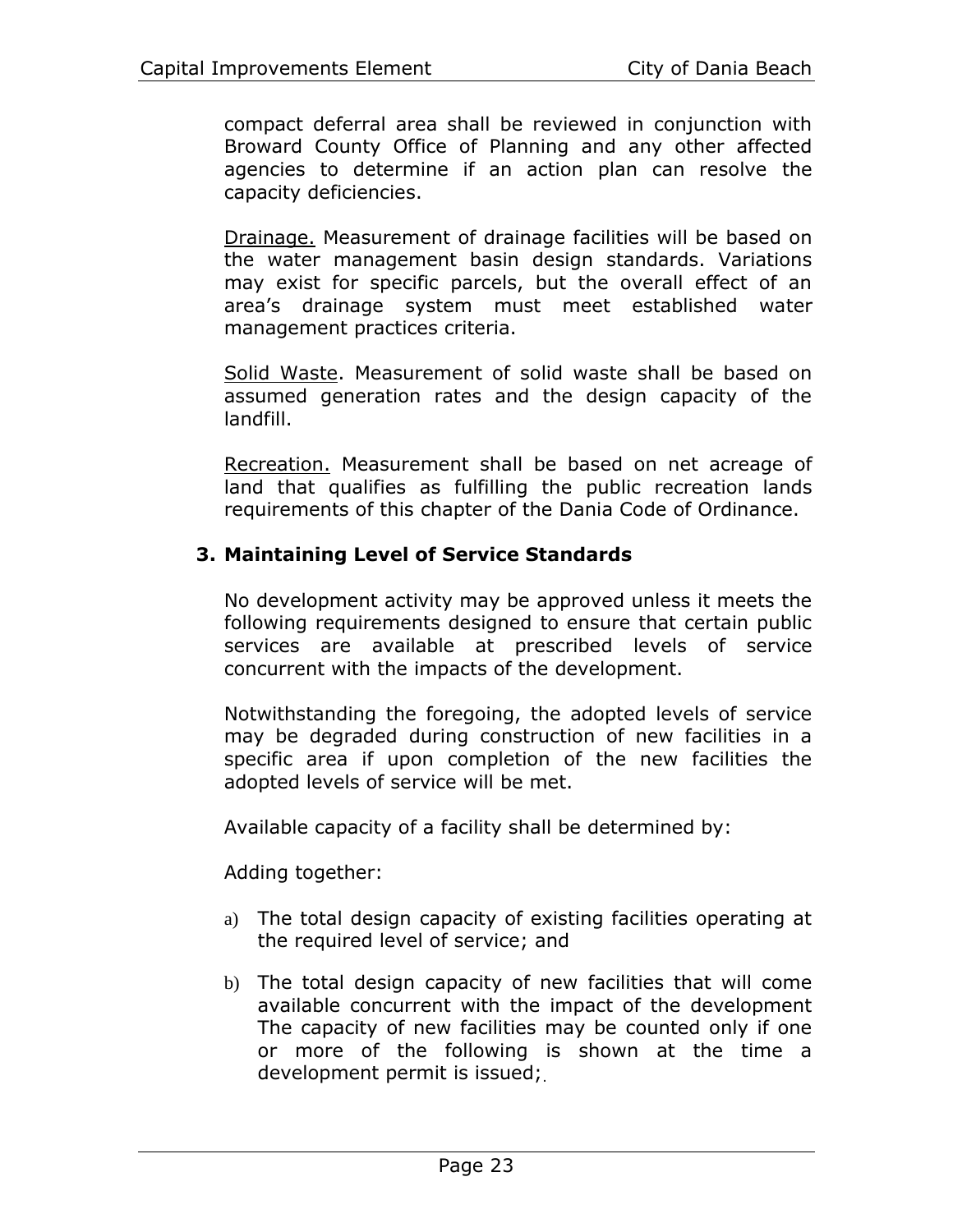- i. The necessary facilities are in place or the development order or permit is issued subject to the condition that the necessary facilities will be in place and available to serve the new development at the time of the issuance of a certificate of occupancy.
- ii. Construction of the new facilities is under way at the time of application.
- iii. The new facilities are the subject of a binding executed contract for the construction of the facilities to be constructed within a period of time as stipulated in the contract or the provision of services at the time the development permit is issued.
- iv. The new facilities have been included in the city/county capital improvement program annual budget.
- v. The new facilities are guaranteed in an enforceable development agreement to be in place and available to serve the new development at the time of the issuance of a certificate of occupancy. An enforceable development agreement may include, but is not limited to, development agreements pursuant to Section 163.3220, Florida Statutes, or an agreement or development order pursuant to Chapter 380, Florida Statutes. Such facilities must be consistent with the capital improvements element of the city/county comprehensive plan and approved by the city/county engineer.
- vi. The developer has contributed funds to the city/county necessary to provide new facilities consistent with the capital improvements element of the city/county comprehensive plan. Commitment that the facilities will be built must be evidenced by an appropriate budget amendment and appropriation by the city/county or other government entity.

Subtracting from that number the sign of:

a) The design demand for the service created by existing development; and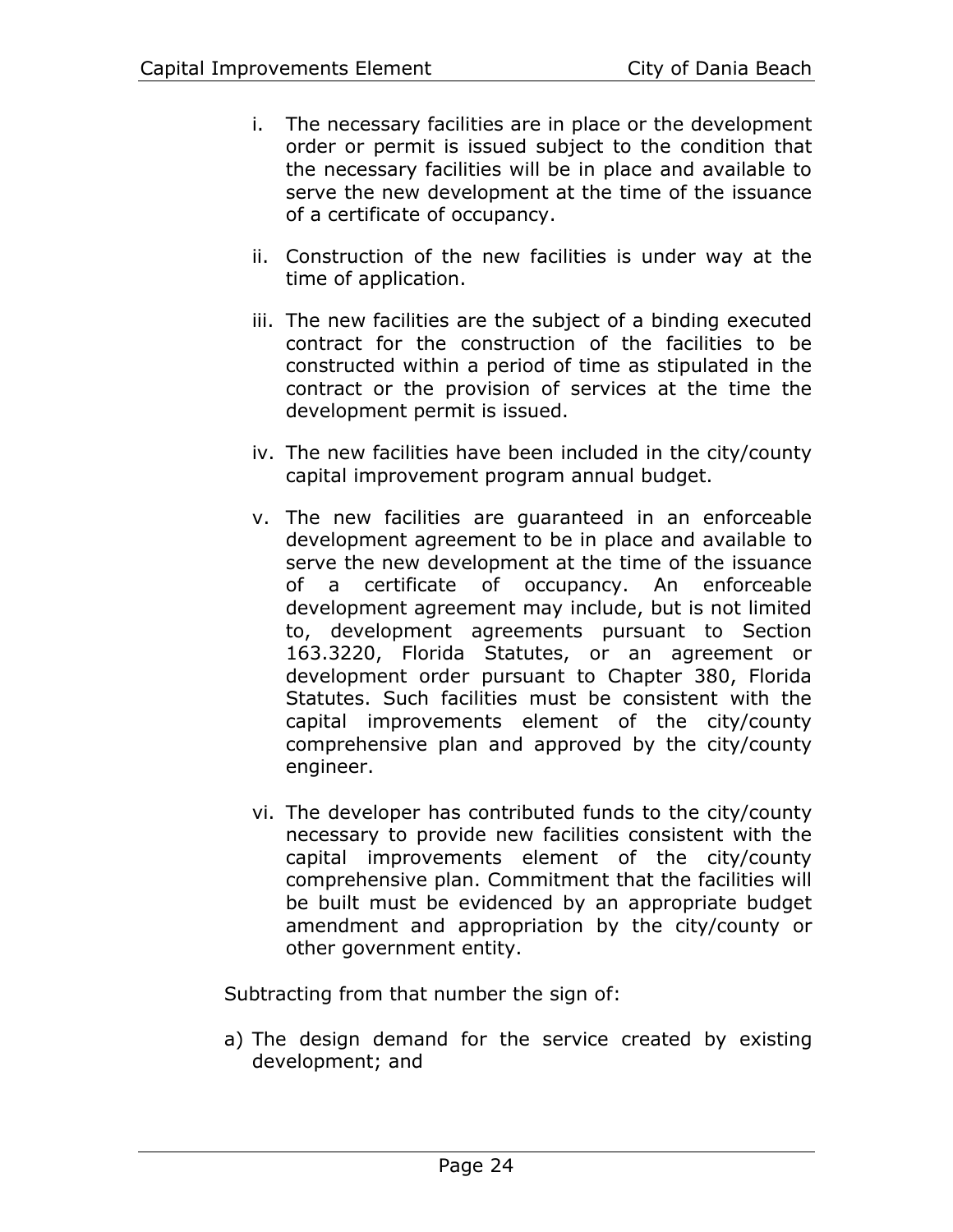- b) The new design demand for the service (by phase or otherwise) that will be created concurrent with the impacts of the proposed development by the anticipated completion of other presently approved developments.
- 4. Burden of showing compliance on developer. The burden of showing compliance with these levels of service requirements shall be upon the developer. In order to be approvable, applications for development approval shall provide sufficient and verifiable information showing compliance with these standards. The growth management department shall supply concurrency management forms to be completed by the developer.
- 5. Concurrency Monitoring System

The Community Development Director shall be responsible for monitoring development activity to ensure the development is consistent with the City of Dania Beach Comprehensive Plan. A concurrency monitoring system is instituted to verify that public facilities and services will be available at adopted levels of service concurrent with the impacts of the development on those prescribed facilities or service standards.

Applications shall be submitted for all development permits to the growth management department in accordance with regularly scheduled meetings of the planning and zoning board and city commission. The growth management department shall act as the monitoring entity of the city's comprehensive plan.

At the time of plat or site plan approval, whichever occurs first, the developer shall provide the required information of their project to the appropriate city department for review and verification. All concurrency monitoring forms shall be forward to and collated by the growth management department for determination of comprehensive plan compliance.

Development permits shall be processed to the furthest degree possible. If adequacy determinations of a project show unacceptable levels of service in any one of the necessary public facility or service standards, approval shall be withheld until capacity is available. If the adequacy determinations of a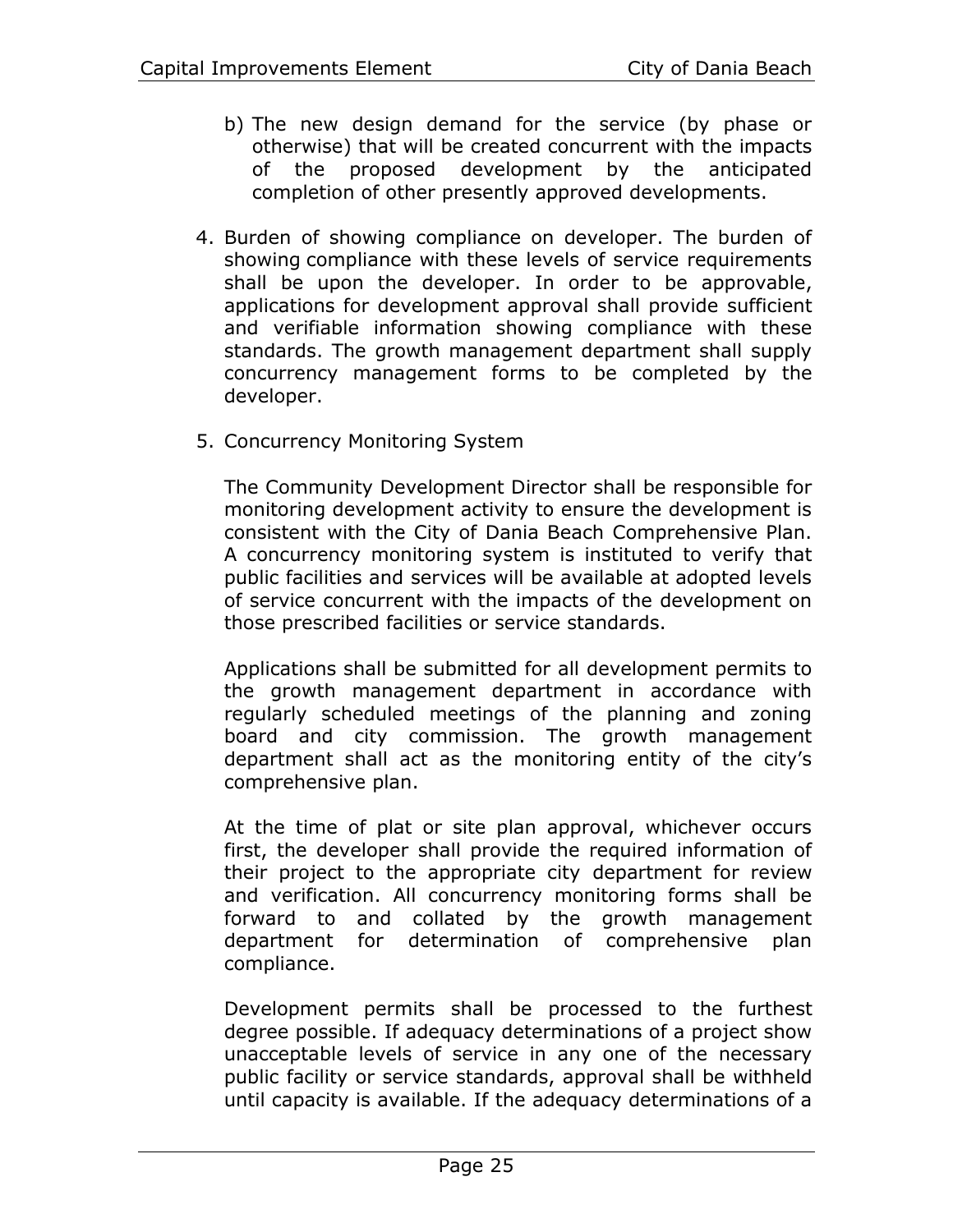project show unacceptable levels of service for transportation facilities, the development shall be approved for transportation concurrency if one of the following findings is made:

- a) The proposed development does not place any trips on the over capacity roadway link.
- b) There is an approved action plan to accommodate the traffic-impact of the development.
- c) The subject area has been determined to be a special transportation area (STA) relating to roadway concurrency issues
- d) The proposed development is found to have vested rights with regard to any affected roadway segments or infrastructure capacity reservations.
- e) The proposed development is one single-family or duplex dwellings on a lot, or parcel of record prior to March 1, 1989 and the lot or parcel is in an infill area.
- f) The proposed development is a government facility which the Dania Beach City Commission finds is essential to the health or safety of persons residing in or using previously approved or existing development.
- g) Trips are transferred from a previously approved development.
- h) The necessary improvements to provide the applicable level of service are under construction at the time the permit is issued.
- i) The necessary improvements to provide the applicable level of service are the subject of an executed contract with a road contractor for the immediate construction of the facilities.
- j) The necessary improvements to provide the applicable level of service has been included in the first two (2) years of the adopted state or county five (5) year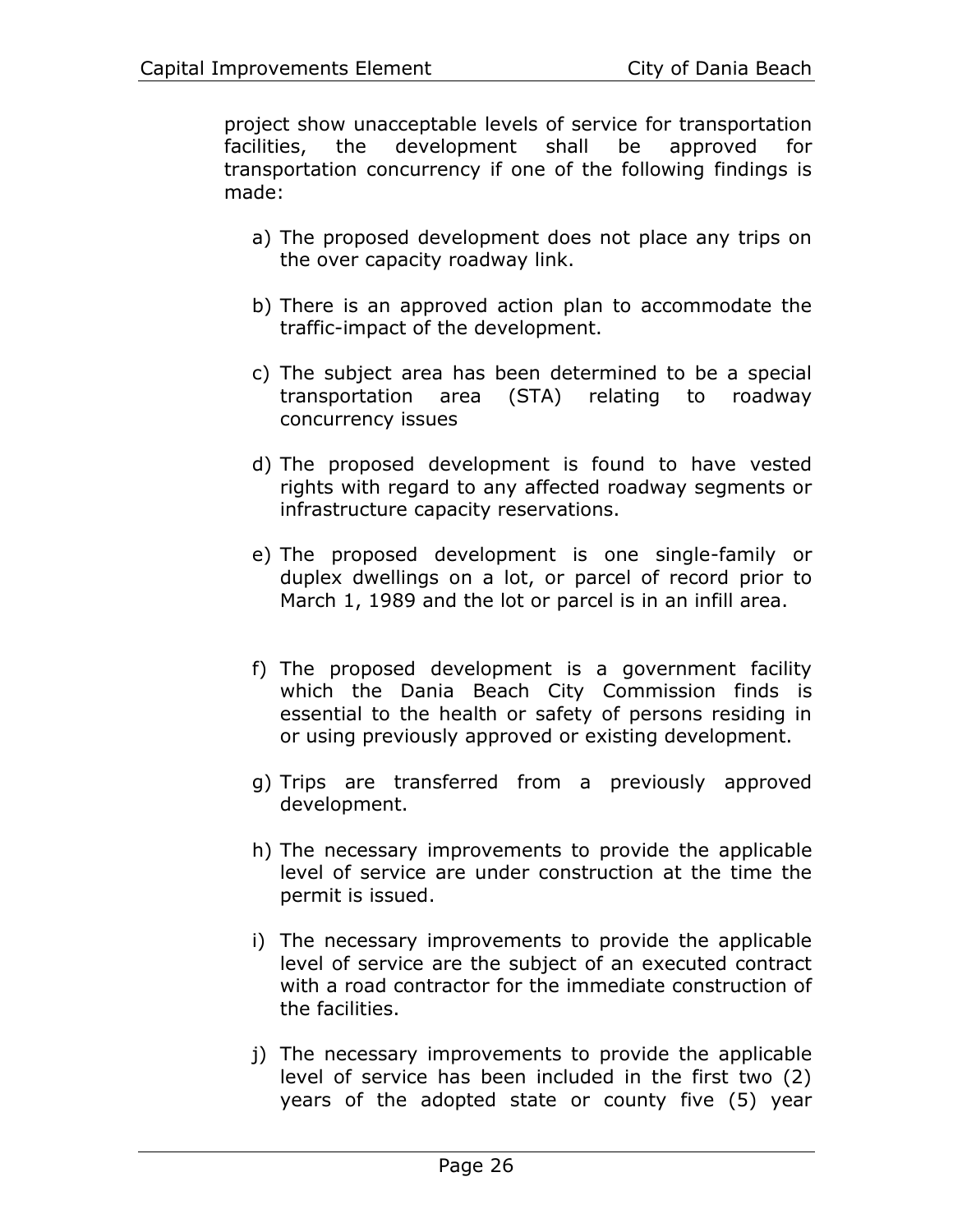schedule of transportation improvements and the City makes a determination that a binding contract for the implementation of said improvements will be executed no later than the final day of the second fiscal year of the original schedule.

- k) The necessary improvements to provide the applicable level of service have been included in the first two (2) years of the City of Dania Beach Capital Improvement Plan.
- l) The necessary improvements for the applicable LOS are provided for in an enforceable development agreement and will be available prior to certificates of occupancy for those facilities. An enforceable development agreement may include, but is not limited to development agreements pursuant to Section 163.3220, Florida Statutes.
- m)The development permit will be issued in accordance with, and as authorized by an approved DRI development order which development order was either issued prior to the adoption of the 1989 City of Dania Beach Comprehensive Plan or was issued after being reviewed for concurrency.
- n) The development permit will be issued in accordance with, and as authorized by an approved Florida Quality Development development order which or was issued after being reviewed for concurrency.
- o) The proposed development is one single family dwelling or duplex on a lot or parcel of record prior to May 30, 1990; provided that the traffic generated by the proposed development on the over-capacity link does not exceed one-tenth of one percent of the overcapacity link at its assigned LOS. The cumulative impact of such exemptions shall not exceed one-percent of the capacity of any over-capacity link during one calendar year or a cumulative total cap of three percent of the capacity of any over-capacity link.
- p) The proposed development meets the DeMinimus standards.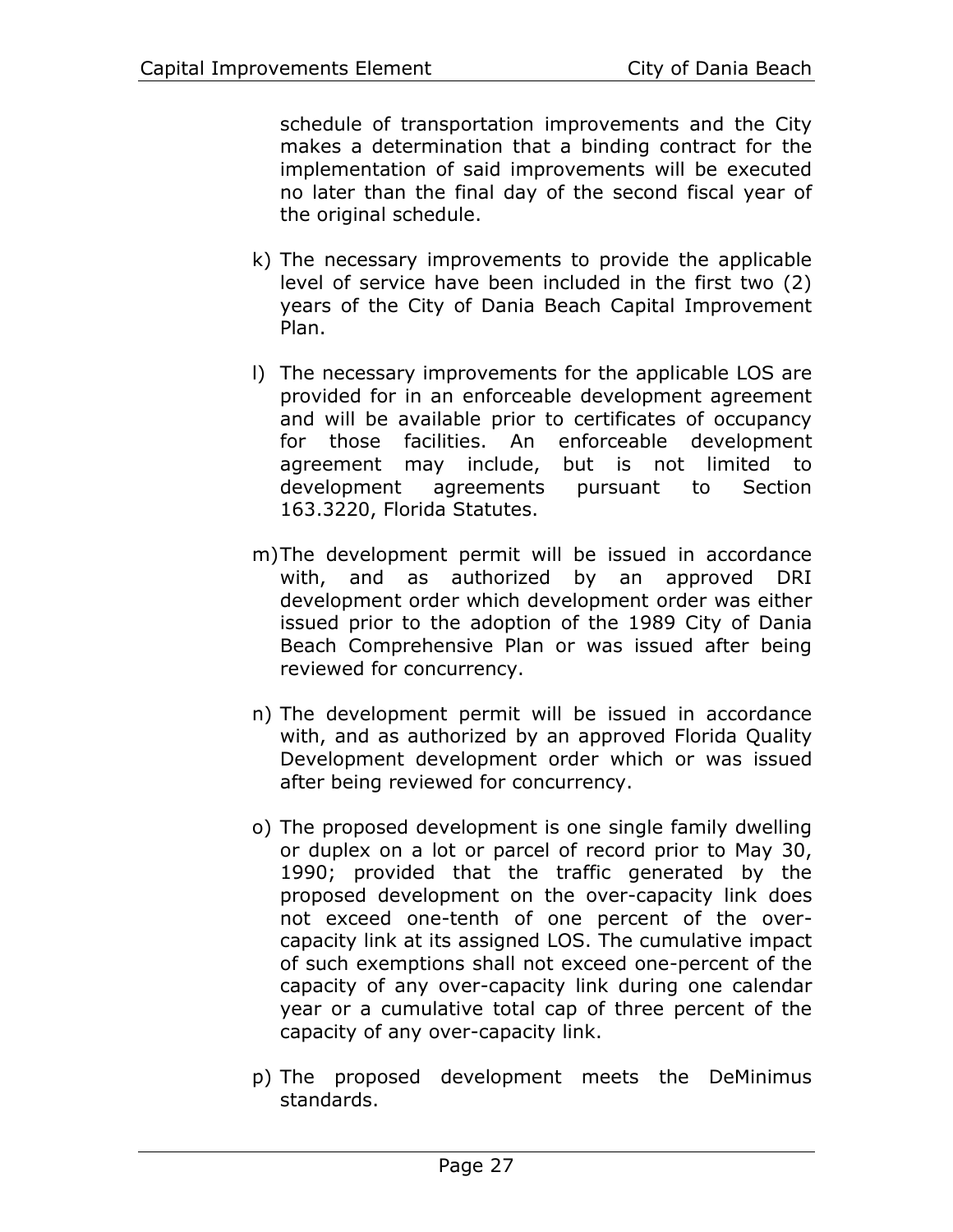- q) The proposed development is within an area designed on the Broward County Land Use Plan for urban infill, urban redevelopment, or downtown revitalization. Proposed developments within such designated areas, except for areas designated prior to December 1, 1994, shall be subject to the provisions or Section 5-182(u) of this article.
- 6. Intergovernmental Coordination. The Community Development department shall coordinate concurrency activities within and outside the city. The Community Development department, public works department, fire department and sheriff's office shall act as liaisons depending on the specific level of service standards with the South Florida Regional Planning Council, Broward County and/or any other municipality or governmental entity to review technical issues of development approval. (Ord. No. 12-90, S 1,2-27- 90)
- 7. Guidelines for Interpreting and Applying LOS Standards

Proposed plan amendments and requests for new development or redevelopment shall be evaluated according to the following guidelines as to whether the proposed action would:

- A. Be consistent with the Sanitary Sewer, Solid Waste, Drainage, Potable Water and Natural Groundwater Aquifer Recharge Element, and the Coastal Management Element and not contribute to a condition of public hazard.
- B. Be consistent with the Transportation Element; Sanitary Sewer, Solid Waste, Drainage, Potable Water, and Natural Groundwater Recharge Element; and Parks and Recreation Element and not intensify any existing public facility deficits not envisioned with this plan.
- C. Generate public facility demands that may accommodated by planned capacity increases.
- D. Conform with future land uses as shown on the Future Land Use Map of the Future Land Use Element.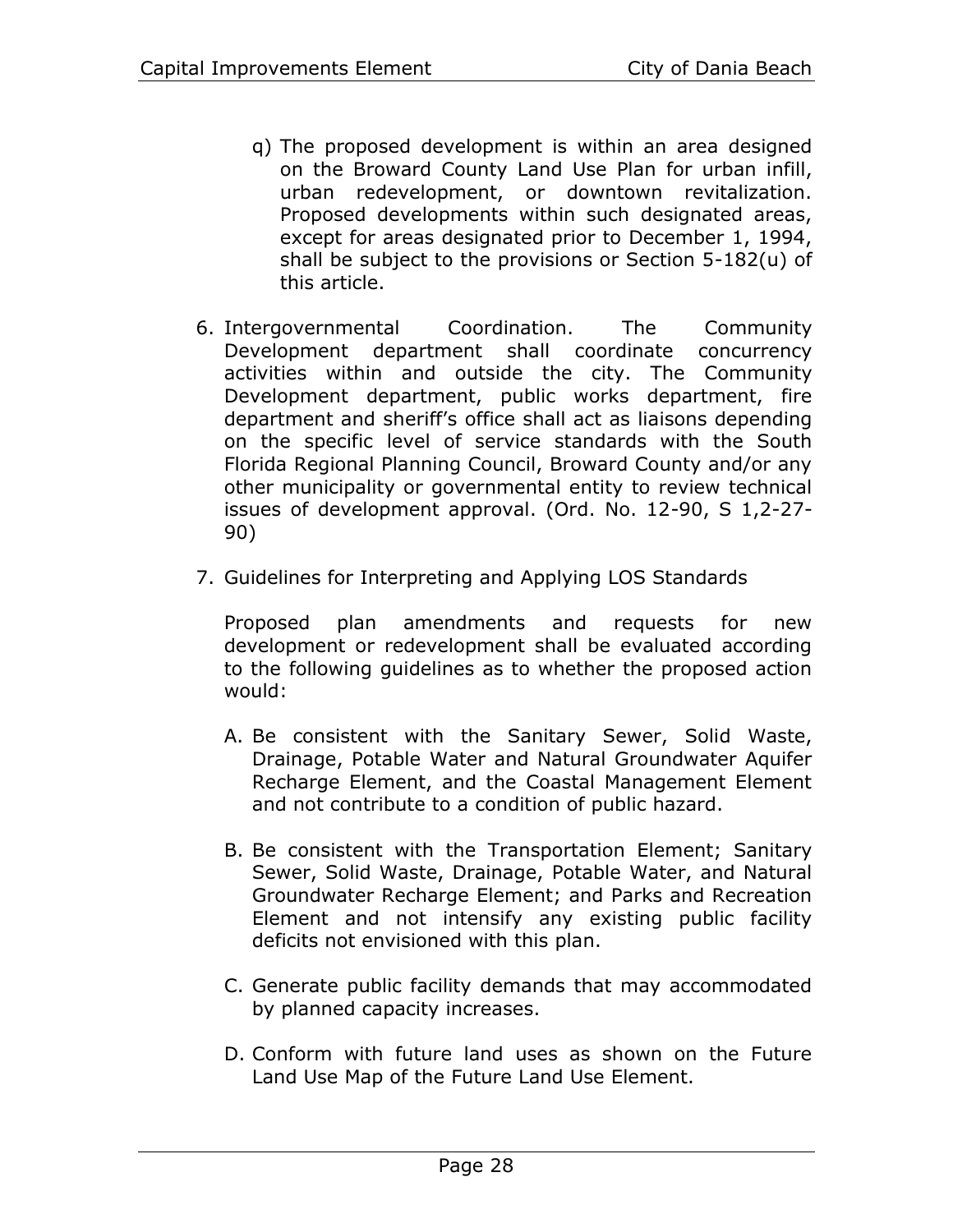- E. Accommodate public facility demands based upon level-ofservice standards by provision of facilities by the developer or by the City consistent with this element.
- F. Be consistent with state and regional agencies' and water management district's facilities plans

#### **IV. REQUIREMENTS FOR CAPITAL IMPROVEMENTS GOALS, OBJECTIVES AND POLICIES**

The goal of the Capital Improvements Element of the Dania Beach Comprehensive Plan is to ensure the timely and efficient provision of public facilities and to ensure that sound fiscal policies are adhered to in the provision of these facilities

# **Objective I**

#### **All land use decisions shall be coordinated with fiscal resources and will maintain adopted levels of service.**

Policy 1.1 Requests for amendments to the Comprehensive Plan shall be based upon analysis of the infrastructure planned to support the affected area.

#### **Objective II**

#### **The capital improvements element will be utilized as a vehicle for the construction of capital facilities to address the existing deficiencies, to accommodate future growth and to replace obsolete facilities.**

- Policy 2.1 Continue to evaluate local capital improvement projects. The criteria shall include as a priority those projects which must be implemented *to* maintain an adequate level of service for the elements of the Comprehensive Plan. The criteria will also address the following:
	- 1. Elimination of any public hazards
	- 2. Elimination of an existing capacity deficiency
	- 3. Impact on local budget
	- 4. Financial feasibility
- Policy 2.2 The City shall manage its debt to limit instruments for funding in the following manner: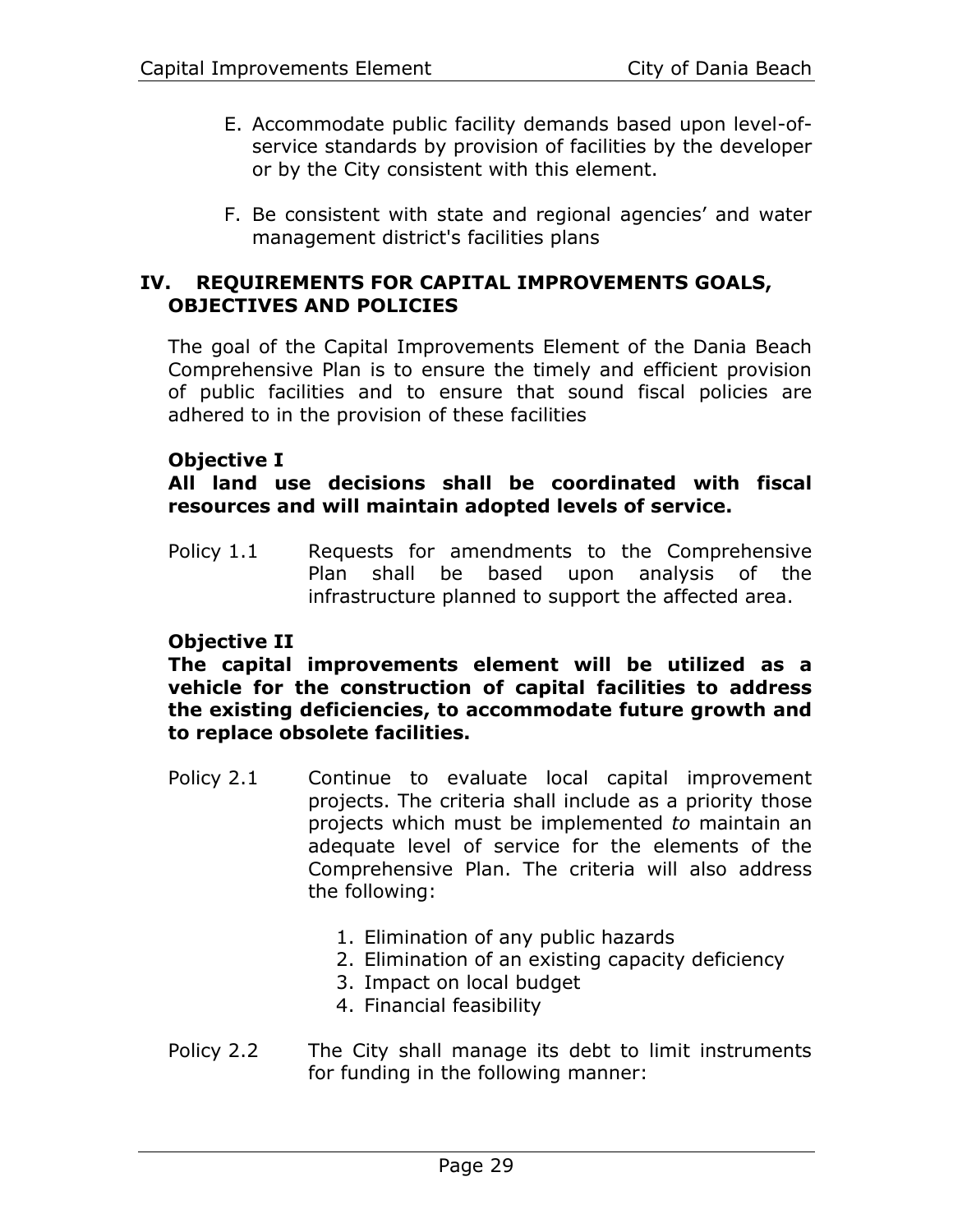Revenue bonds shall be limited to 20% of total debt.

Policy 2.3 A program for the replacement of capital beaks shall include the following:

> Review by Department Heads Review by City Manager and Finance Director Approved by City Commission

- Policy 2.4 Public facility deficiencies will be addressed consistent with the schedule in II (A)(3).
- Policy 2.5 Fiscal policies utilized to direct expenditures for capital improvements shall be consistent with the policies of other elements within the Comprehensive Plan
- Policy 2.6 Local capital improvements projects shall be prioritized by locational needs based upon projected growth patterns; a combination of new development/redevelopment facility demand; and plans of state agencies and Water management districts.

# **Objective III**

**Future development shall bear its proportional share of the cost of facility improvements which are necessary to the development. All new developments shall conform to the level of service standards outlined in the Comprehensive Plan.**

Policy 3.1 Level of service standards outlined in this Comprehensive Plan shall be adhered to as follows:

# **A. Sanitary Sewer**

- 1. Dwellings: Each Single Family Unit =1 ERC
- 2. Condominium: 3 bedroom 300 gpd 1 ERC 1 & 2 bedroom 250 gpd 0.71 ERC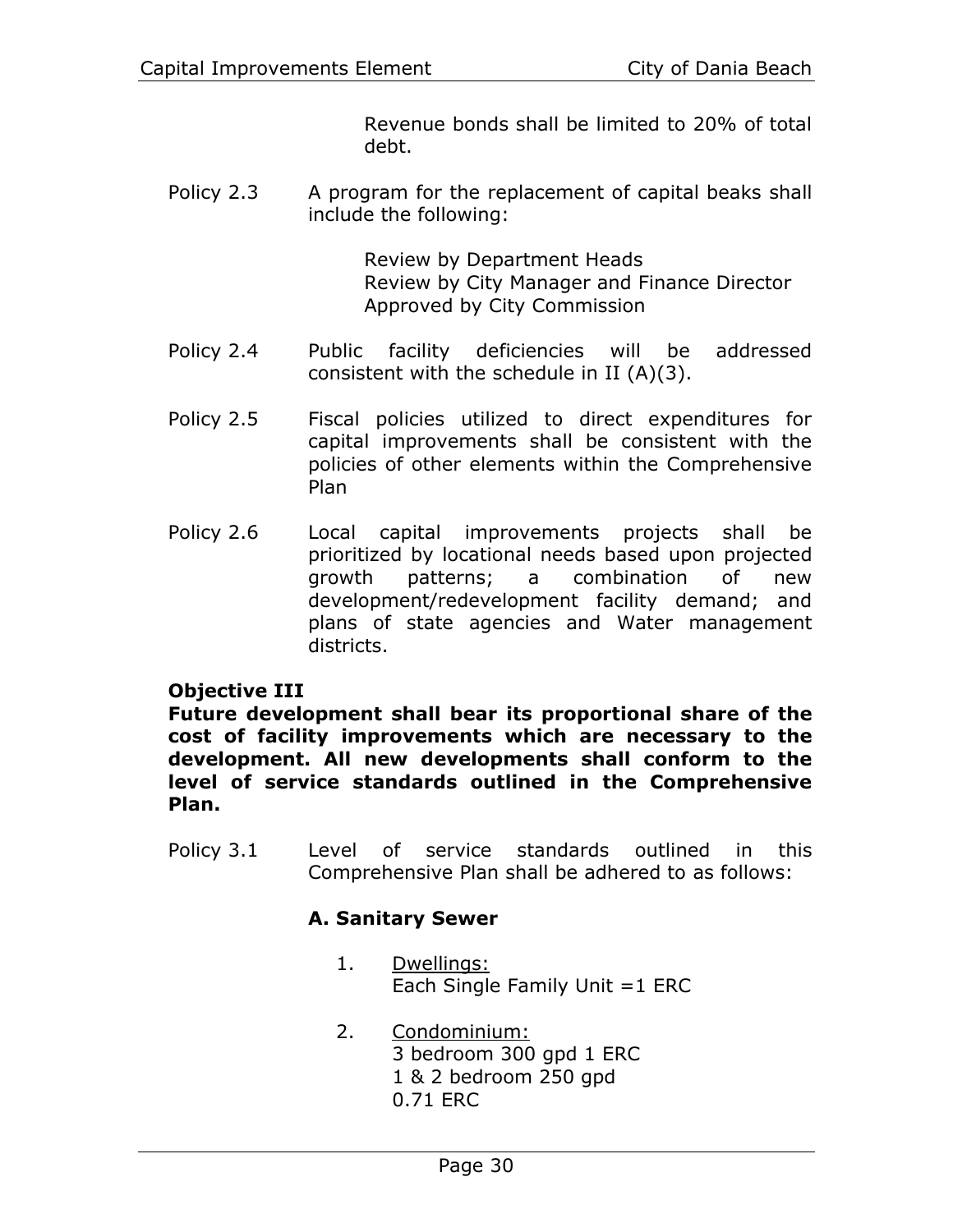- 3. Motel/Hotel: 150 gpd per room 200 gpd per pool 350 gpd per mgr. apt.
- 4. Mobile Home: 100 gpd per space
- 5. Office 0.2 gpd per square feet
- 6. Retail: 0.1 gpd per square foot
- 7. Laundries: 400 gpd per machine
- 8. Bar (no food service): 20 gpd per seat
- 9. Restaurants: 24 hour - 50 gpd per seat (Including bar) Less than 24 hours -30 gpd per (Including bar)
- 10. Theaters: 5 gpd per seat
- 11. Assembly Hall: 2 gpd per seat
- 12. Park: 10 gpd per person
- 13. Factories: 15 gpd per person per shift
- 14. Institutions: 100 gpd per person
- 15. Church: 7 gpd per seat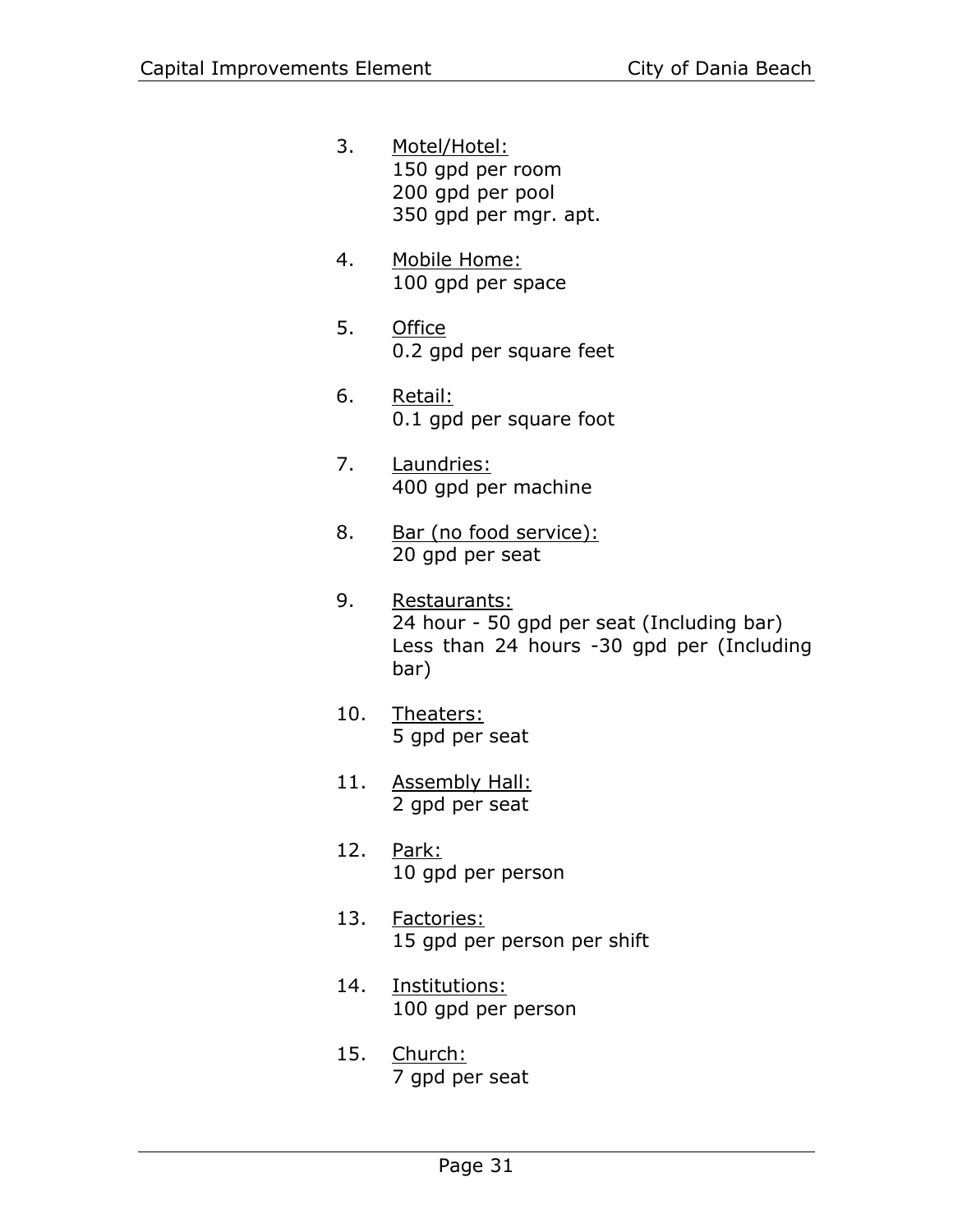16. Service Station: Full Service Station First Two Bays - 750 gpd Each Additional Bay - 300 gpd Per Fuel Pump - 100 gpd

> Self Service Station Per Fuel Pump 50 gpd

- 17. Elementary School: 10 gpd per pupil 5 gpd per shower per pupil 5 gpd per cafeteria per pupil
- 18. High School: 15 gpd per pupil 5 gpd per shower per pupil 5 gpd per cafeteria per pupil
- 19. Hospital and Nursing Home: 200 gpd per bed 100 gpd per staff
- 20. Warehouse: 0.1 gpd per square foot

# **B. Solid Waste**

- 1. Residential 8.9 lbs/unit/day
- 2. Industrial/Commercial Factory/Warehouse 2 lbs/100 sf/day Office 1 lb/100 sf/day Department Store 4 lbs/100 sf/day Supermarket 9 lbs/100 sf/day Restaurant 2 lbs/meal/day Drug Store 5 lbs/100 sf/day 3. Schools Grade School 10 lbs/room & ¼ lb/pupil/day

High School 8 lbs/ room & ¼ lb/pupil/day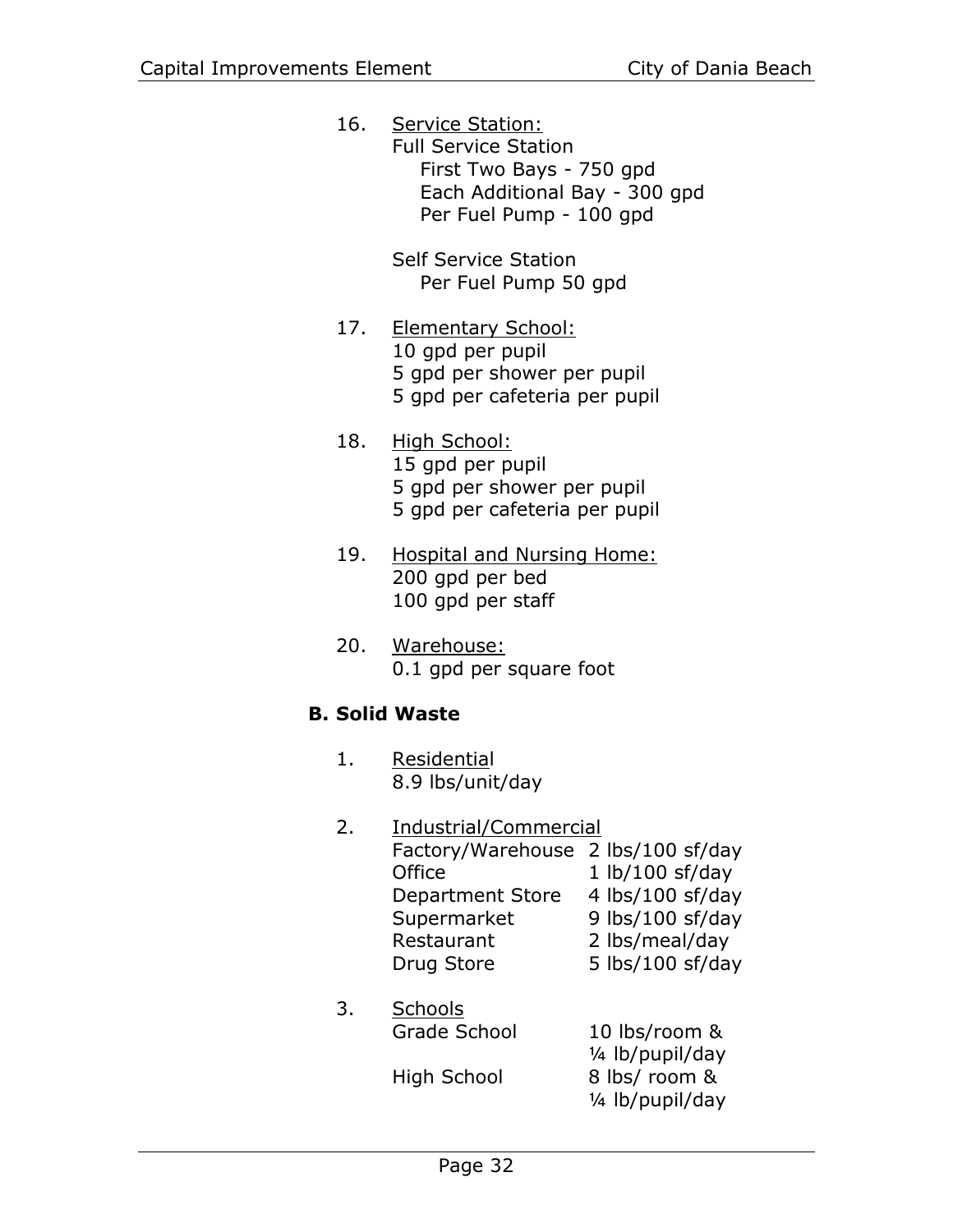4. Institution Hospital 8 lbs/bed/day Nursing Home 3 lbs/bed/day Home for Aged 3 lbs/person/day Rest Homes 3 lbs/person/day

# **C. Drainage**

- 1. Road Protection Residential and primary streets crown elevation meet the minimum elevations as published on the Broward County 10 year Flood Criteria Map.
- 2. Buildings

The lowest floor elevation shall not be lower than the elevation published on the Broward County 100 year flood elevation map plus 1 foot for residential and for commercial/ industrial. For marina facilities shall not be lower than 100 year flood elevation plus 1 inch.

- 3. Storm Sewers Shall be designed using the Florida Department of Transportation Zone 10 rainfall curves.
- 4. Flood Plain Routing Modified SCS routing method as established by the SFWMD "Basis of Review".
- 5. Best Management Practice Efforts shall be utilized to use best management practice to reduce pollutants entering the groundwater.

# **D. Potable Water**

- 1. Dwellings: Each Single Family Unit  $= 1$  ERC
- 2. Condominium: 3 bedroom 300 gpd 1 ERC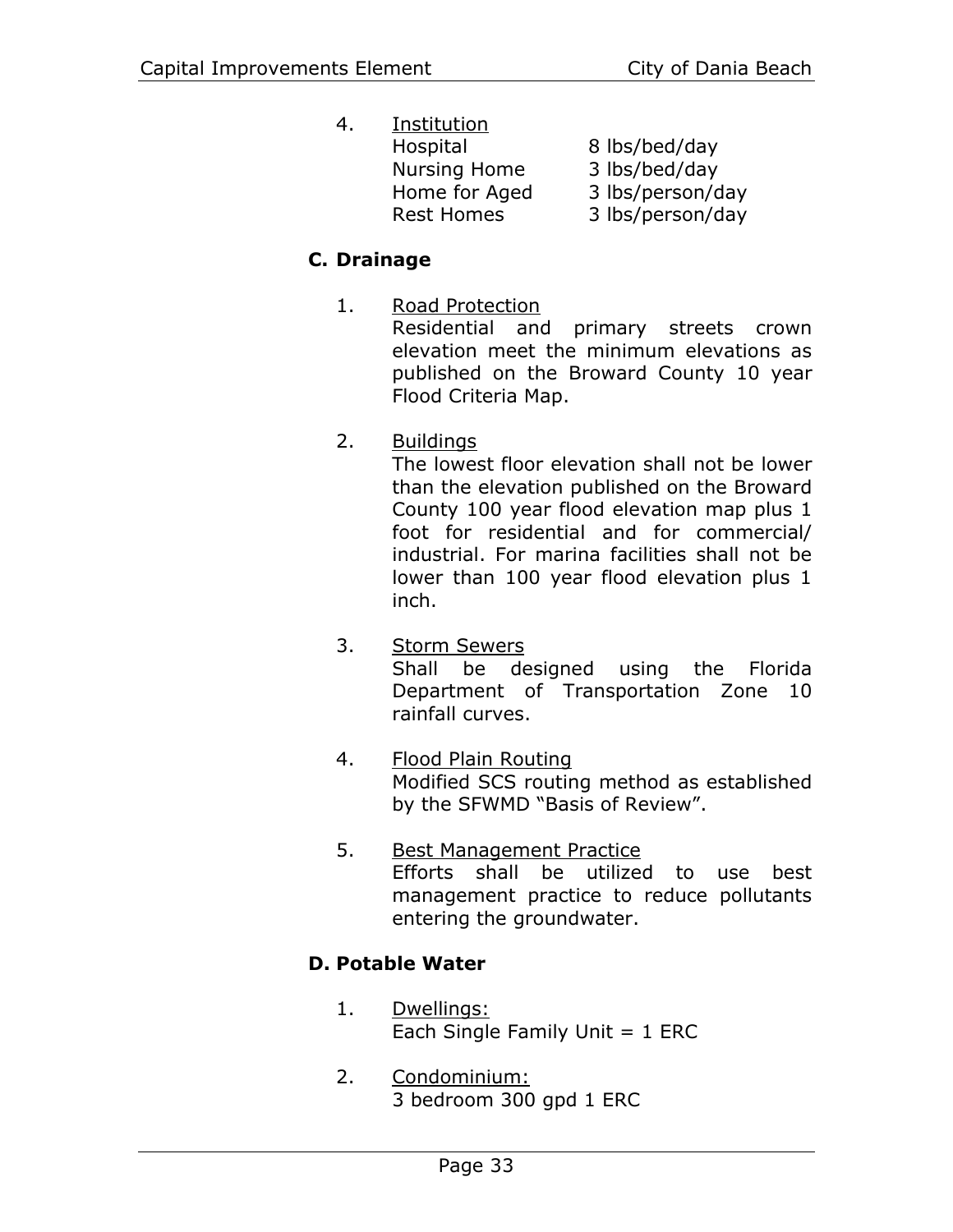1&2 bedroom 250 gpd 0.71 ERC

- 3. Motel/Hotel: 150 gpd per room/200 gpd per pool 350 gpd per mgr. apt.
- 4. Mobile Home: 100 gpd per space
- 5. Office 0.2 gpd per square feet
- 6. Retail: 0.1 gpd per square foot
- 7. Laundries: 400 gpd per machine
- 8. Bar (no food service): 20 gpd per seat
- 9. Restaurants: 24 hour - 50 gpd per seat (Including bar) Less than 24 hours -30 gpd per seat (Including bar)
- 10. Theaters: 5 gpd per scat
- 11. Assembly Hall: 2 gpd per seat
- 12. Park 10 gpd per person
- 13. Factories: 15 gpd per person per shift
- 14. Institutions: 100 gpd per person
- 15. Church: 7 gpd per seat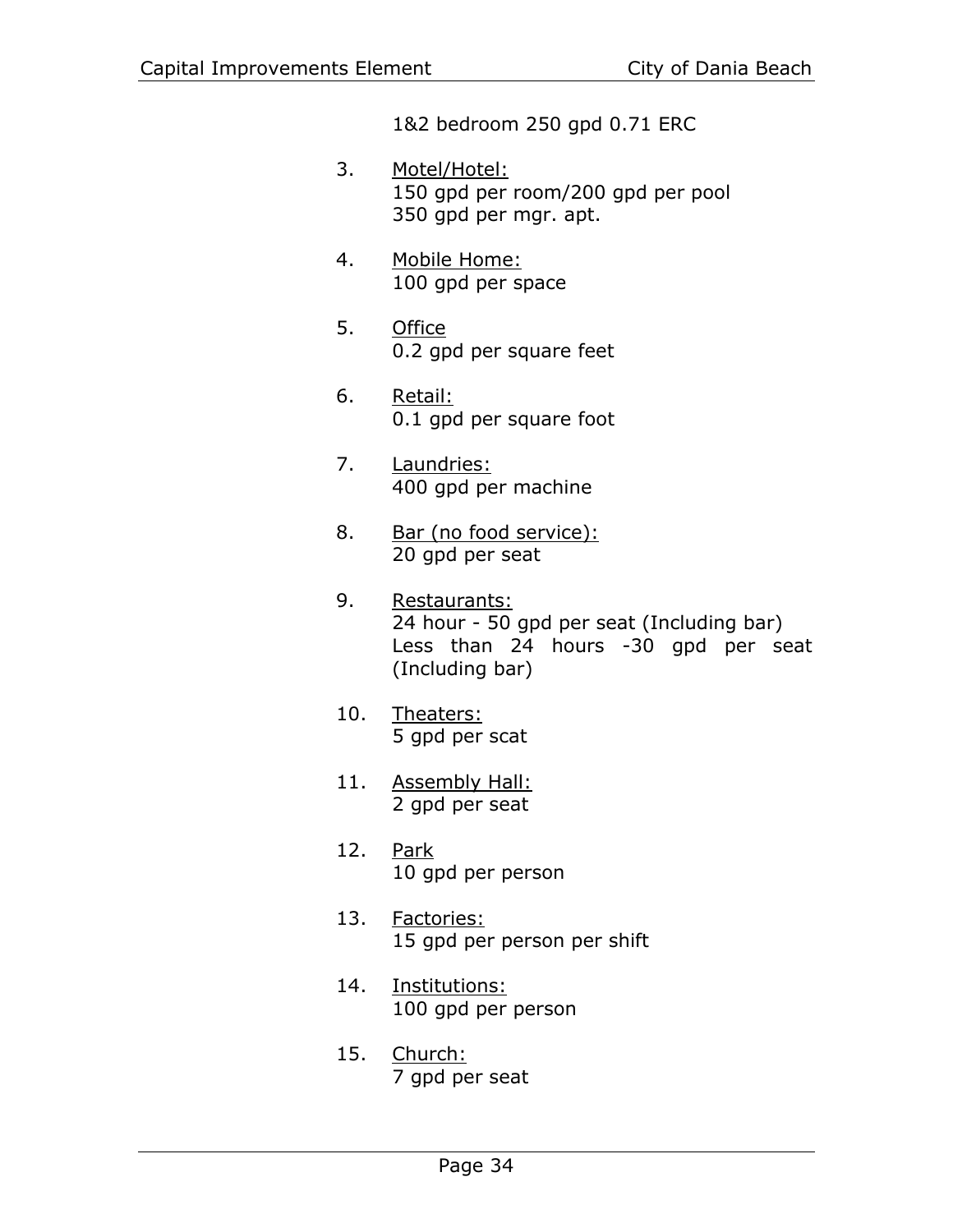16. Service Station: Full Service Station First Two Bays - 750 gpd Each Additional Bay - 300 gpd Per Fuel Pump - 100 gpd

> Self Service Station Per Fuel Pump 50 gpd

- 17. Elementary School: 10 gpd per pupil 5 gpd per shower per pupil 5 gpd per cafeteria per pupil
- 18. High School: 15 gpd per pupil 5 gpd per shower per pupil 5 gpd per cafeteria per pupil
- 19. Hospital and Nursing Home: 200 gpd per bed 100 gpd per staff
- 20. Warehouse: 0.1 gpd per square foot

# **E. Transportation**

The City of Dania Beach shall adopt the following LOS standards for roadways on the SIS, including connectors, and roadway facilities funded in accordance with Section 339.2819 F.S., the Transportation Regional Incentive Program (TRIP), shall be set forth in Rule 14-94, FAC, summarized below. These standards shall apply for the purpose of issuing development orders and permits.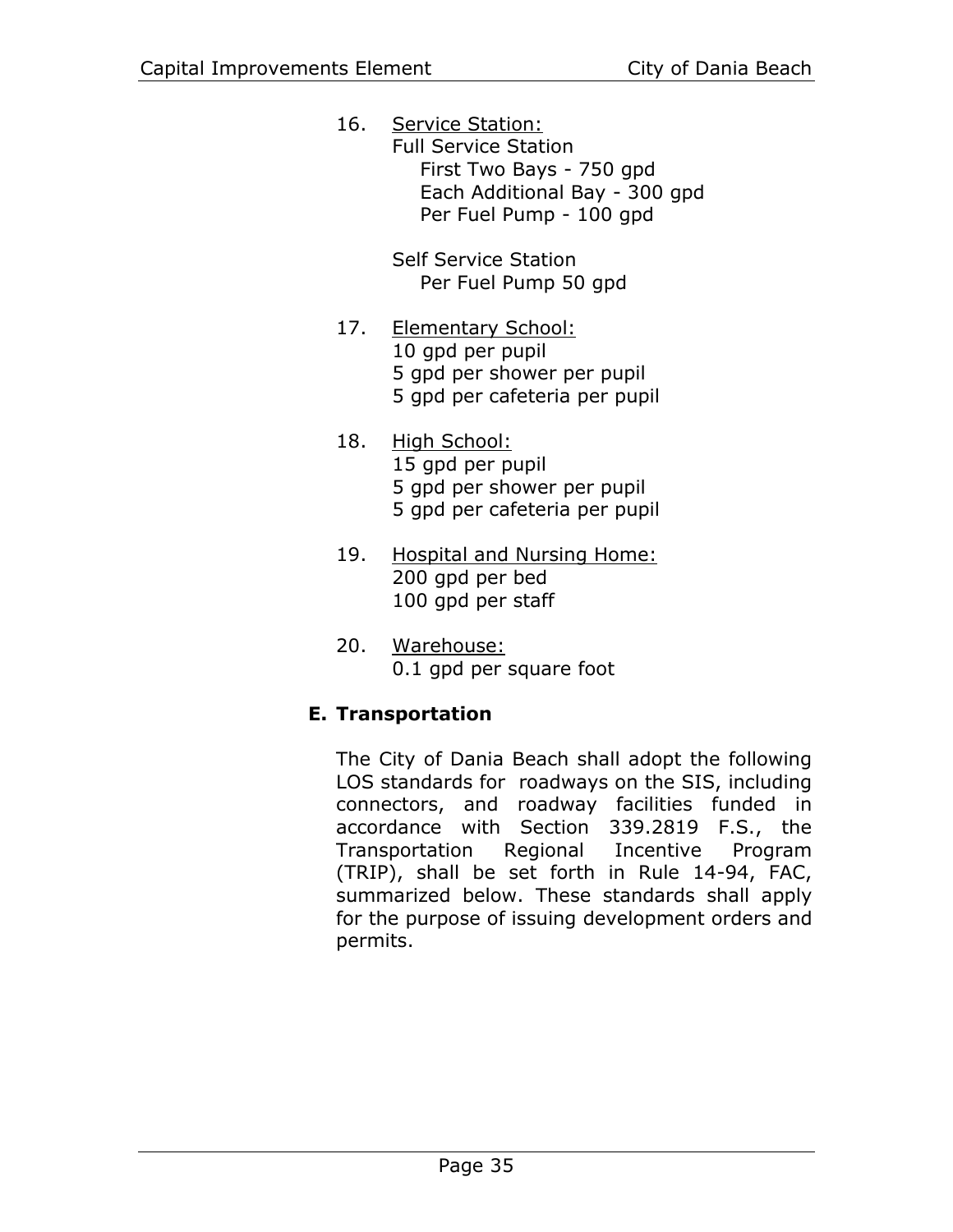| <b>DANIA BEACH SIS FACILITIES</b>                                                                                                                                                                                                                                                                                                           |                                                                                         |                                                                                 |                         |  |  |
|---------------------------------------------------------------------------------------------------------------------------------------------------------------------------------------------------------------------------------------------------------------------------------------------------------------------------------------------|-----------------------------------------------------------------------------------------|---------------------------------------------------------------------------------|-------------------------|--|--|
|                                                                                                                                                                                                                                                                                                                                             | <b>Roadway</b>                                                                          | <b>Roadway Segment</b>                                                          | <b>LOS</b><br>Standard* |  |  |
| <b>SIS</b><br><b>CORRIDORS</b>                                                                                                                                                                                                                                                                                                              | $I-95$                                                                                  | Miami-Dade County<br>Line to Palm Beach<br>County Line                          | E                       |  |  |
|                                                                                                                                                                                                                                                                                                                                             | $I-595$                                                                                 | I-75 to US1                                                                     | D                       |  |  |
|                                                                                                                                                                                                                                                                                                                                             | Port Everglades                                                                         | I-595 east straight into<br>entrance (Eller Drive)                              |                         |  |  |
| <b>SIS</b><br><b>CONNECTORS</b>                                                                                                                                                                                                                                                                                                             | Ft. Lauderdale-<br>Hollywood<br><b>International Airport</b><br><b>Tri-Rail Station</b> | I-95 to Griffin Road to<br>Ravenswood Road to<br>Gulfstream Way to<br>entrance. | D                       |  |  |
| <b>TRIP-FUNDED</b><br><b>FACILITIES**</b>                                                                                                                                                                                                                                                                                                   | <b>None</b>                                                                             | None                                                                            | D                       |  |  |
| * The level of service letter designations are defined in FDOT's 2002 Quality/Level of Service Handbook unless<br>an alternate (as refined through identified mobility strategies) standard is agreed to in writing by FDOT.                                                                                                                |                                                                                         |                                                                                 |                         |  |  |
| ** Broward County should coordinate with FDOT on the setting of the level of service standard for facilities that<br>receive TRIP funding. The presumption is that LOS D will apply as soon as the improvement is programmed for<br>implementation; however, an alternate standard may be adopted in TCMAs if agreed to in writing by FDOT. |                                                                                         |                                                                                 |                         |  |  |

#### 1. SIS Facilities

- a. When LOS standards are developed for SIS connectors, the City will evaluate adoption of the standards.
- b. To assist in maintaining SIS levels of service standards in the future, the City shall also consider strategies such as improvements to or the creation of parallel facilities, encouraging use of alternate modes of travel, and supporting travel demand management techniques.
- 2. Non-SIS/FIHS Roadways and Roadways Functionally Classified as Collector Roads or Higher: "D".
- 3. Concurrency Districts

The County is divided into Concurrency Districts. Each District shall be one of the following: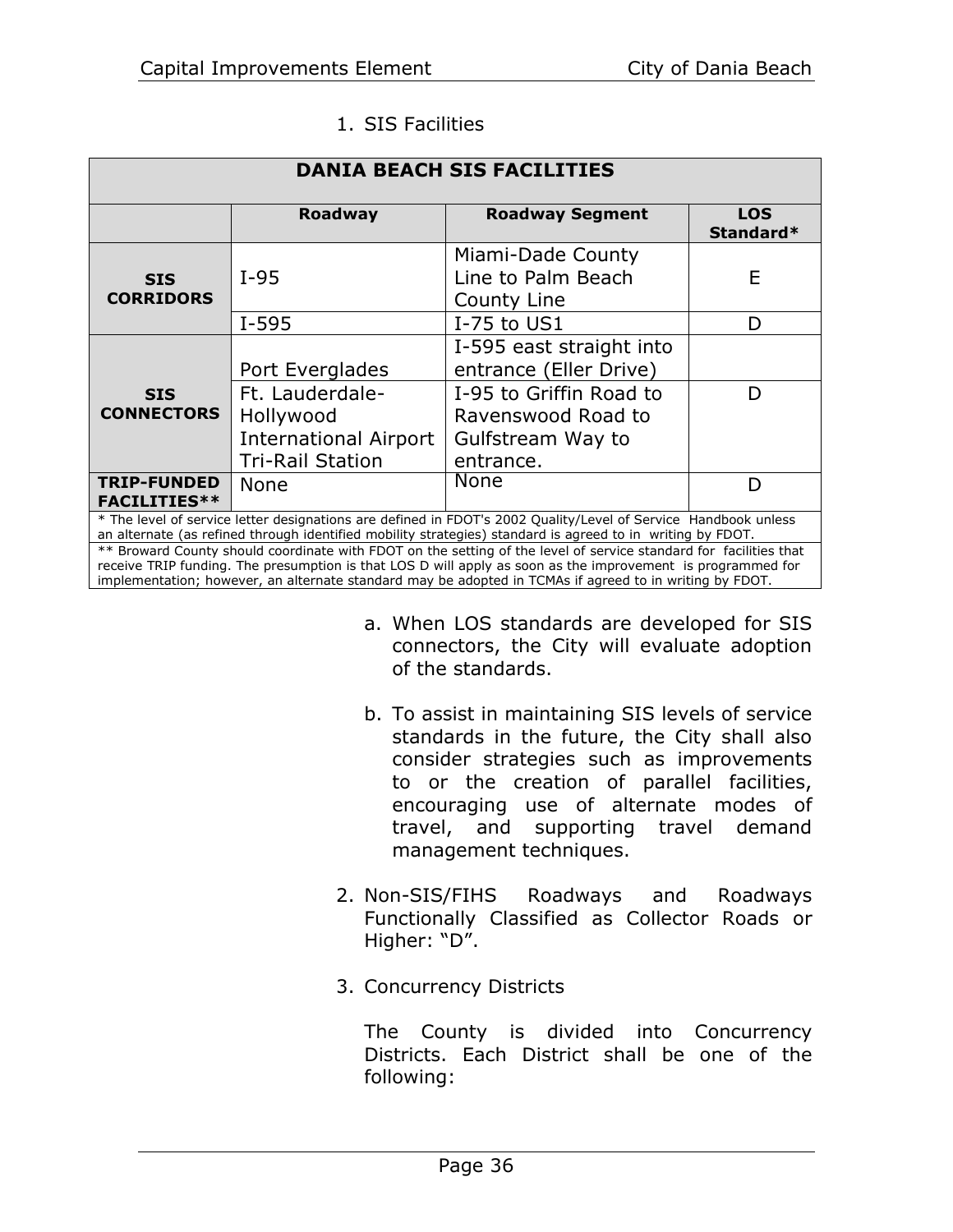a. A Transportation Concurrency Management Area (TCMA) shall be a compact geographic area with an existing network of roads where multiple, viable alternative travel paths or modes are available for common trips. An area-wide level of service standard shall be established for this District, for the purpose of issuing development orders and permits, based on how mobility will be accomplished within the Area.

The City incorporates the Transportation Concurrency Management Areas (TCMAs) as per the Broward County Transportation Element. Development and redevelopment within TCMAs (includes the entire City of Dania Beach) shall comply with the concurrency regulations as defined in Policies 1.20 and 1.21 of the Transportation Element and the City's Zoning and Land Development Regulations.

The City of Dania Beach lies within the following Transportation Concurrency Management Area (TCMA) Concurrency Districts. Within Transportation Concurrency Management Areas, the transportation LOS standards, for the purpose of issuing development orders and permits, are to achieve and maintain the following by FY 2013:

- i. Southeast District (includes area larger than Dania Beach) – Achieve/maintain headways of 30 minutes or less on 80% of routes. Establish and maintain service at least one neighborhood transit center. Increase peak-hour weekday fixed-route ridership by 24 percent from FY2009- FY2013.
- ii. Central District (includes area larger than Dania Beach) – Maintain headways of 30 minutes or less on 80% of routes.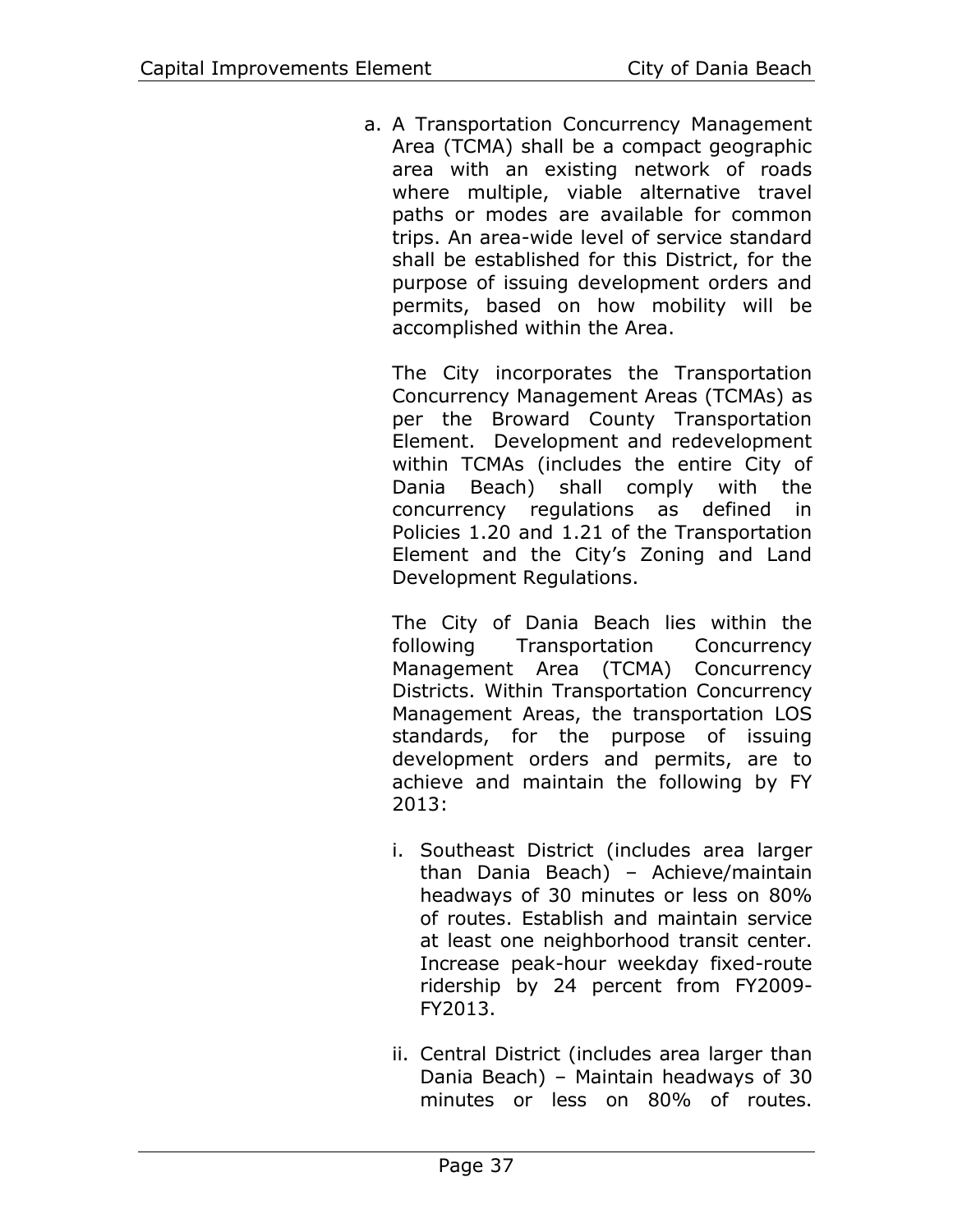Establish and maintain service at one or more neighborhood transit centers. Reduce traffic signal communication failures by 50% by FY 2013. Increase hour weekday fixed-route transit ridership by 19% from FY 2009 to FY 2013. Maintain the current number of community bus routes (24) through 2013.

iii. Port/Airport District (includes area larger than Dania Beach) – Increase peak-hour weekday fixed-route transit ridership by 20% from FY 2009 - FY 2013. Continue to pursue the ongoing Project Development and Environment study to define alternatives that facilitate direct movement of people and goods between Port Everglades and Fort Lauderdale International Airport. This study also includes an intermodal center to facilitate this connectivity along with connections to local and regional transit services including county transit routes, Tri-rail and potential passenger transit services on the Florida East Coast rail corridor. Implementation of these improvements would serve to ensure efficient operations within the port and airport while addressing traffic congestion on Strategic Intermodal System facilities and other roadways. The results of this study will be incorporated into the Master Plans for the Port and Airport by FY 2013. Funding for this project has not yet been identified. Also continue to pursue, as a potential condition of proposed amendments to the Northport DRI, a by-pass roadway for Port Everglades, that would provide a connection between  $U.S.1$  and  $S.E.17<sup>th</sup>$ Street. Notwithstanding the above, County had no affirmative obligation to find or construct this by-pass roadway.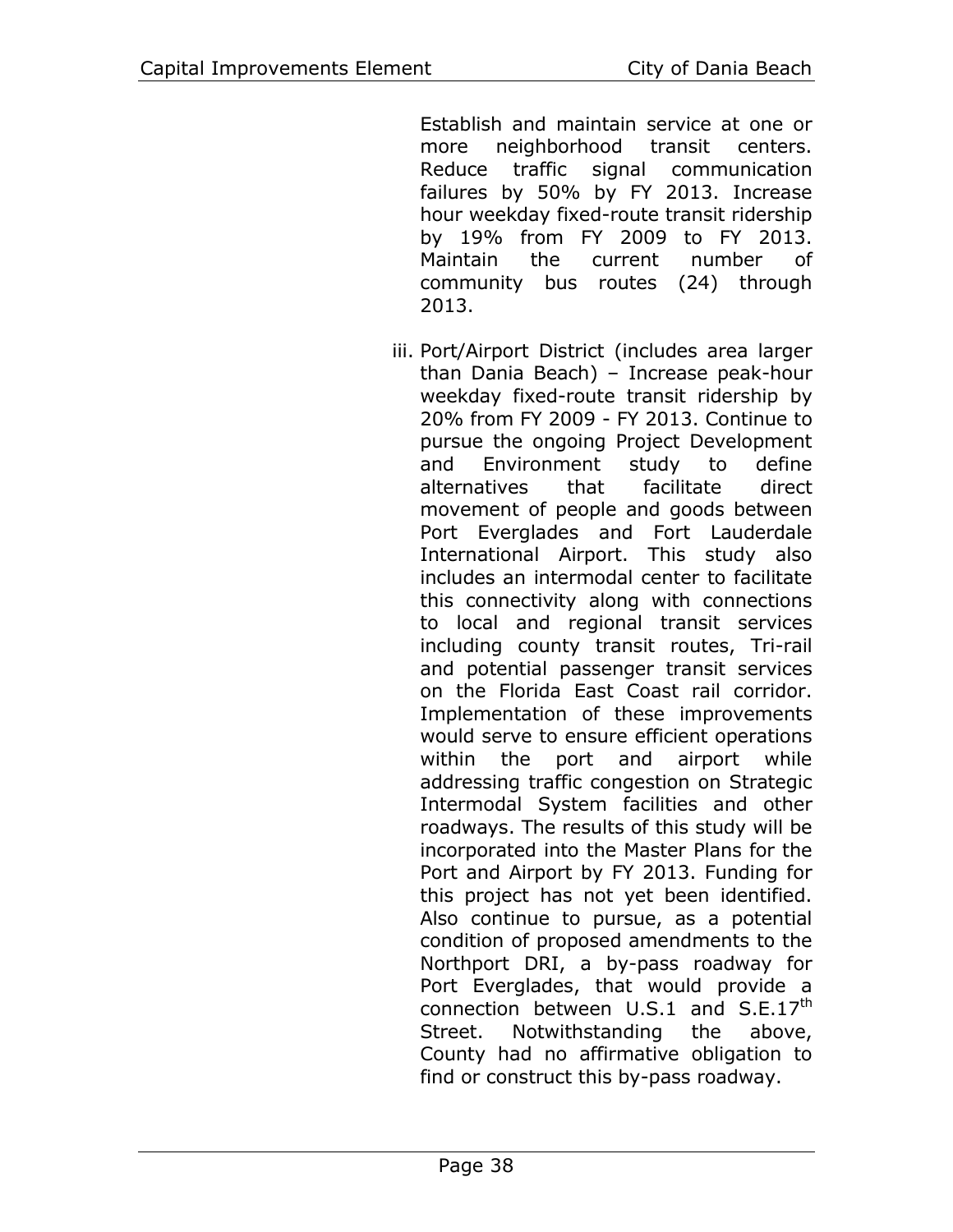iv. Overall - Increase number of bus stop shelters by 25 percent from FY2009 to FY2013. Traffic volumes on arterial roadways in each District shall remain less than the maximum service volumes as displayed below. These volumes do not apply to Strategic Intermodal System (SIS) and Transportation Regional Incentive Program-funded roadway facilities and can not be used in a manner that would result in interference with mainline operations on SIS roadway corridors.

| Peak Hour Two Way Maximum Service |       |  |  |  |
|-----------------------------------|-------|--|--|--|
| Volumes                           |       |  |  |  |
| Two-lane arterials                | 2555  |  |  |  |
| Four-lane arterials               | 5442  |  |  |  |
| Six-lane arterials                | 8190  |  |  |  |
| Eight-lane arterials              | 10605 |  |  |  |

The Maximum Service Volumes are calculated from "Generalized Peak Hour Two-Way Volumes for Florida's Urbanized Areas", published by the Florida Department of Transportation, as 75% above the volumes for Class IV State Two-Way Arterials, for Level of Service E, for the Eastern Core District; and as 75% above the volumes for Class II State Two-Way Arterials, for Level of Service D, for all other Districts.

Based on recommendations by the MPO, the Broward County Commission shall adopt a five-year County Transit Program (CTP) that is projected to achieve the level of service standards for each District listed in Policies 1.20 and 1.21 of the City's Transportation Element. The County Commission shall ensure that the CTP is a financially feasible plan. The CTP shall be updated annually. Any change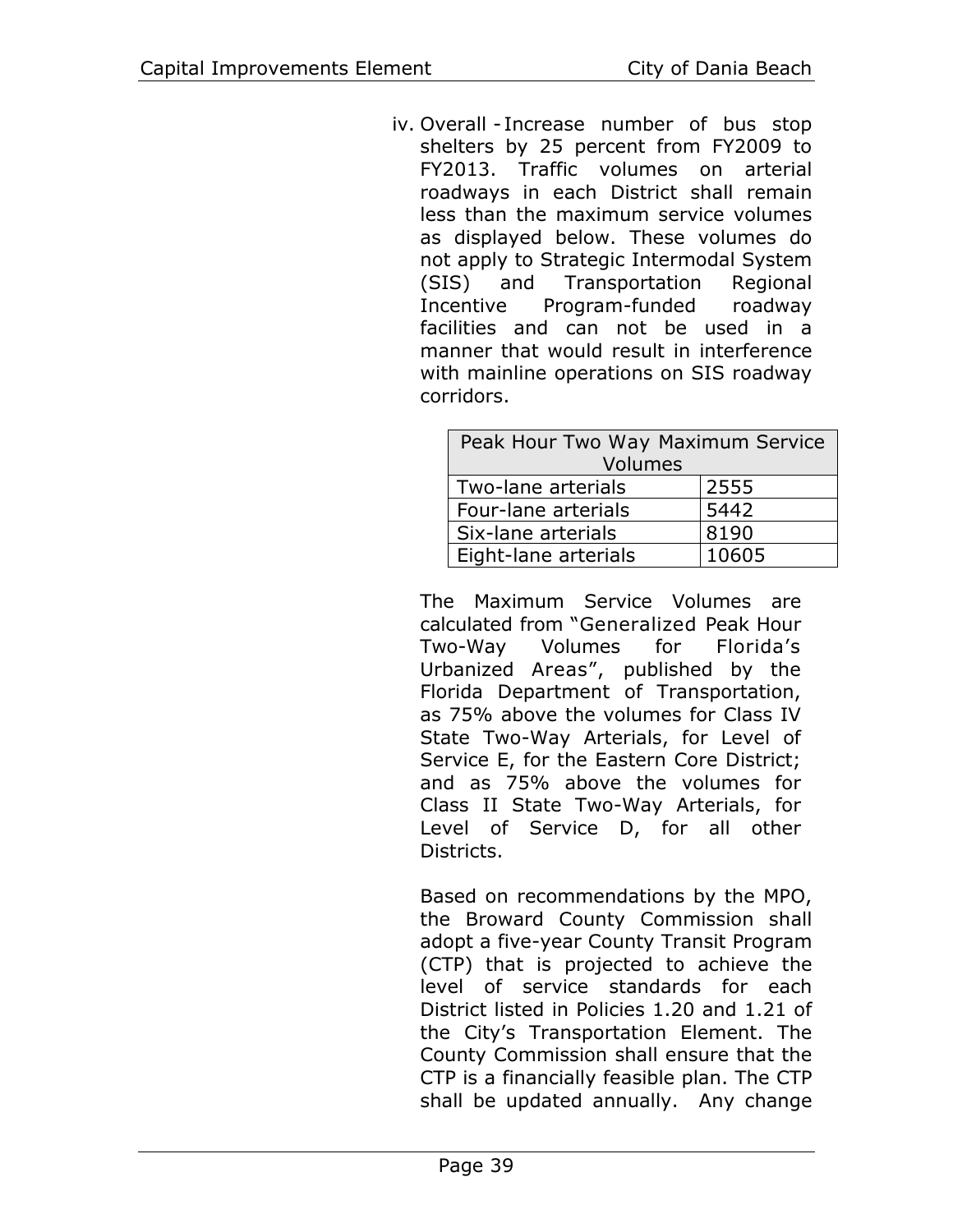in the level of service standards requires an amendment to the Transportation Element of the Broward County and City Comprehensive Plans.

b. A Standard Concurrency District shall be an area where roadway improvements are anticipated to be the dominant form of transportation enhancement. A roadway level of service standard shall be established for each such District, based on the peak-hour standard volumes contained in the Florida Department of Transportation Level of Service Manual

There are no Standard Concurrency Districts lying within the City of Dania Beach.

# **F. Schools**

The level of service standard is based upon the capacity of the school facility, which is the number of pupils to be served by the facility. The level of service is expressed as the percentage (ratio) of student enrollment to the student capacity of the school. The level of service is standard and is expressed as follows:

The level of service standard shall be100 percent of gross capacity (with relocatable classrooms) for each concurrency service areas (CSA) until the end of the 2018/19 school year; and commencing at the 2019/20 school year, the level of service for each CSA shall be 110% of permanent Florida Inventory of School Houses (FISH) capacity for each public elementary, middle and high school..

# **G. Parks and Recreation**

The level of service standard for parks and recreation and is 3 acres / 1,000 population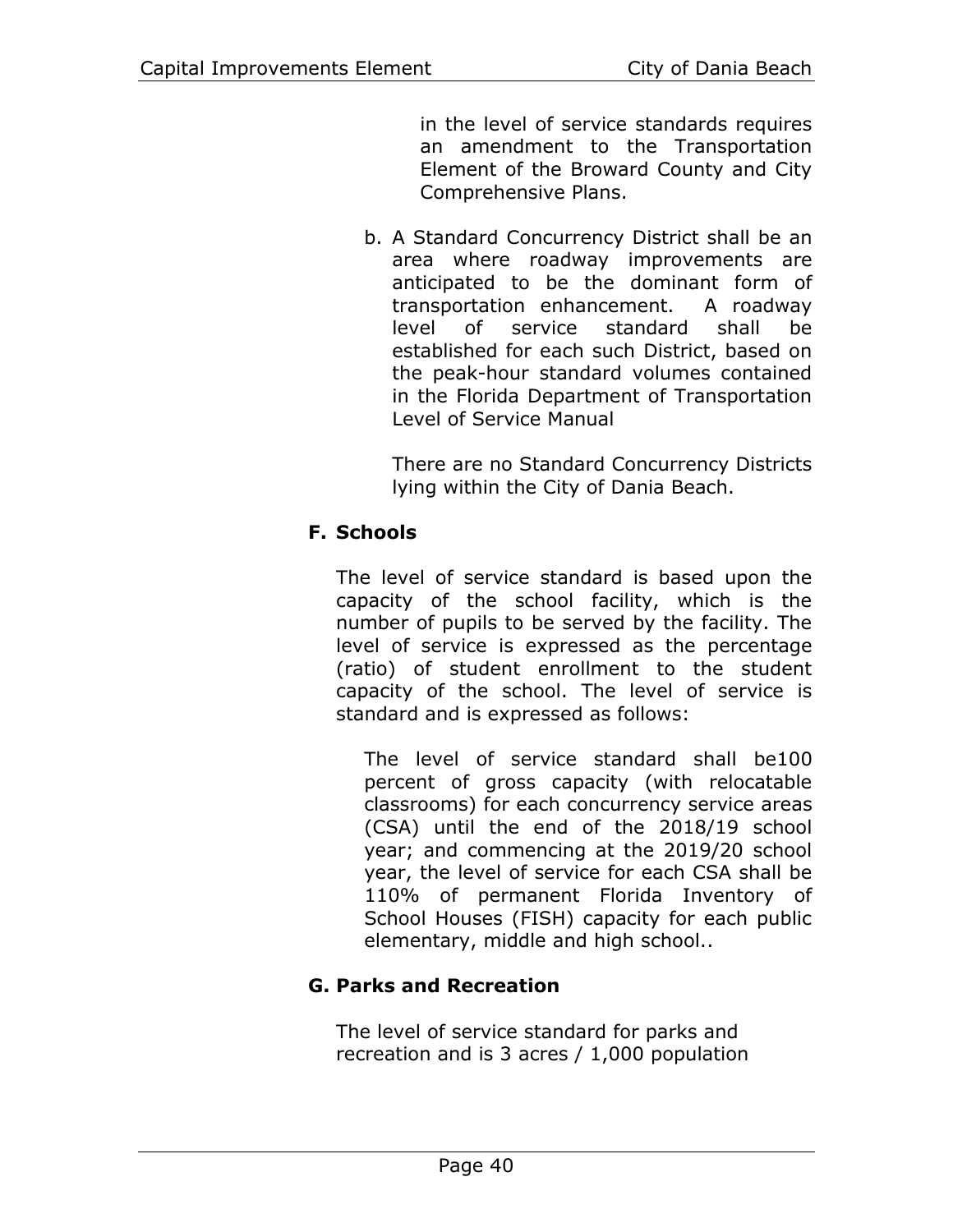- Policy 3.2 Public facilities shall be available to support development concurrent with the impacts of said development. No development permits shall be issued for new development or new redevelopment unless adequate public facilities consistent with the level of service standards outlined in the comprehensive Plan are in place.
- Policy 3.3 New developments will be assessed a pro rata share of the costs associated with new public facility needs to support the new growth.

# **Objective IV**

#### **Public expenditures in the coastal high hazard areas will be limited to maintenance and repair.**

Policy 4.1 Expenditures for infrastructure shall be made only to maintain and repair existing infrastructure.

#### **Objective V**

#### **Public facility construction provided for in Plan Elements shall be monitored through the land development review process to ensure that the City is not required to construct improvements beyond its financial capacity.**

Policy 5.1 Revise land development regulations to ensure that objectives of the Comprehensive Plan are accomplished.

#### **Objective VI**

**The City of Dania Beach, in collaboration with the School Board and Broward County, shall ensure that public school facilities are available for current and future students consistent with available financial resources and the adopted Level of Service (LOS) standard.**

Policy 6.1 Consistent with policies and procedures within the Interlocal Agreement, the District Educational Facilities Plan (DEFP) shall contain a 5 year financially feasible schedule of capital improvements to address existing deficiencies and achieve and maintain the adopted LOS standard in all Concurrency Service Areas. This financially feasible schedule shall be updated on an annual basis and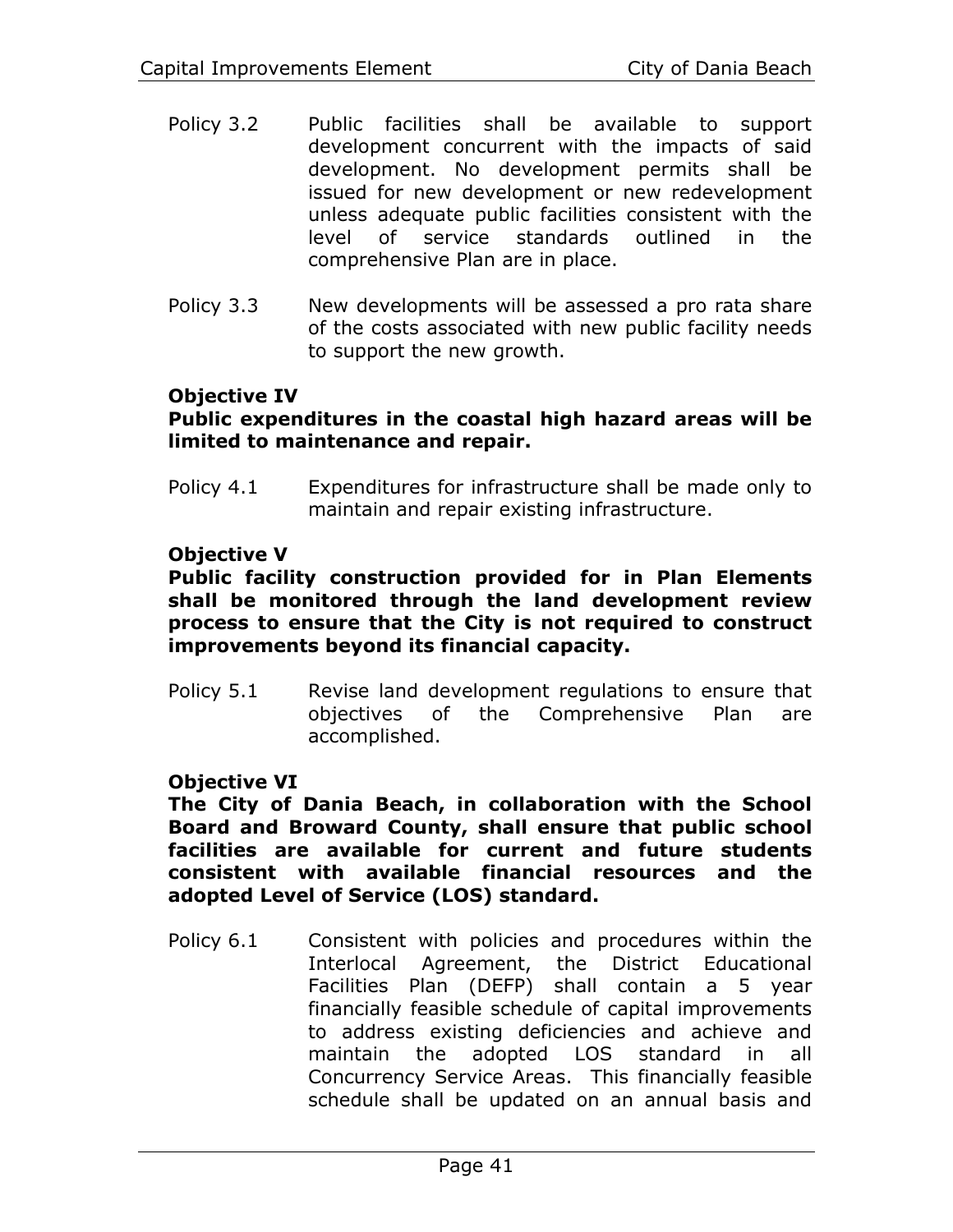annually adopted into the Capital Improvement Element (CIE).

- Policy 6.2 The uniform, district-wide LOS shall be 100 percent of gross capacity (with relocatable classrooms) for each concurrency service areas (CSA) until the end of the 2018/19 school year; and commencing at the 2019/20 school year, the level of service for each CSA shall be 110% of permanent Florida Inventory of School Houses (FISH) capacity for each public elementary, middle and high school..
- Policy 6.3 The adopted LOS shall be applied consistently by the City of Dania Beach, Broward County and the School Board, district-wide to all schools of the same type.
- Policy 6.4 The School Board's DEFP FY 10/11-14/15, as adopted and amended by the School Board on September 7, 2010, is adopted by reference into the CIE.

#### **Objective VII Explore additional fresh raw water supplies**

- Policy 7.1 Investigate additional well locations in the City's current wellfield. This will require drilling of test wells, additional monitoring wells (completed 2007) and modeling of proposed locations to determine if additional raw water is available in Dania Beach.
- Policy 7.2 Participate with the County of efforts to recharge the County wellfield on a utilization basis. This may include additional wells, storm water recharge or reuse recharge.

# **V. CAPITAL IMPROVEMENTS ELEMENT**

A Five Year Capital Improvements Plan has been provided as **[Table](#page-6-0)  [1](#page-6-0)**. Possible revenue sources identified to provide for these costs include general fund revenue, and water and sewer bonds.

Land development have been adopted which require that all facilities and services comply with the level of service standards of the Comprehensive Plan. All facilities and services must be available